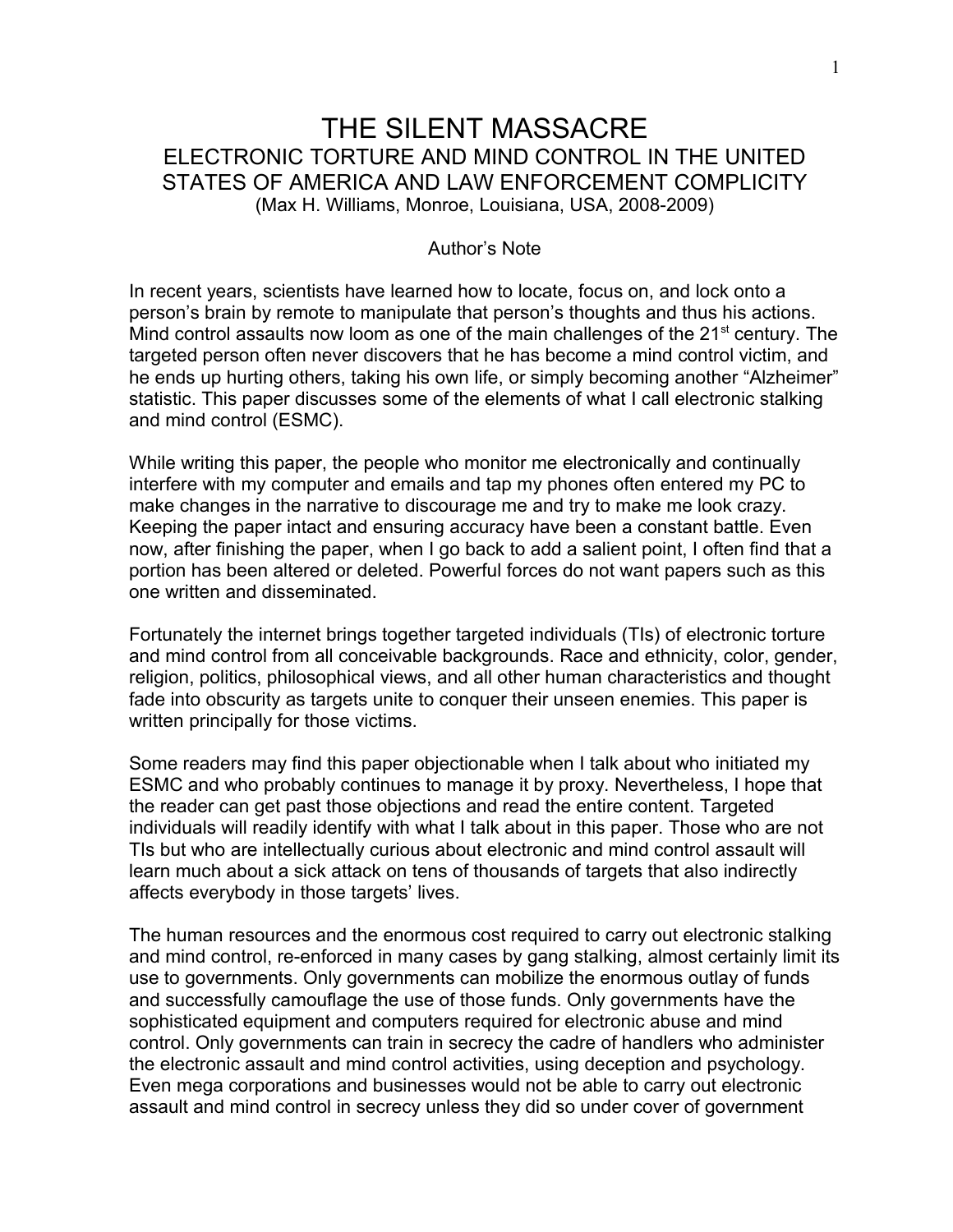work and with government protection. Several countries, including the United States of America, have experimented with directed energy weaponry and mind control for many years.

## Background

Everybody who realizes that he has become a targeted individual for electronic stalking and mind control has his story. However, he usually has no idea who might have targeted him. In my case, overwhelming evidence points clearly to the perpetrators of my electronic stalking and mind control. The Israelis or pro-Israel elements of the U. S. Government targeted me in a South American country no later than the mid-1970's. Let me back up to explain.

I was working for the U. S. Government in South America when the 1973 Arab-Israeli War broke out. As a Ph.D. in history, I like to do my own analyses of events instead of accepting the media's and the government's versions; thus, I began looking into the background of the conflict, including all three Arab-Israeli Wars.

While conducting research, I became intrigued by Israel's air attack on the U.S.S. Liberty during the 1967 Arab-Israeli War. In that attack, Israel used unmarked aircraft, supported by Israeli torpedo boats, to strafe and bomb the Liberty, killing thirty-seven American sailors. (In contrast, the attack on the U.S.S. Cole in 2000 by Arab extremists killed only seventeen American sailors. Guess which incident the media played up.) Investigators found that Israel clearly knew that the plainly-marked Liberty was American and sought to blame their attack on Egypt; nevertheless, the United States accepted Israel's claim that it was an accident.

As a result of my research on Arab-Israeli relations, I came to see that Israel was not at all the poor beleaguered nation that U. S. media portrayed but instead pursued internal and foreign policies that caused almost all of the Middle East problems. I also realized for the first time that the media in the United States skews information concerning Israel to place that nation in the most favorable light. On the other hand, it rarely if ever says anything positive about Arabs or Moslems.

Shortly after my "enlightenment," pro-Israel Americans with whom I worked started testing my views. Were it not for their attempts to intimidate me, I may have become only moderately anti-Israel. As it was, I became increasingly vocal in expressing my condemnation of Israel's policies.

One day as I left from work and was walking home, a swarthy, middle-aged, rather short man fell into step with me on the crowded sidewalk. He sidled up closer to me as we walked and said in a perfectly American-sounding accent, "The Jews control the United States." Completely taken aback by his statement, I stammered my protests. Then, just as suddenly as he had appeared, he disappeared into the crowd. No inhabitant of that country would have had the slightest interest in my feelings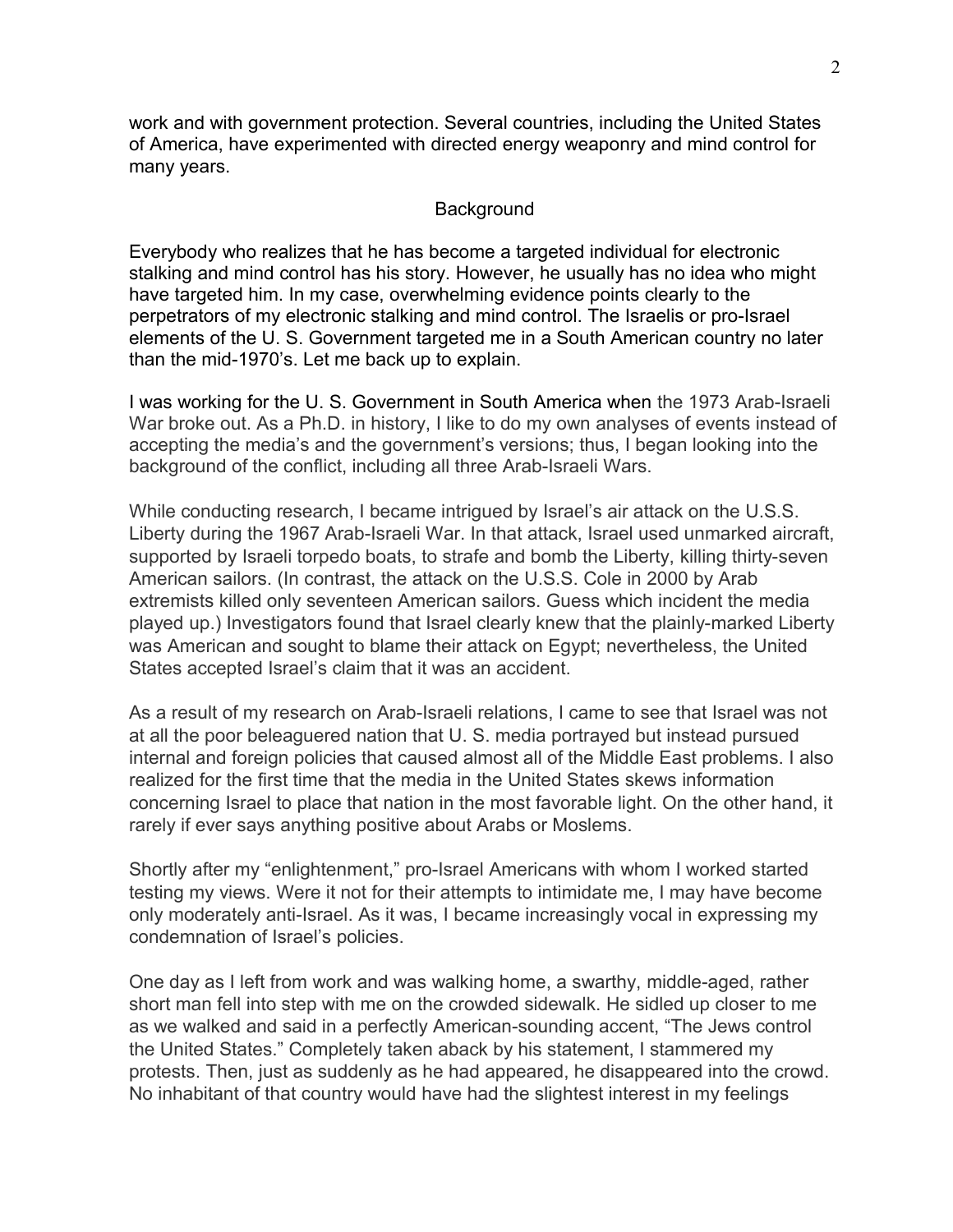about Jews. The man was probably either Israeli or a pro-Israel agent of United States intelligence. That encounter strangely coincided with an official visit to that country by an American Jew from the Department of State who had close ties to Israel.

Only recently have I remembered that in that same country in about 1976 or 1977, I was suddenly struck with a sense of unnatural overwhelming gloom while in my bedroom at night before retiring. I had always been an optimistic, outgoing person and had never had feelings of that type. The sensation returned time after time. In retrospect, I believe that somebody was either attempting to take over my mind or that it had already been "hooked." The perpetrators were doubtlessly trying to induce anxiety. (More about that later.) The undeveloped country in which I was working had absolutely no reason or the wherewithal to target me.

In 1978, I was assigned to a different South American country. One of the national employees who worked in my section was a Jewish woman who had worked with the Israeli Consulate before that office closed, and then she began working with the U. S. representation in that country. One day when I had a problem with a molar, I asked that person to recommend a dentist. She referred me to an older German Jewish "dentist," who supposedly did a root canal on that tooth. An older woman, perhaps his wife, served as his assistant in a stark room of their dark, unpleasant-looking residence.

After retirement, in the 1990's, I went to an American dentist with problems with the same molar on which the South American dentist had supposedly performed the root canal. The local dentist found in the tooth a tiny cylindrical pin-like object. At the time, I thought little of it. However, now in retrospect, that little object had to be a tiny "bug." The South American dentist also wanted to place a filling in-between my two front teeth, claiming that there was decay between the teeth. He obviously intended to implant an incredibly tiny camera in that location, for **thirty years later those two teeth remain perfectly sound**.

I liked the employee who recommended the dentist, and at the time I had no reason at all to doubt that she was just a nice, friendly national employee who happened to be Jewish and who happened to find work with the U. S. Government. When other employees reported to me that she got to the office early in the morning before I arrived to go through the papers in my desk, I dismissed those charges as simply tales manufactured out of jealousy. After I left the country for another assignment, that employee lost her job. Although I had given her excellent performance evaluations, she told others that I caused her to be fired. In actuality, I did not find out that she had been dismissed until much later. In hind sight, I believe that her guilt convinced her that I had found out about her duplicity. Apparently that employee did not stop working with the Israelis when she took the job with the U. S. Government.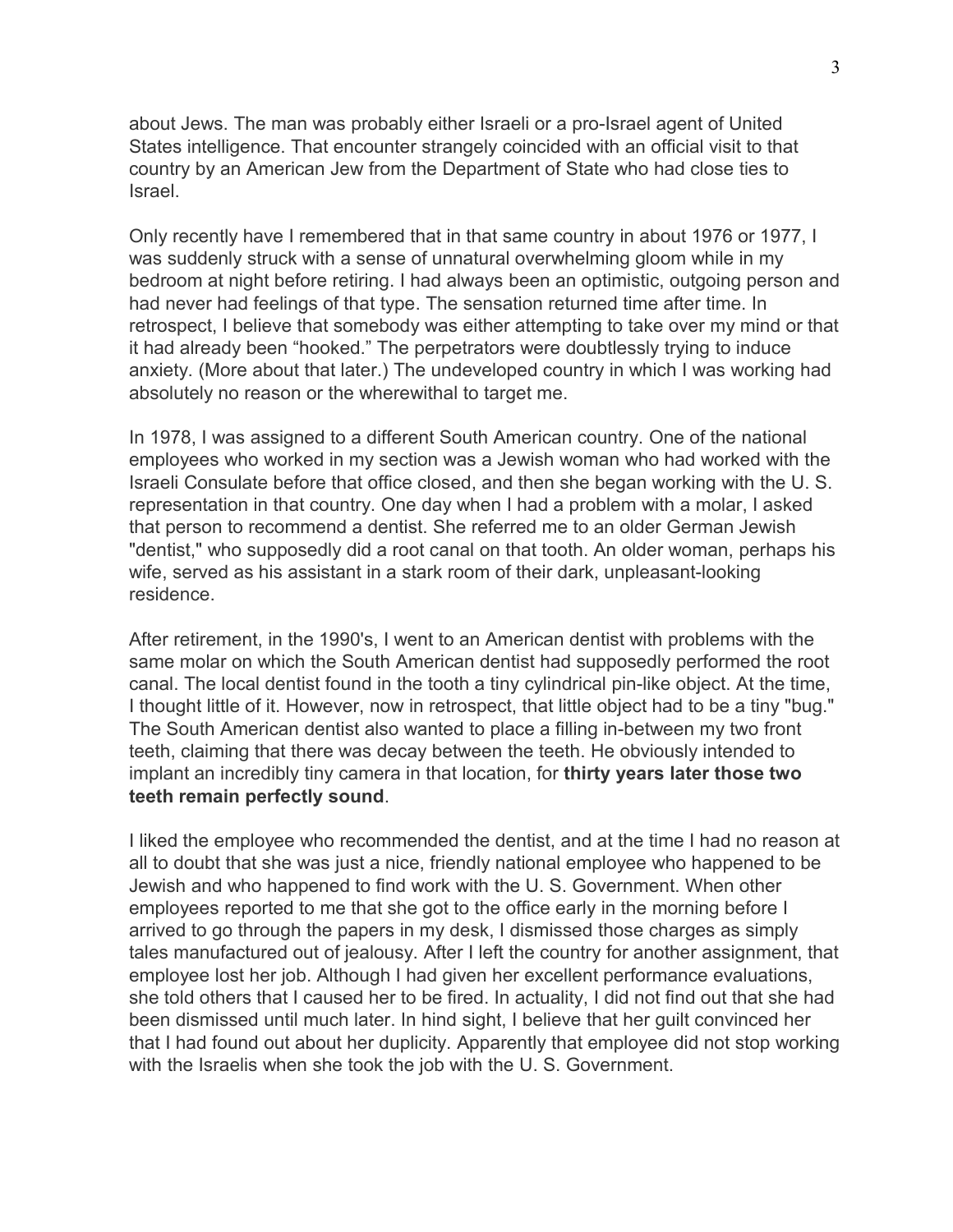In the 1970's, Israeli Nazi hunters were still active in South America. The "dentist" probably worked with them, and the employee in my office may have also cooperated in the hunt. One of the contractors who worked with the American Government and who alternated between Argentina and the country in which I was assigned was known to be associated with that group. The U. S. Government, in fact, cooperated with and helped fund the Nazi hunters. The "Nazis" probably included anybody who opposed Israel and its pro-Israel factions.

The minuscule device implanted by the dentist in South America in the late 1970's may have had only limited capability. It was undoubtedly used to listen to my conversations as well as perhaps to track my movements. Since that time, however, much more sophisticated, high-tech, intelligence-gathering and mind control equipment and software have been developed, tested, and put into operation.

Over the years, I have continued to speak out against Israel's foreign policy and our support for it. In the 1970's, I defended the Palestine Liberation Organization (PLO) when it was still considered a renegade group, and in 1984 I became a member of the American-Arab Anti-Discrimination Committee at a time when Americans were being led by the U. S. media down the anti-Moslem path. I never occupied an important decision-making position in the government; yet, to the Israelis, an enemy is an enemy, regardless of his rank. I articulate my thoughts, and my friends respect my opinions. Thus, I am a threat.

In the early to mid-1980's, I served in Washington, DC, where my anti-Israel views became widely known in my work venue. In that city, I subscribed to a small, openly anti-Israel newspaper called The Spotlight, which often relayed negative doings by Israel that would never have been published in the mainline media. Every subscriber to The Spotlight, now defunct, got a place on the pro-Israel hit list. While in Washington, the IRS, which represents a very powerful pro-Israel tool of the powerbrokers, audited me twice consecutively.

In 1985, I was reassigned to an African post. Several years later, on the eve of the Gulf War, when it looked like President George Bush (the elder) planned to attack Saddam Hussein, I objected to that action. Taking advantage of a process known as the "dissent channel," in which American government employees abroad may express opposition to U. S. foreign policy, I sent several cables to the Secretary of State. In those cables, I stated my opposition to the war and charged that the principal reason for the U. S. attacking Hussein was not to assist Kuwait but to fight a proxy war for Israel to maintain Israeli hegemony in the Middle East. However, the media had already pumped up the American public to support the so-called Gulf War. I was among only a handful of thoughtful Americans who opposed that war, and I am quite sure that my opposition became duly noted by pro-Israel factions within U. S. intelligence as well as the Israelis. Those people doubtlessly placed me on a "watch" list.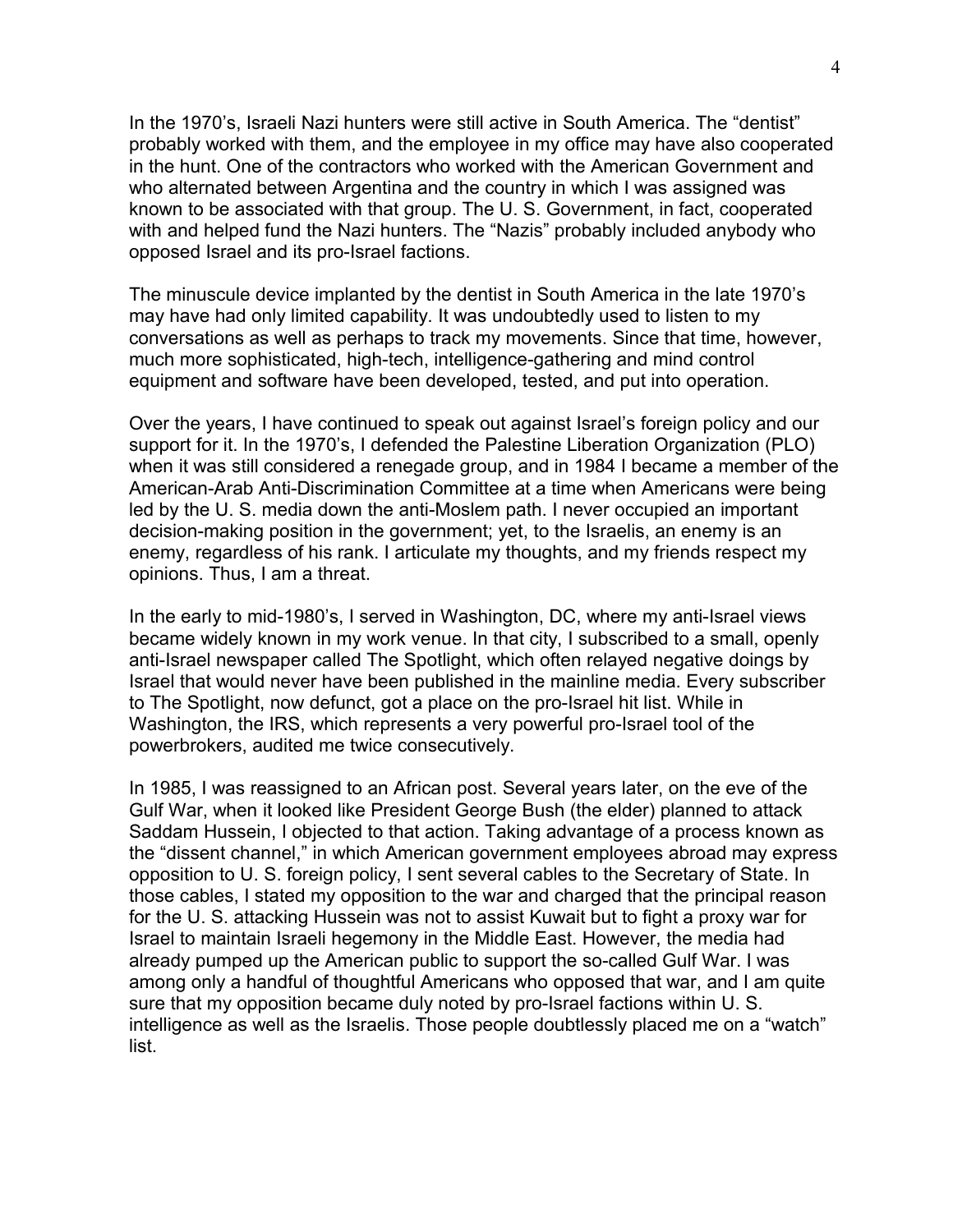My cables criticizing both the U. S. and Israel for their Middle East policies may have triggered much more advanced electronic surveillance. My hind-sight observations tell me that probably in the early 1990's pro-Israel elements within the FBI took over my surveillance from the original perpetrators when I retired and returned to the United States, probably on the pretended grounds that I was a subversive and a suspected terrorist. Their mind control assault on me probably began in the late 1980's or early-1990's and increased in intensity over the last ten to fifteen years.

In thinking back over events, I recall that in Africa in the late 1980's, I heard at night while trying to sleep what sounded like a ball being bounced on a hard surface. I asked the night watchman if he had been bouncing a ball, perhaps out of boredom, and he told me that he had not. I knew that he was telling me the truth. Very obviously the sounds were intended to disturb my sleep or they were inadvertently done by the device used to monitor me. In other words, I had already been targeted for mind control.

When I retired in 1991, I continued speaking out against Israel in conversations with friends and in letters to editors of newspapers. I knew that elements in U. S. intelligence loyal to Israel had placed me on their hit list and that they were following my activities. After retiring, I continued to travel abroad occasionally, usually to Central America, where I owned property. Once when I returned to the Houston international airport from one of the trips, a rookie immigration official processed my entry. A veteran officer stood nearby. When the rookie scanned my passport and viewed his monitor, he looked perplexed. He turned to the older officer and pointed to something on his monitor that he obviously did not understand. The veteran officer took a quick look and said, "ADOD" (Advise Department of Defense).

My computer has been hacked and my phone tapped for years. A recent accidental discovery strongly suggests that the hackers and phone tappers are Federal agents or foreign agents working with the permission of U. S. intelligence. Here is what happened. One day I entered my email Sent File to copy a paragraph that I had written to a correspondent about the tiny device having been implanted in a molar while living in South America in 1978. I cut and pasted that paragraph and re-sent it. Because my computer is monitored and my emails sometimes deleted or changed, I went back to the Sent box to see if the message had actually gone out. When I opened the sent message, I was astonished to see three words encased in blue-lined rectangular boxes: ISRAEL, MIDDLE EAST, and SOUTH AMERICA.

As a former government employee, let me explain why those three areas were highlighted. Intelligence organizations in every country divide their offices into geographical areas, including Israel, Middle East, and South America. Copies of my email went to those three offices in some intelligence agency in some country. Every U. S. law intelligence agency, including the Department of State and other agencies, has personnel sections that deal with regional affairs. Whoever monitors my email spotted my references to Israel, the Middle East, and South America and marked that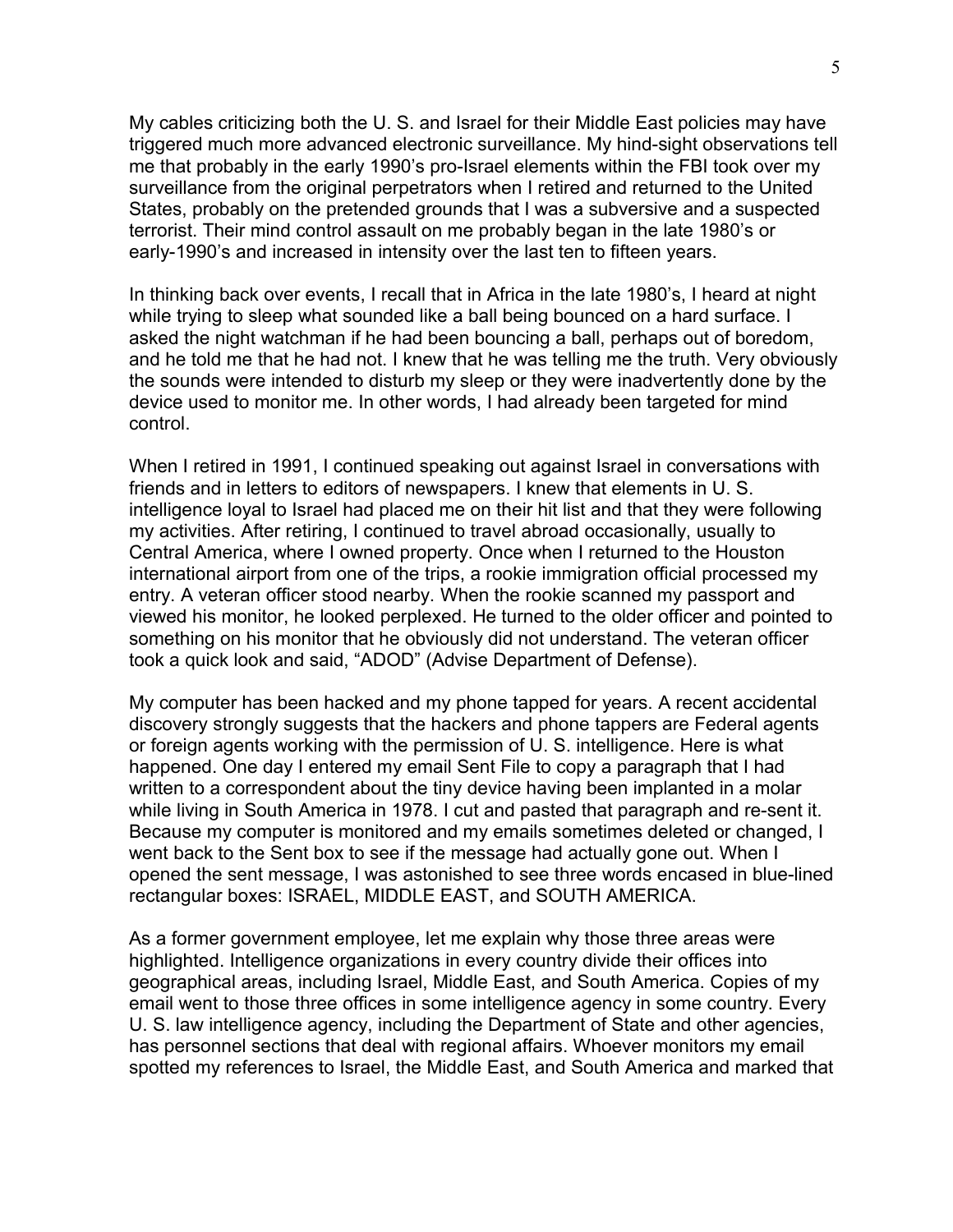email for copies to be sent to those regional affairs offices. I suspect that copies not only went to U. S. intelligence agencies but also to the Mossad.

The secret monitors never imagined that I would go back into a previously sent letter to cut and paste. Finding the highlighted words was a total accident, but a very fortunate one for me, for it told me that somebody monitors my email correspondence and that he is not looking for kiddy porn, drug, and money laundering rings but for material dealing with political views. After passage of the so-called Patriot Act, anybody working with the FBI can justify monitoring a citizen's email and tapping his phones without getting judicial approval.

Later, to make their flub-up appear to be a computer glitch or a common internet action, the same monitors encircled other words on several other letters; however, when they saw that I had not fallen for that deception, they quit doing it. In view of the fraternal cooperation between the FBI/CIA and the Mossad, the monitor of my emails could be an agent of the latter. What I do not know is the location of the person who monitors my computer, as computers can be hacked from anywhere in the world, including Monroe, Louisiana, where I live, New York City, or Tel Aviv.

Freedom of expression in the United States seemingly comes at a price. Although I have never belonged to the Ku Klux Klan, the Aryan Brotherhood, the Survivalists, or any other extremist organization, I have openly and consistently condemned Israel. As an American, I thought that I had the right to do so. Apparently I was wrong. One can publicly criticize England, France, Mexico, or any other country in the world - except Israel. The media, the clergy, and especially politicians on every level carefully avoid any negative criticism of Israel.

That point is supported by Israeli spokeswoman Tzipora Menache, who was reported in a February 1, 2009 article as saying, "You know very well, and the stupid Americans know equally well, that we [the Israelis] control their government, irrespective of who sits in the White House . . . . We control congress, we control the media, we control show biz, and we control everything in America. IN AMERICA YOU CAN CRITICIZE GOD, BUT YOU CAN'T CRITICIZE ISRAEL." But I do.

Unfortunately for Americans, the Israeli woman was correct. Today in the United States, one hears and reads in the media discussions on abortion, the death penalty, the legalization of marijuana, U. S. politicians, religious beliefs and their leaders, sex of all descriptions, the Iraq War, autism and every type of mental disorder, and other sometimes divisive and intimate topics. I defy the reader to provide a reference to a meaningful debate on Israel's actions and policies in the United States during the last fifty years. Moreover, one can verbally express doubt about the divinity of Christ or the existence of God or the holiness of the Pope or the sanctity of the Bible but he cannot doubt the Zionist version of the WWII European holocaust.

Having always considered myself a fervently patriotic citizen, I smolder at being made a surveillance target and now a target of electronic torture and mind control because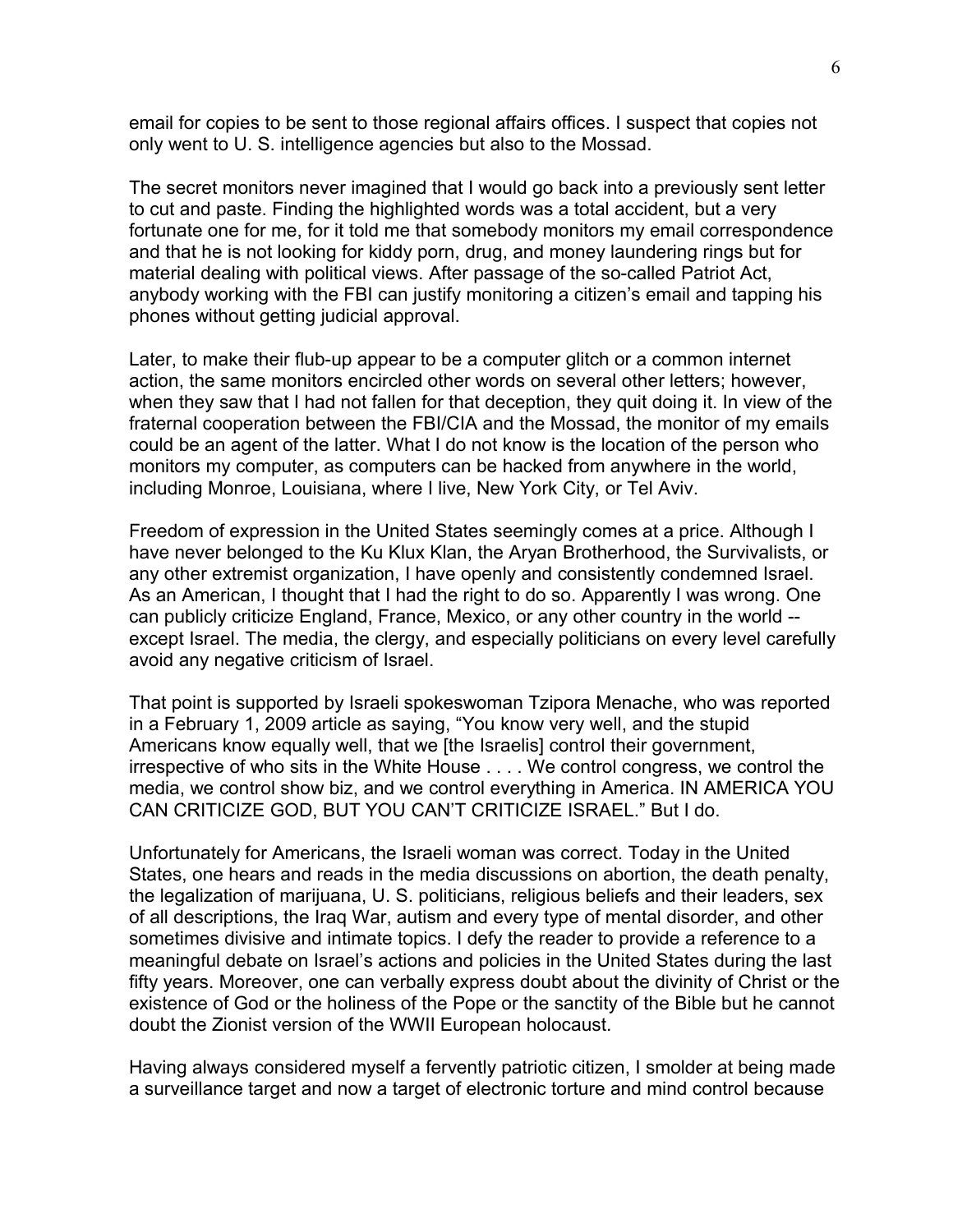of my personal and political views. If communication with radical and terrorist groups is the only object of my surveillance, that surveillance would have concluded years ago that I am not a domestic terrorist or a threat to the United States of America. That suggests that I am perceived by either pro-Israel U. S. intelligence or Israeli intelligence as a threat to Israel and thus the reason for my surveillance. The aim of Israel and its pro-Israel American accomplices is to stifle any opposition at all in the United States – and worldwide -- to Israel, and American intelligence appears only too ready to lend assistance toward that objective.

A very large number of presidential political appointees are ardently pro-Israel, and they even use their diplomatic positions to back Israel's agenda. The American ambassador in an African country in which I served, who happened to be Jewish, told newly assigned employees point blank in an initial briefing that a part of our duty was to support Israel's interests. I could hardly believe my ears. His remark was clearly intended for me. Knowing my political views, he may have been baiting me to openly protest his orders and thus give him reason to send me back to the United States.

That ambassador, a political appointee, left shortly after I arrived. His replacement was a female career diplomat, who was very evenhanded concerning Israel's interests in that county. To her credit, she sent back to the United States an American Foreign Service Officer, a Jew married to an Israeli Jewish woman, who used an Israeli car and driver to commute to and from work, for his blatant connection to a foreign country. I had worked previously with that officer in Washington and actually liked that person. He had remarked on one occasion that he had his bags packed for an anti-Jewish, holocaust-type movement that was bound to happen in the United States, a comment that made me question his loyalty to the United States.

That Israel views any anti-Zionist views as dangerous and attempts to silence those views is obvious. That pro-Israel organizations in the U. S. such as the Jewish Defense League (JDL) and the Anti-Defamation League (ADL) perform unlawful acts to advance Israel's agenda is indisputable. That Israel and its U. S. backers have reason to want me and others silenced is readily evident. They are masters, however, in using misinformation and developing schemes to get others to perform their dirty work while they sit and watch several layers removed from the action. They discover the target's vulnerabilities and then farm them out to pro-Israel PACs, Christian Fundamentalist Zionists, and plain hirelings, who, without ideals and agendas, simply work for the money.

Such is the control by Israel and its supporters over the U. S. Government that today we do not have a U. S. Middle East foreign policy. Instead, our Middle East policy is Israel's Middle East policy. Every serious candidate for U. S. president today must extol Israel's position as the "Middle East's only democracy," and our foremost ally. Those candidates even have to make a symbolic trip to Israel to pay homage to that country and seek the blessing of its prime minister for his/her candidacy before the election.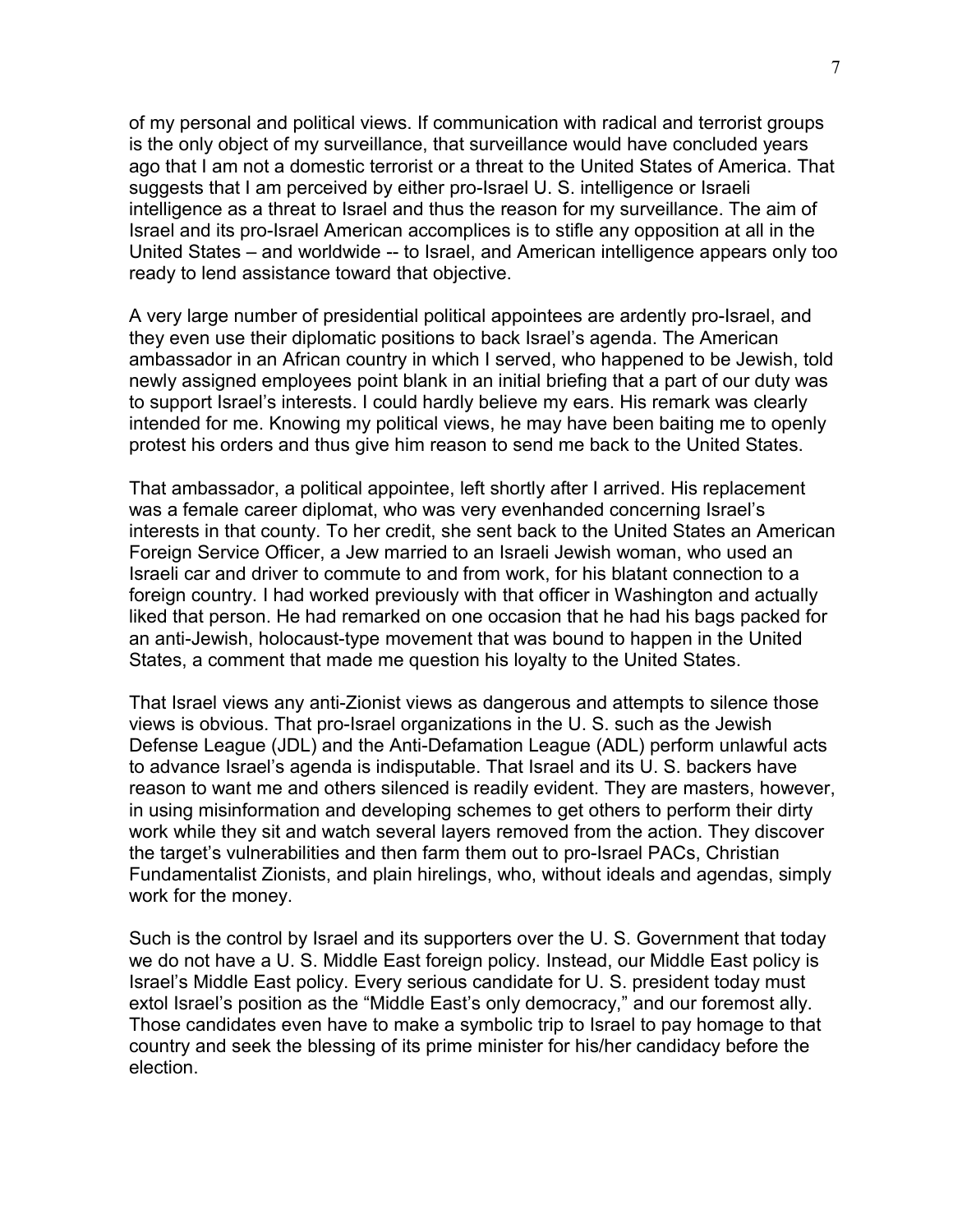This paper is not about Israel; nevertheless, I feel compelled to make several observations about Israel, as Americans will never see anything critical of Israel in the controlled mainline U. S. media: (1) Israel often "creates" its enemies to justify its agenda, knowing full well that the United States will back it. Despite the media hype, the facts show that Israel has made no genuine effort to make peace with its neighbors. On the contrary, through its actions it has ensured continued Arab and Moslem hostility. (2) Israel purposefully engenders the belief that it is surrounded by hostile forces, as it unites the Western world in its support and opens pocketbooks on its behalf. Indeed, the U. S. provides no-strings budget support for Israel that far exceeds the entire budgets of most developing countries.

(3) American politicians and the press tout Israel as one of the United States' staunchest allies; yet, Israel employs spies in the United States. Several spies for Israel have been caught in the last few years and incarcerated only later to be pardoned by the president or otherwise quietly released later by our government to Israel. (4) Israel uses its pro-Israel supporters in the United States, not all Jews by any means, to promote its plans for Middle East domination using American resources. We have already fought two proxy wars for Israel (the Gulf War and the Iraq War) and intervened in Somalia, Sudan, Libya, Yemen, Lebanon, and other Middle Eastern and African countries in support of Israel's foreign policy. In addition, we have lost scores of American soldiers when Islamic bombers blew up barracks in two Arab countries (Lebanon and Saudi Arabia) and attacked the U.S.S. Cole near Yemen because of our unswerving support for Israel. (5) Israel is one of the biggest exporters of small arms and assault weapons, many of which end up in the hands of gang members on American streets and along the Mexican border.

Now, substitute the word Venezuela, Iran, Cuba, or North Korea for the word Israel and substitute the word Moslem for Jew in the preceding paragraphs, and that narrative appears perfectly in keeping with what the controlled U. S. media lead Americans to believe. Yet, many Christian Fundamentalists and Jewish supporters of Israel, along with the majority of well meaning but thoroughly brainwashed Americans, will call the content of what I have just written hate and anti-Semitic propaganda. Israel and its pro-Israel allies in the United States have successfully used accusations of anti-Semitism to squelch vocal opposition to Israel and its objectives. Today Americans are afraid to speak out, fearing the stigma and the consequences of being labeled anti-Semitic. Moreover, Israel and its American supporters have bought every Congressperson and politician in the United States either materially or politically. I am not bothered by people's opinions of my views. If I were, I would have kept quiet many years ago and today I probably would not be a target of electronic and mind control activities. Now back to the topic.

## The Discovery

Although it is now obvious that I had been targeted since the mid-1970's, I did not discover it until December 7, 2005, when my assailants, or handlers, started bombarding me with electrical-like jolts, strong vibrations, and other physical torture.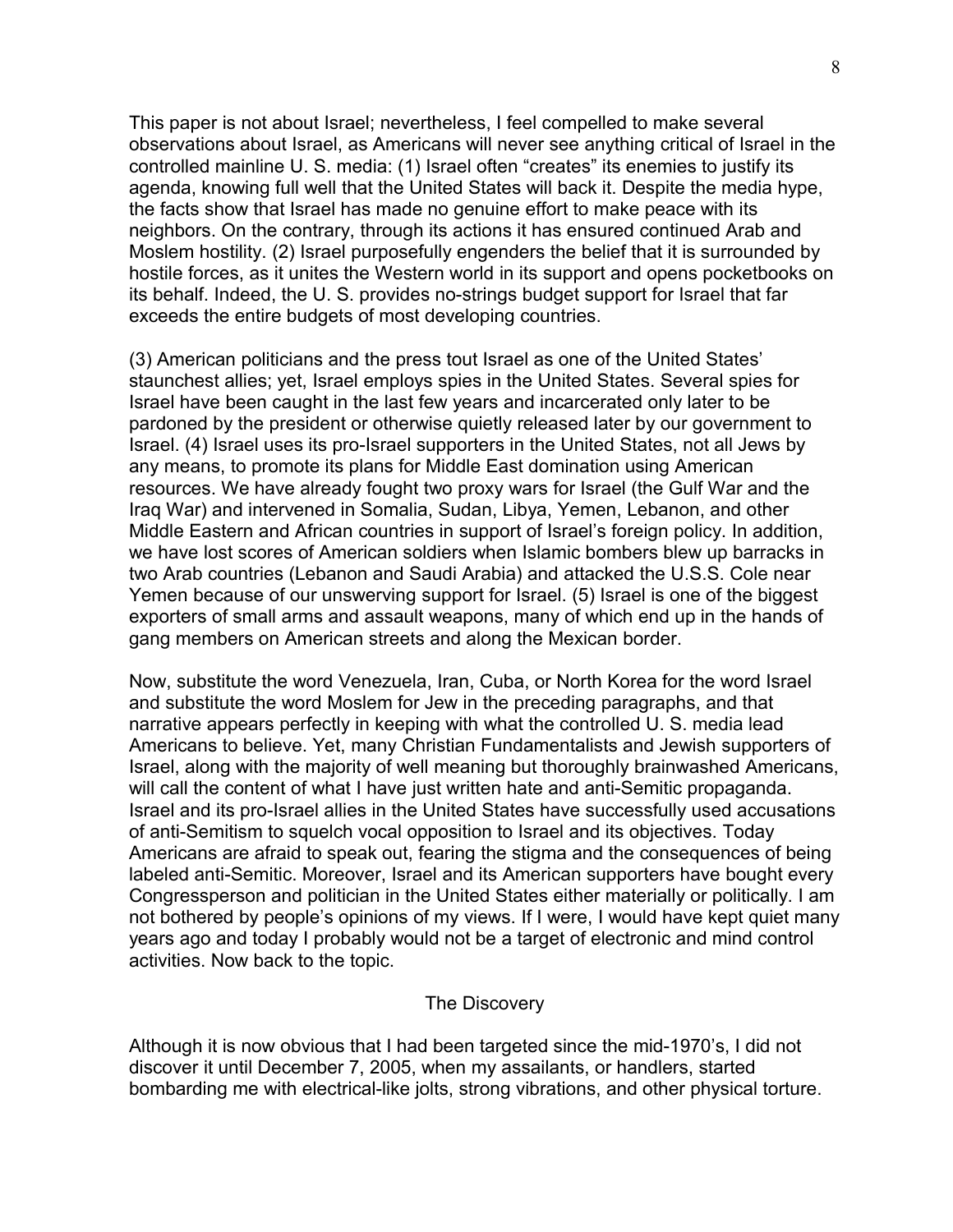The first vibrations struck me with such force that I could hardly stand on my feet. I gradually learned that the physical electronic effects, although annoying and painful, were simply used to "soften" or "sensitize" or "pre-condition" me for the real objective – mind control. I later learned that victims are normally targeted for years before they finally realize it. Some targets suffer physical attacks for years and visit doctors frequently without realizing that their symptoms are not natural.

Four days after the electronic attack, the handlers, began "talking" to me subliminally through my brain. I later discovered that TIs call that communication voice-to-skull, or V2K. Of course, only I could hear their talking. At the time that the ESMC hurled me into reality, I was sixty-eight years old and in exceptional physical and mental health. Although I was initially startled by the "voice-to-brain" communication, I knew full well that I was not paranoid-schizophrenic. As an historian and former government employee, I understand the value of documentation. Thus, on the very day that the electronic effects first pounded me, I started recording a detailed journal in which I recount my experiences and my thoughts concerning that topic. The journal today comprises six volumes and about a thousand pages of single spaced typescript.

The voices occurred as I drove in Texas near the Mexican border. When I reached Baton Rouge, Louisiana, I sought out a private detective who did a bug sweep on my vehicle without finding anything. A few days later, I went to a dentist and requested that he take full x-rays of my teeth and mouth. He saw nothing unusual in the x-rays. I did not either at the time, as I was looking for a clearly visible, well-defined object; however, in May of 2009 I found those same x-rays and looked at them very closely. In the roof of my mouth were two tiny specks of what looked to be the same metallic substance used for fillings. In my gums was a very slender, light-colored, cylindricalshaped sliver of some object. Those objects are still unidentified.

I do not yet know how the perpetrators of the electronic and mind control assault "hooked" my brain by remote. I have had many inoculations, much dental work, and several minor medical procedures performed over the years in various locations. However, as the reader will later see, whatever method was used, it had been employed in my case by the early 1990's and probably long before, perhaps even dating back to the early- or mid-1970's.

#### Targets and Non-targets

Shortly after starting my journal, I began researching the topic and communicating with many other victims. Almost invariably those victims, like I, had ignored signs of electronic stalking and did not realize for a very long time that they had been targeted. That is one of the techniques that the stalkers use. The electronic torture and mind control activities are "progressive." Electronic and mind control stalkers begin very slowly and gradually increase the intensity of the electronic and mind control effects until finally they are too obvious for targets to ignore. Although many of the effects are similar, they do vary from target to target. Many of the targets, for example, do not hear the voices. Nevertheless, they are there. (More about voices later.)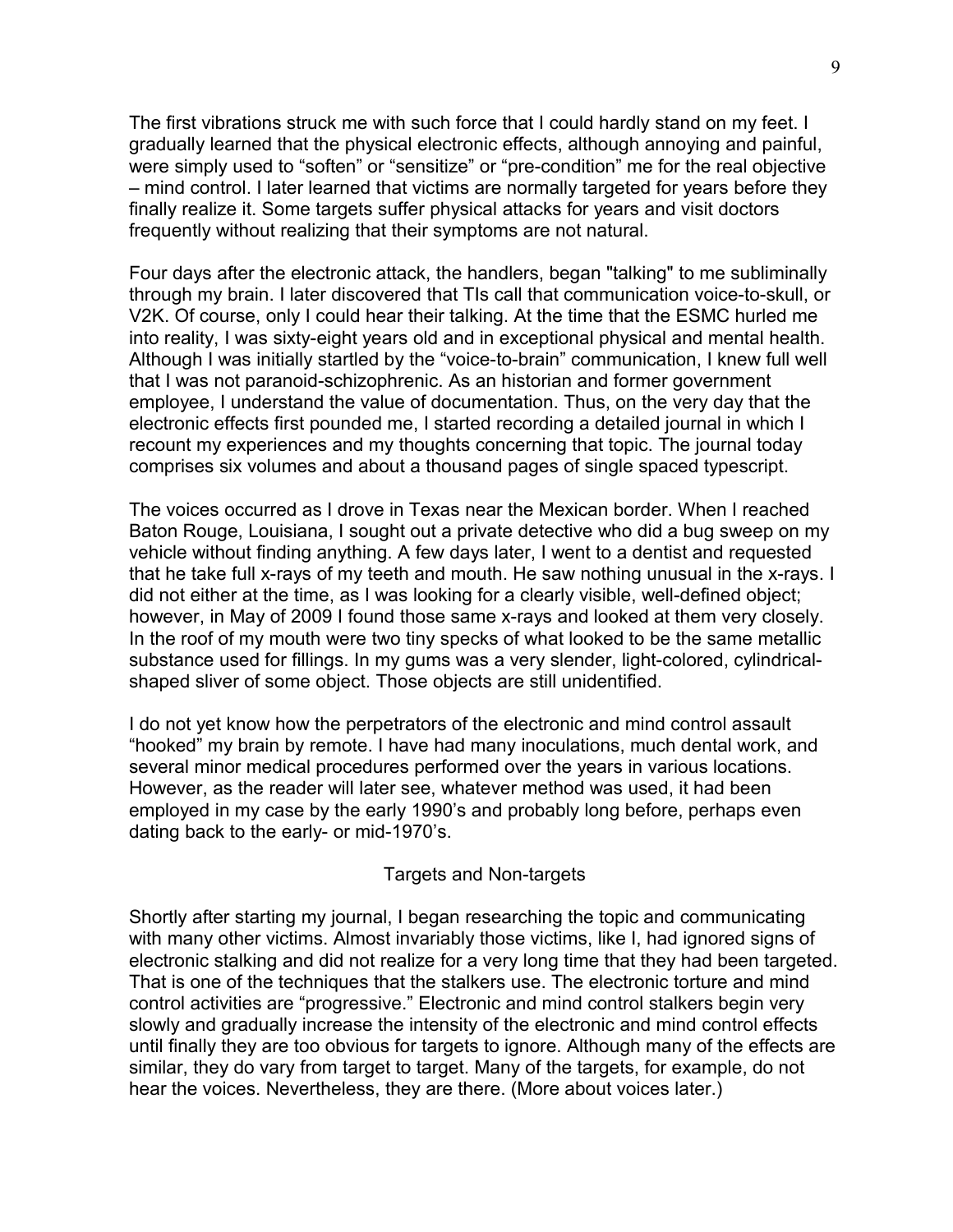Through my subsequent research and communications with victims, I learned that stalkers may target any person regardless of race, ethnicity, gender, social and economic status, religion, or age. Most of the targets are just plain law-abiding citizens who mind their own business. A few others had served time in prison for nonviolent crimes. ESMC is not peculiar to only the United States. People in countries all over the world are reporting electronic and neurological assaults. However, this paper deals with only that which occurs in the United States.

Strangely and perhaps suspiciously, some Americans appear exempt from electronic harassment and mind control: (1) Congresspersons and high ranking U. S. Government officials, including ambassadors. Lower ranking employees and exemployees of government, however, are often targeted, especially "whistleblowers" and those discontented with the status quo. Postal workers very often become targets, which very well may explain the shooting sprees and rampages of some of those employees. (2) High ranking state-level officials. (3) The clergy, although members of Fundamentalist Protestant and Roman Catholic churches often become targets. Some of those victims complain that their churches may be involved in their harassment. (4) Law enforcement officers. Although I have heard obliquely of police officers being electronically assaulted, I have never actually corresponded with or read a complaint by a law enforcement target. The exclusion also applies to prison authorities, U. S. marshals, Border Patrol, DEA, the entire U. S. intelligence community, including the Secret Service, sheriffs, and sheriff's deputies. (5) CEOs and very successful businesspersons. (6) High ranking military officials. Enlisted personnel are often targets; however, I have never seen any material about officerlevel personnel having been targeted. (7) The medical community. (8) The wealthy. I have never read anything about a millionaire having been victimized by ESMC. Most of the targets are middle-class workers, small business owners, retirees, and sometimes financially- and socially-marginal persons. (9) Judges and lawyers. The perpetrators know that judges and lawyers possess credibility and also know the laws and would thus be able to leverage law enforcement into action. (10) Persons with expertise in radio and electronics, who could perhaps eventually figure out what device is being used and how.

There are two logical and plausible reasons why most of those particular people are not targeted: (1) They are a part of the conspiracy, either directly or indirectly, and thus protected. (2) The perpetrators know that those targeted groups would possess the intellectual credibility and the power to command investigations of their attacks.

Foreign countries have attempted to influence U. S. domestic and foreign policy for decades through political action committees (PACs). They still do that. However, now several foreign countries have the capability to perform electronic stalking and mind control activities for that purpose. Logically, those foreign countries will target the following Americans: (1) the sitting president and possible candidates for the presidency; (2) key members of Congress; (3) top U. S. military brass; (4) CEOs of large companies, particularly those firms with defense contracts; (5) selected clergy;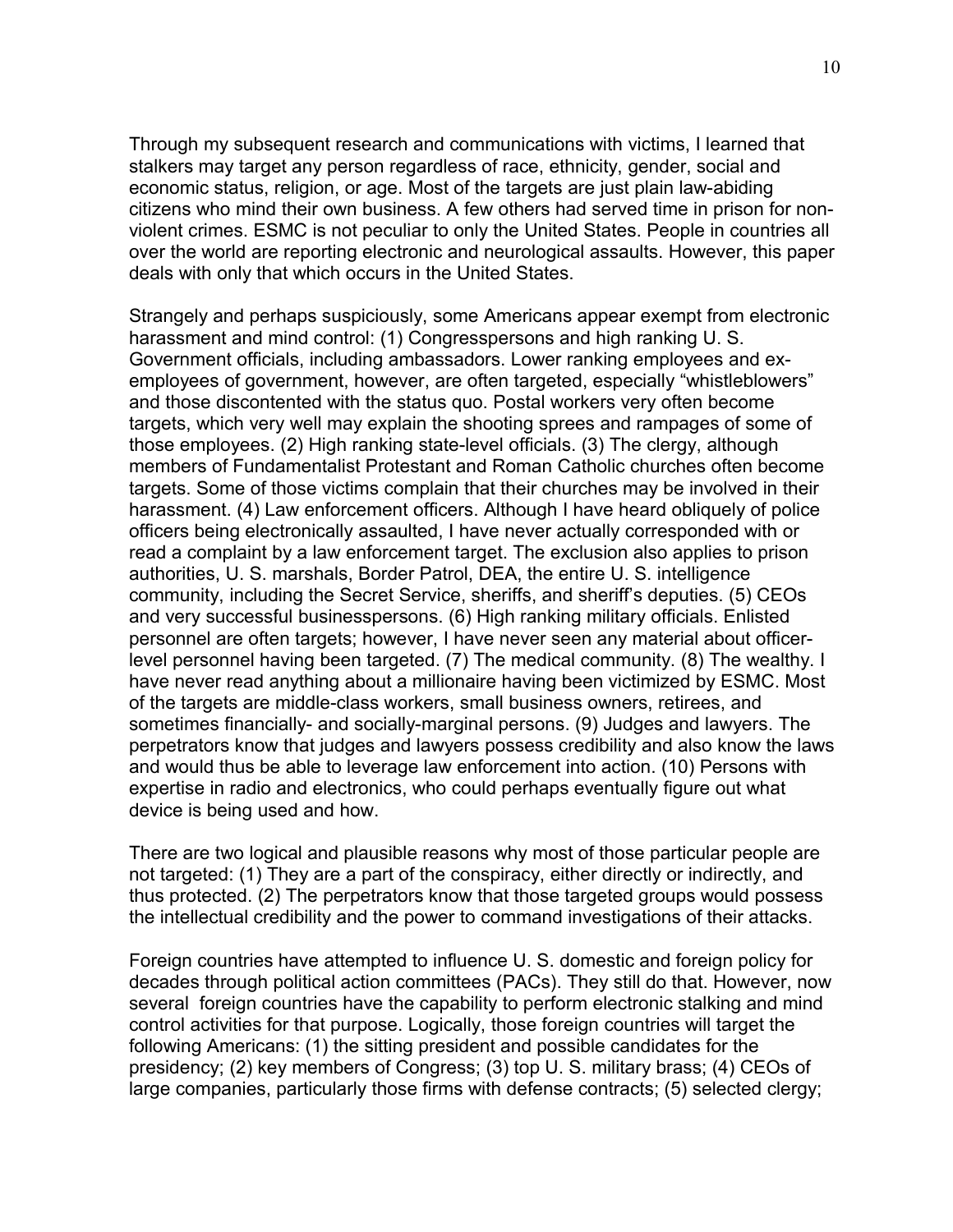(6) writers, producers, and media personnel; and (7) other influential persons. Can there be any doubt, then, that our CIA/FBI and other intelligence services do not know about electronic stalking and mind control and protect those probable targets, especially those seen in Numbers 1-3, from that activity?

# Theories of Methods Used in ESMC

It is indisputable that electronic and mind control assault operates by remote. That means that some object makes contact with the human body over a distance through the air. Thus, whatever method is used must operate along some type of frequency. Almost anything today can be controlled by remote using particular radio frequencies: satellites; rocket ships; less sophisticated free flying machines like military spy drones; garage doors, and indeed almost any other motorized equipment. To allow those frequencies to contact it, the human body must carry in or on it some object, substance, or characteristic that will attract those frequencies. Evidence of that is seen in a target's being vibrated while in the presence of other people without the others feeling it. In my case, certain voice inflections and tones of narrators on TV also cause jolts in my body; those sounds could only come from electromagnetic waves or frequencies.

Satellites now possess amazing capabilities, all performed by remote, and they may very well be utilized in electronic assaults and mind control. In a 2003 article called *Shocking Menace of Satellite Surveillance*, John Fleming wrote about the use of satellites in ESMC assault. Discussing the realities of satellite-driven ESMC, Fleming said: "The victim's movements will be known, his conversations heard, his thoughts picked clean, and his whole life subjected to bogus moralizing, should his tormentor diabolically use the information gained. A sadist could harass his target with sound bites, or audio messages, directly broadcast into his room; with physical assault with a laser; with subliminal audio messages that disturb his sleep or manipulate persons around him into saying something that emotionally distresses him . . . ." The GPS almost certainly figures somehow in the electronic assault and mind control activities. Programs such as Google Earth pinpoint houses and other objects on maps. Users can zoom in on those structures and focus on them. At any rate, that a victim can be targeted regardless of his location and movement argues that a satellite must be involved.

This paper does not explore in depth the methods used to zero in on a person's mind. There are many schools of thought on that subject. Here are some of them.

One popular theory states that victims are implanted with microchips. Scores of patents dealing with microchips in the human body have indeed been filed, many of which, in the wrong hands, could be utilized for electronic abuse. I have read of only one person who supposedly located microchips in his body, had them surgically removed, and then had them identified. My efforts to contact that individual failed. In my opinion, his claims have not been authenticated. We know, however, that many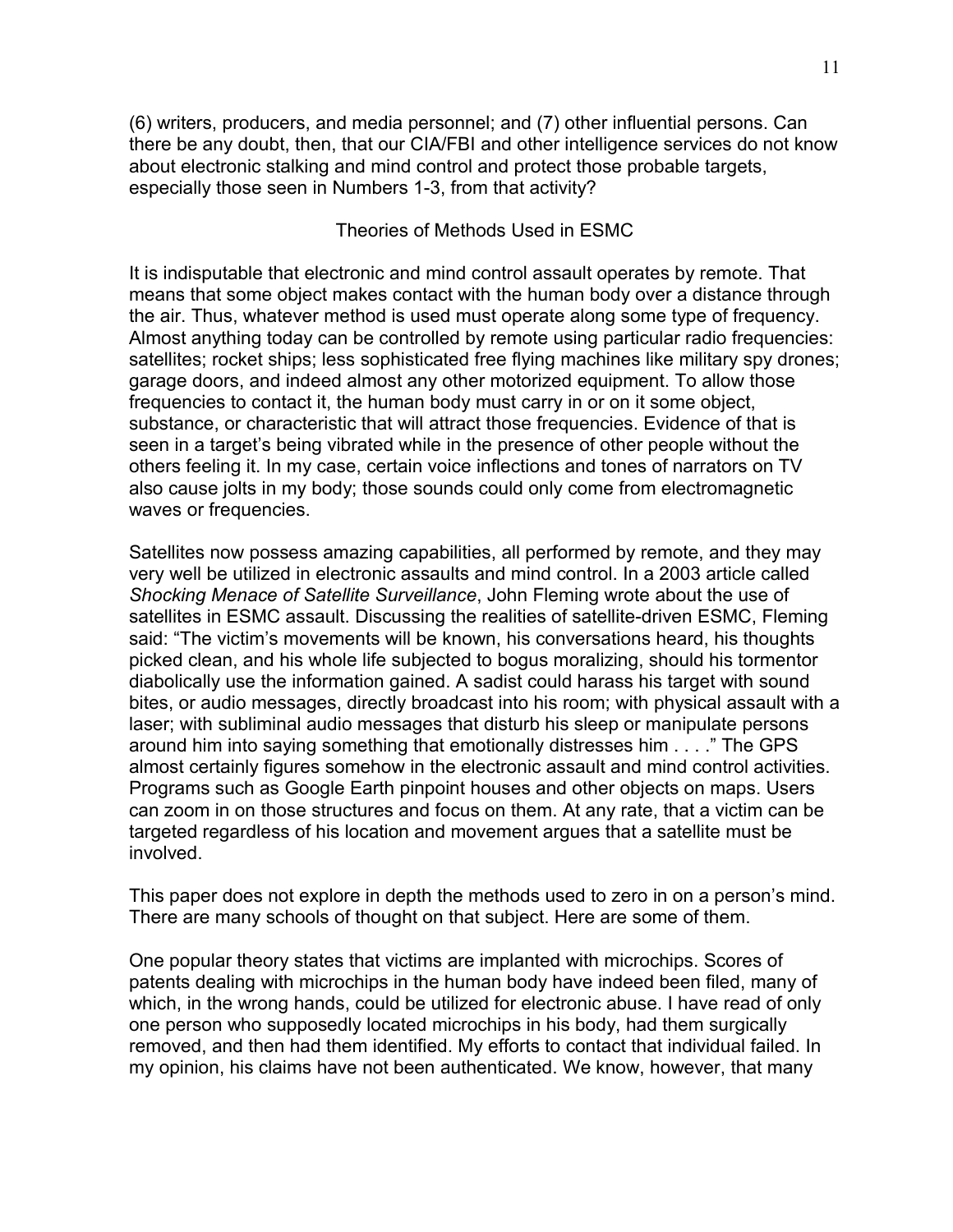forms of microchips have been developed for the human body, most of them capable of being controlled by remote.

If indeed microchips turn out to be instrumental in a target's electronic assault and mind control, it directly implicates the medical profession. Those microchips had to have been implanted at some point by a dentist, a doctor, an anesthetist, a nurse, or somebody else in that field. Is that perhaps why a target experiences so much difficulty in getting a doctor's order for a CT Scan or an MRI? Is that why surgeons are so reluctant to remove foreign objects located by MRIs and CT Scans?

Another theory believes that voices can be recorded, transferred to a computer, and the computer then used to lock onto that person's brain. Experiments show that that can indeed be done. However, for a computer to connect with the brain requires some type of catalyst. One day when the handlers were vibrating me mercilessly, I tensed my throat, and the vibrations stopped. That caused me to remember an incident that occurred when I served in Africa in the 1980's. One day while working in my office, the secretary from the embassy political section, the office that serves as a front for our CIA agents, called me to ask some question that anyone could have answered. I hardly knew the caller; thus, I instantly realized that the real purpose of her call was to record my voice. However, I believed that it was probably for security purposes in case of kidnap or being held hostage at some point. That our intelligence community was recording voices in the 1980's makes me believe that there may be some validity to the theory that perpetrators of ESMC may be able to "hook" our brains by zeroing in on our voices. Voices give off distinct vibrations that are as peculiar to a person as his fingerprints and DNA.

Some evidence also suggests that targets' minds can be "hooked" if the handlers know the targets' DNA. If that is true, targets would not necessarily have to have a microchip or other object or substance in his body to be hooked. There may be some remote device that with the aid of the GPS will locate a person and "hook" him using his DNA. If DNA can be utilized, society is in deep trouble, for obtaining DNA samples of people is a very simple matter. Even touching a glass or a can will leave useable traces of DNA.

Still another theory talks about small devices (nano-microchips) made so small that they can fit between molecules of water and other liquids and be injected into the body in shots and inoculations. Patents taken out by scientists describe that very procedure. Other theories include wiring in the ear that connects with the brain, pins that penetrate the skull, and some type of substance ingested into the body through normal food and drink.

There is also evidence that even human breath or breathing somehow figures in electronic torture and mind control. Yet, we do not know whether it has any connection with "hooking" a target's brain. I tend to believe that the breath, or perhaps the movement caused by breathing, enables or aids the handlers' device, for I much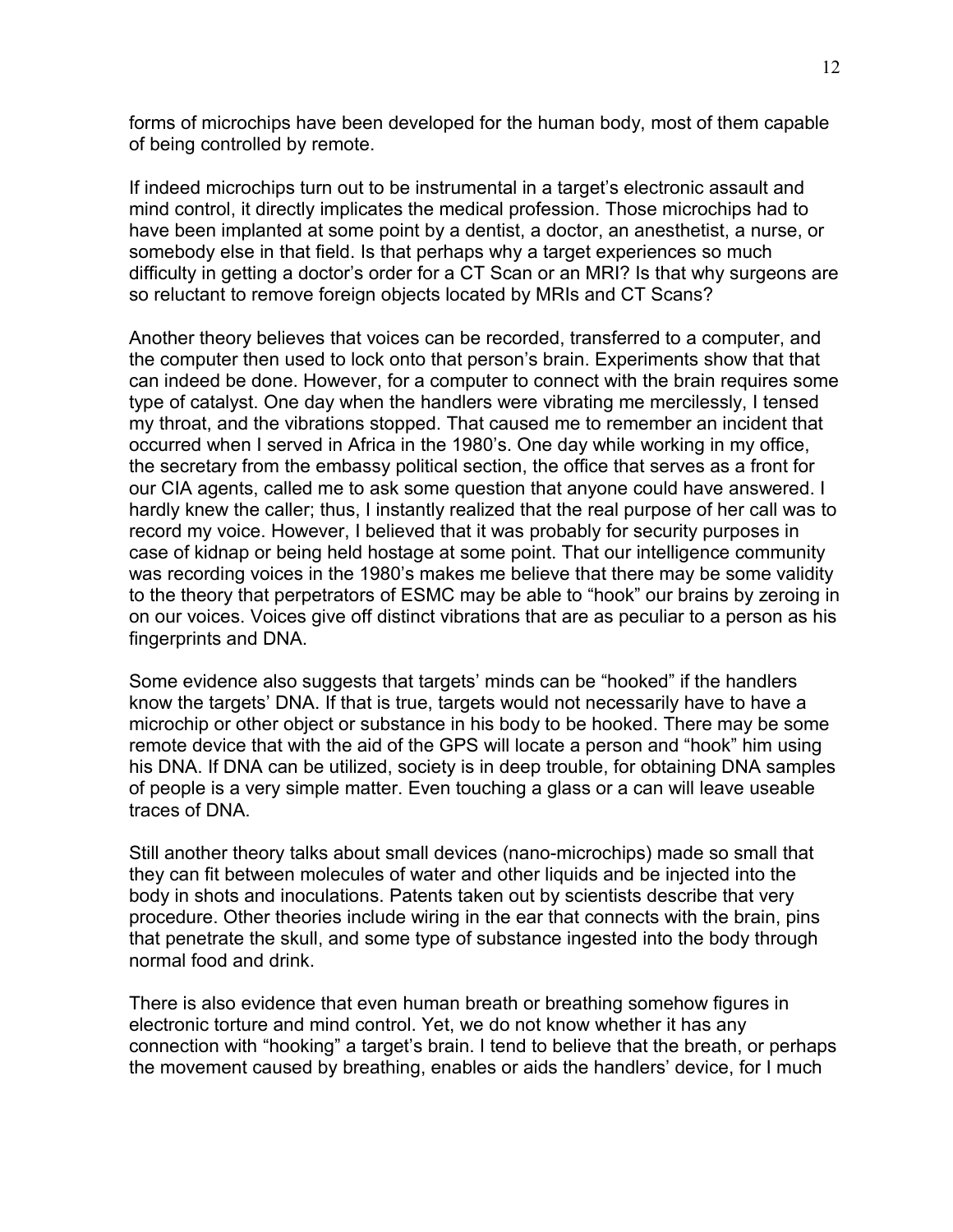later found out that when I hold my breath for a few seconds, the vibrations temporarily cease.

In addition, MRI machines have been successfully combined with computers and used by remote along radio frequencies to move digits and limbs, detect emotions, and "detect lying, racism, and even identify which image a person is looking at, suggesting [that] one could visualize scenes from a person's dreams or memory" (Hospital Soup.com, June 10, 2008). The uses of a device such as that are endless if used on the brain's wave lengths or frequencies.

Similarly, neurotransmitters can be used by remote to communicate with brain cells through electrical impulses. That device can tap into the brain's functions that cause body movement, thought, feelings (emotions), and communication. It could probably also influence the thalamus, or the inner part of the brain, which regulates body temperature and controls urges such as eating, sleeping, and sexual behavior.

Laser guns may play a role in ESMC. A CNN news program on February 23, 2009, reported that 148 incidents of lasers aimed at airplanes had already been reported since the beginning of the year. In the last incident, the laser was green in color and about the size of a pencil. If a laser beam can be focused to such a fine point over several miles of distance, imagine what it could do when trained on an individual or an object over a period of time.

Mounting evidence suggests that a substance or an object can also be introduced sexually into a target's body to "hook" his or her brain. Several of my correspondents mention that their ESMC began after having had an intimate relationship with somebody. Those relationships may have been set-ups. Spies and undercover agents often use sex to entrap individuals. Some such object or substance could possibly be introduced into targets vaginally, orally, or anally through sexual contact.

All that said, pick a theory. In truth, we do not yet actually know how high-tech assailants capture a victim's mind; neither do we know what instruments are used in the process. Both are highly guarded secrets shrouded in deception. In fact, there may be several methods of "hooking" the target.

Whatever device is used to "hook" the brain, it has the capability of using that system on diverse targets in a variety of circumstances in all types of locations. A computer is used along with the device, and it has an amazing range of capabilities. We shall later see some of those capabilities and the effects they have on the human body and mind. Whatever device and method that are used to "hook" the brains of the targets, I suspect that when we discover the truth – and we will – the system will probably turn out to be far less sophisticated that we imagined, perhaps a laser gun used with the GPS along a certain frequency or something similar. And I also suspect that to train that device on a particular target does indeed require a foreign object or substance in or on that person's body.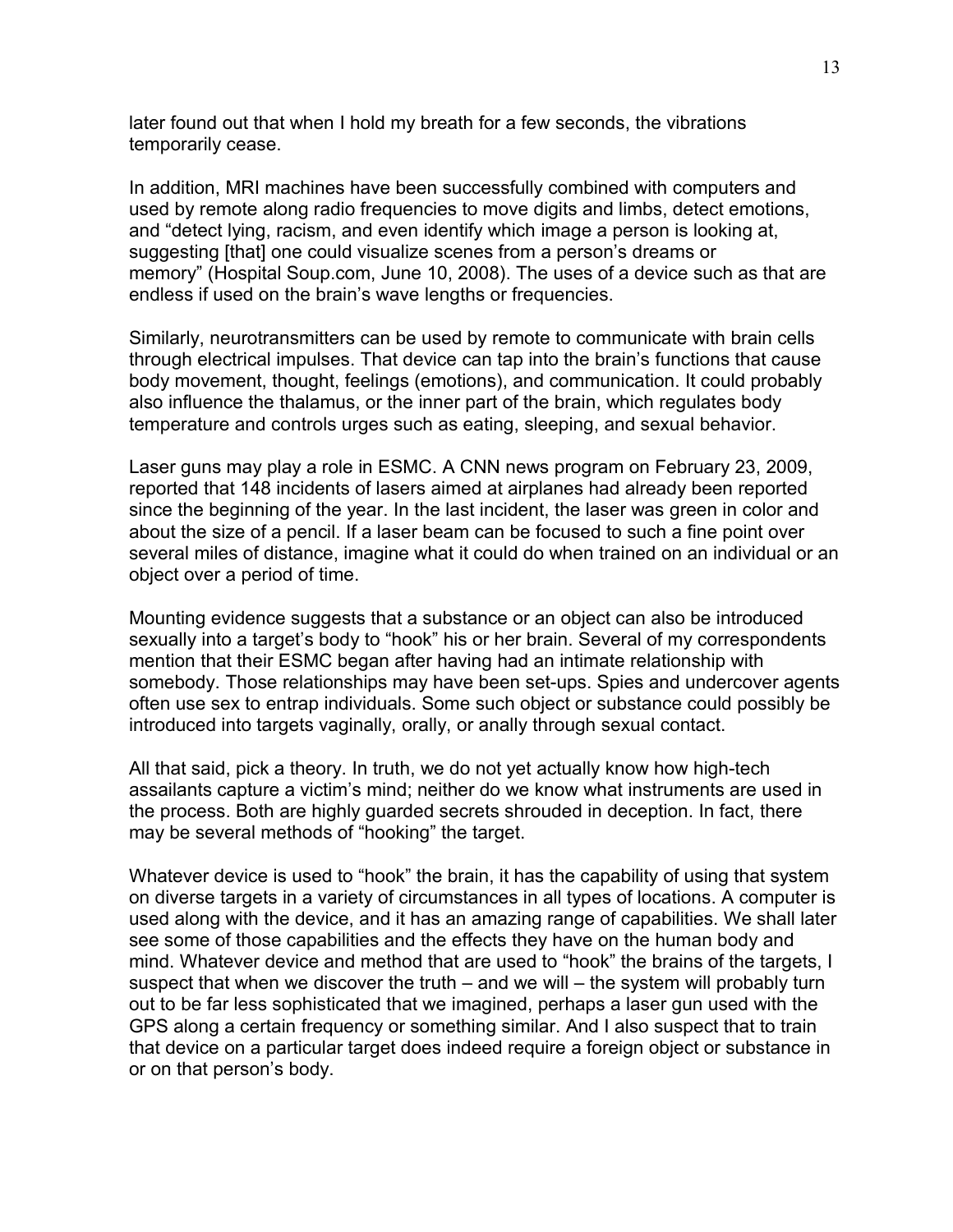In my case, most of the symptoms occur on and around my head, which leads me to believe that if there is indeed an object in my body, probably located in that region. Here are some of the effects on my head: tinnitus (ringing in the ears); tops of ears oozing a colorless fluid; sensation of bubbles popping in mouth; salivating from the mouth at any time; pin pricks on the eyes and a loss of vision; the top of the nose coating over with a thick crust; tingling on the skin (as a result a brown spot has appeared on the right outside nostril and a sore-type depression, on the right side of my chin); clicking on my head and in my left ear; frequent, long-lasting, pin-like prick on the back of my neck; the sensation of flies crawling on my face; a psoriasis-like area on my cheek near the left eye; a very sharp sensation on or in several teeth (as if a dentist drill had hit a nerve); a heavy pounding, throbbing in the back of my head; an unnaturally intense itching in the corners of my eyes and on my eyelids; pin-like pricks in the depths of my ears that cause me to shudder violently; air that pushes my lips out as if I were snoring through my mouth; scratching of the throat, which causes either sneezing or coughing; a tingling inside my nostril that induces sneezing; blockage in my esophagus that makes it difficult to swallow; constant itching inside my nostrils that makes me want to "pick" my nose; and of course the voices that occur in my brain or ears. (More about symptoms later.)

#### **Deception**

The attackers, or handlers, use deception to reinforce mind control. Many of the physical symptoms that handlers cause in targets are merely deceptions. When a victim is struck with ESMC, he first believes that the objective is to torture him physically. Although the handlers gleefully apply the torture techniques, their real objective is mind control. Through voice-to-skull (V2K) contact, the handlers can manipulate the target without the target being aware of it.

In aiming their voices to the targets' ears, the handlers will use a local accent. However, local handlers will probably not be highly trained in deception, which means that the handlers are probably not local. I suspect that the handlers are trained employees of national intelligence, the military, and perhaps companies involved in defense, universities and private labs that provide technology to our government or foreign governments – fulltime and occupational handlers. It is possible that wealthy individuals, religious groups, and other organizations could have been provided or somehow gotten access to that secret technology by now. If that is a possibility, local handlers could have received training. Nevertheless, even if local handlers are used, they have to be tied in to a central super computer. Only the government would probably own such computers.

Quite a few correspondents who have been targeted and who communicated telepathically with the handler perverts stated that the handlers sometimes attempted to convince them to cooperate with them. In several cases, the handlers have tried to convert the targets into good "Christians," which, considering the cruelty and unlawfulness of those "Christians," is a real joke. In my case, the handlers often show me holographic pictures of a man in robes who is generally believed by Christians to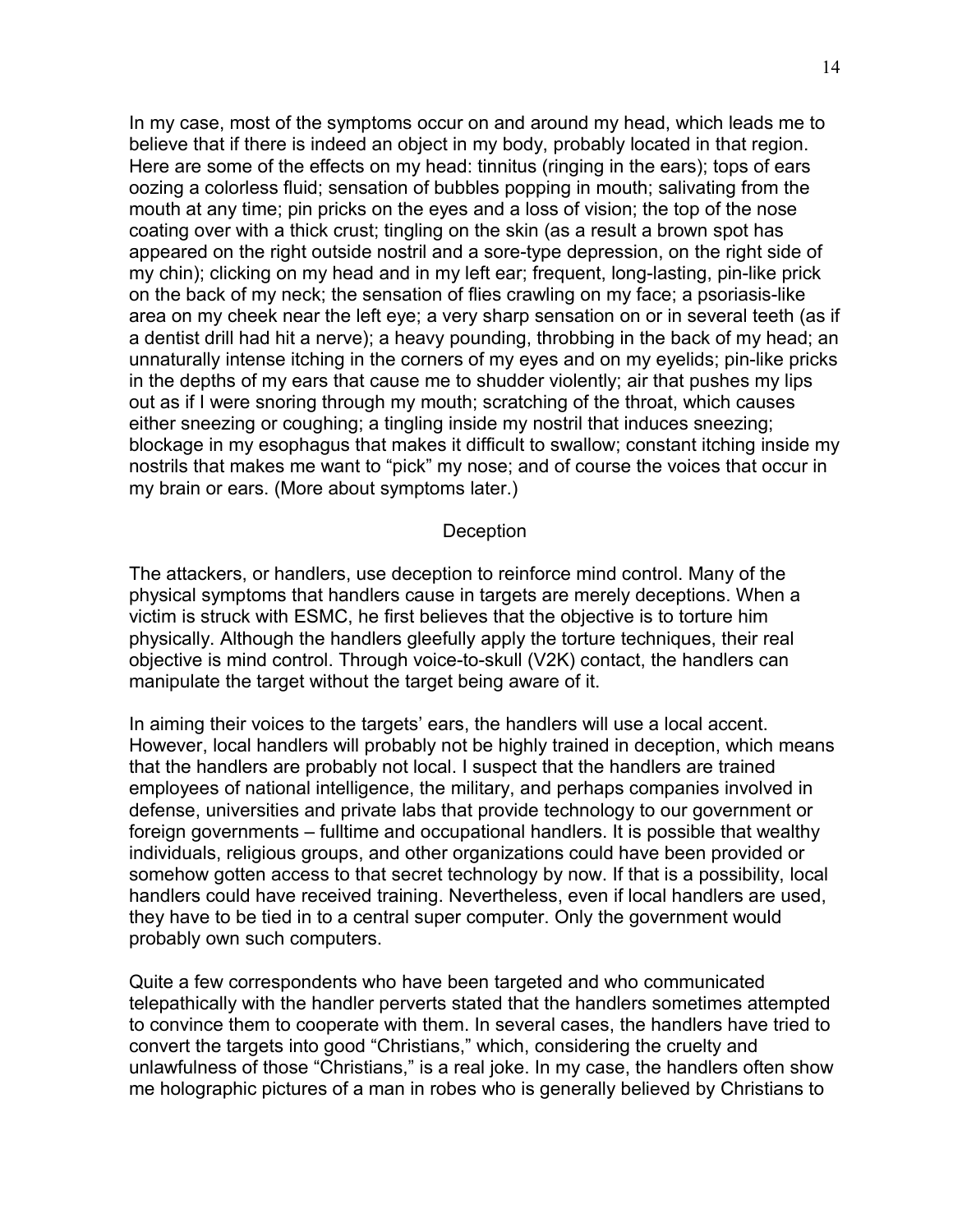be Jesus and tell me that I am going to hell. Again, that is total deception. I taunt them that the picture was not autographed.

A whistleblower who worked with the U. S. National Security Agency under a defense contract wrote in an internet article: ". . . the subject is unknowingly given hypnosis while the subject is completely awake and is tortured and punished with this hypnosis into a predetermined behavior by the National Security Agency; . . . the behavior is usually extremely religious, is called 'reborn' by the church, with the subject's life-long goal of 'a personal relationship with Jesus Christ.'" The NSA uses this technology [electronic torture and mind control] to resocialize (brainwash) the US civilian . . . population."

That aim may be the link between the government and Fundamentalist preachers. It is worthwhile noting that many Christian churches today receive government grants, an act once believed to violate the principle of separation of church and state, which began in the 1970's. When I ask TIs to describe their symptoms, when those symptoms began, and their general physical environment, they very often mention that a Fundamentalist minister lives next door, across the street, or very nearby. A law enforcement officer will also often live very close.

I can tell the reader that the handlers themselves are most definitely NOT traditional Christians and could not possibly be truly religious in any fashion. Yet, they deceptively try to give their evil practices a façade of morality and piety. Handlers will also try to convince the targets that they are of particular ethnic groups, e.g., Latinos, East Indians, Afro-Americans. They reinforce that deception through "wrong number" telephone calls posing as persons of those ethnic groups. I continually get "wrong number" calls from black- and Latino-sounding people from various area codes in the United States.

Even the emphasis on sex is deceptive. Handlers find out a target's sexual thoughts and preferences, and they fully exploit that knowledge. However, although they are born voyeurs and get much pleasure out of harassing a target with induced sexual thoughts and images, sex is not their objective. They know that their knowledge of a target's sexual thoughts shatters a target's self-esteem and well being, and they use it as a tool to induce anxiety, confusion, fright, frustration, and humiliation.

The handlers also deceive through playing "good cop-bad cop." My handlers almost always deride my work efforts and methods in their subliminal talking as I carry out home improvement projects. They taunt and belittle me as I work. Then, after a few minutes of blustering and disparaging the activity, one of the perverts will make a very complimentary remark about some aspect of the work. I am supposed to warm up to that individual. To an educated target, their psychology is juvenile. I call it "pre-nursery school psychology."

Impostors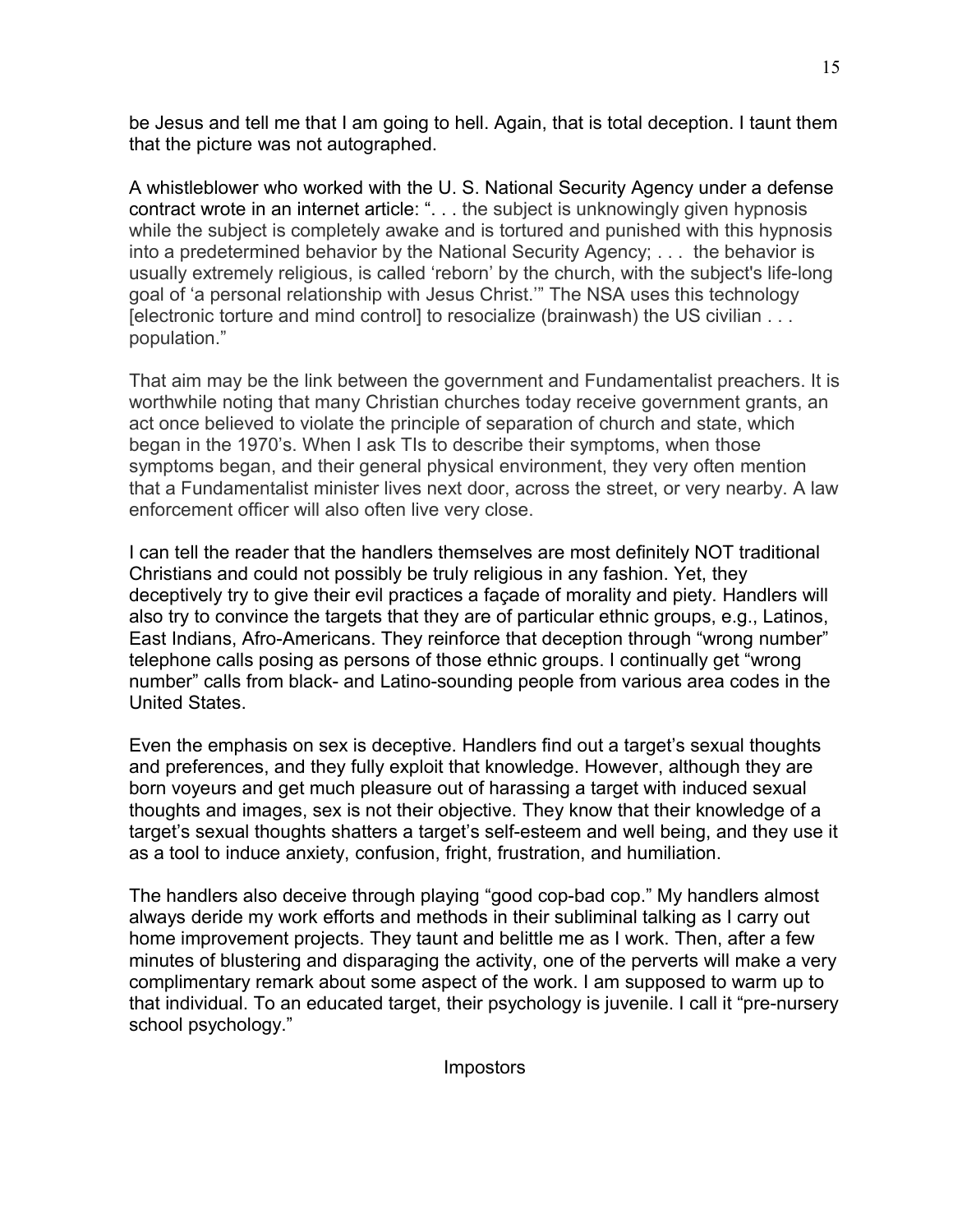Impostors flood the internet with misinformation on ESMC to throw victims and researchers off track. Every intelligence agency has an operational section whose aim is to spread false propaganda. The propaganda machine spreads misinformation over the internet through several types of "plants" in the media, for example

(1) Webmaster "plants" working for the perpetrators use the internet to spread erroneous and misleading information. Those liars pretend that they were abducted by aliens, tormented by people who look like lizards, and subjected to rituals performed by Reptilians. They link ESMC with UFOs. One of the favorite lies is that a group of families called the Illuminati seeks to control the world. More recently, the misinformation agents have convinced many targets that they come from a particular genetic strain or blood line and were thus targeted before or from birth. Many of the TIs who actually believe those things are very well meaning and have been convinced of those inaccurate concepts through voice-to-brain emissions. That is exactly why we call that activity "mind control."

(2) Internet blogger "plants" strew erroneous material in their online blogs.

(3) TI "plants" in various internet forums write pedantic emails, oftentimes belittling authentic TIs and refer other viewers to lies disseminated in bogus web sites and other locations. Some of those "plants" relate convincing stories; however, eventually they trip over their many lies and astute TIs can pick them out of the crowd.

(4) Author "plants" also produce misinformation published in on-line articles, in magazines, and even in books about electronic assault and mind control. In addition to the intentional and purposeful impostors, jokesters often write garbage-filled letters to real TIs and post erroneous material on web sites.

Now, not all of the information spread on the internet, in articles and books, and by internet correspondents is false by any means. Even many of the people who spread misinformation and disinformation are very sincere. I do not pretend to be expert in determining which information is false and which is true; however, I have learned that much of it is utter bullshit. Electronic assault and mind control itself is incredible enough without being compounded by deliberate lies disseminated by the ESMC perpetrators.

Let me be perfectly clear. The perpetrators of mind control are NOT aliens from outer space. NOT members of the so-called Illuminati. NOT men who can change to reptiles and lizards and other paranormal shapes. NOT ritualistic sex lords seeking sex slaves. NOT men seeking to wipe out particular blood lines and genetic groups. NOT members of the Masonic Order although some of them may be Masons. And probably NOT seekers of a New World Order. Targets who believe those deceptions have been successfully manipulated by the perpetrators. Know that electronic and mind control assault is performed by evil-minded, cruel, degenerate beings working either with the government, with the knowledge of the government, or under the protection of the government. In some cases, the government may even be a foreign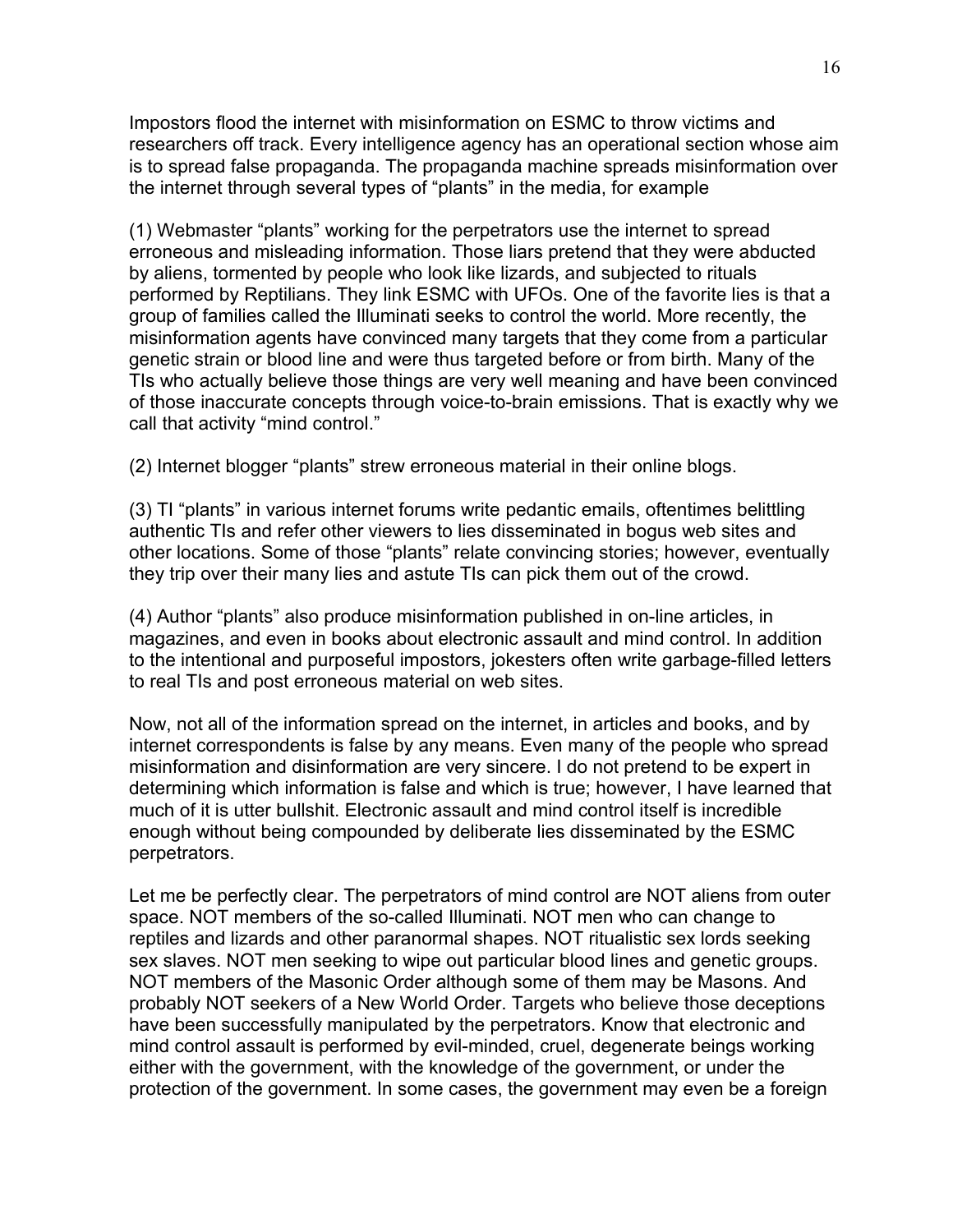country conducting assaults by remote on American citizens and residents with the collaboration of domestic intelligence.

The power brokers behind electronic torture and mind control fear the targets' networking over the internet. Many bloggers and persons with web sites who encourage an interchange of ideas about ESMC and who are true TIs have been subjected to internet intimidation by having their blogs and web sites deleted or otherwise compromised. Some have had to change the names of their sites several times because of that interference. Keep in mind, however, that some of those same people may actually be accomplices pretending to be harassed. More possible deception.

# Capabilities of Perpetrators of ESMC

The only fact that we know for certain about electronic assault and mind control is the symptoms, or how ESMC manifests itself to the victim. Targeted individuals are well aware of the capabilities of the assailants, but for those readers who may be reading about electronic stalking and mind control for the first time, here are some of them.

(1) Monitor movements. They not only know one's vehicular movements but they can also view him and follow his movements on his property and even inside his house. Once they "hook" the target with their equipment, they have ready access to the him at all times. Their torture follows the target wherever he goes, even to other states and abroad.

Cell phones may play a role in monitoring a target's movements. Many TIs trace the origin of their electronic torture and mind control to the early 2000's, when cell phone usage was becoming increasingly more popular. Cell phones have to be used in the case of gang stalking, which goes right along with ESMC. In fact, the stalkers could not coordinate their harassment against targets without the use of cell phones or some type of walkie-talkie. Cellular phones may even somehow be used with the device that renders the electronics effects on victims. It is known that cell phones carried on one's person near credit cards can cause those cards to malfunction and wear out quickly. Credit cards are one of the hundreds of items that operate through the RFID (radio frequency identification).

The handlers appear to be able to map out your house or apartment. They probably first locate your residence, using Google Earth or some other program of that type, and then learn the configuration of the structure with some kind of infrared-type device. Once they have the layout of your house or apartment, they seem to divide it into grids, probably with the help of an architectural-type computer program. Then, they slowly zoom in on various locations where you habitually sit, stand, or lie and program those locations on their device. In my case, they first located the chair in the living room where I sit, then the lavatory and commode in the bathroom where I stand. Finally, they had programmed every area of the house, and they were able to jolt me and vibrate me in any location inside my house.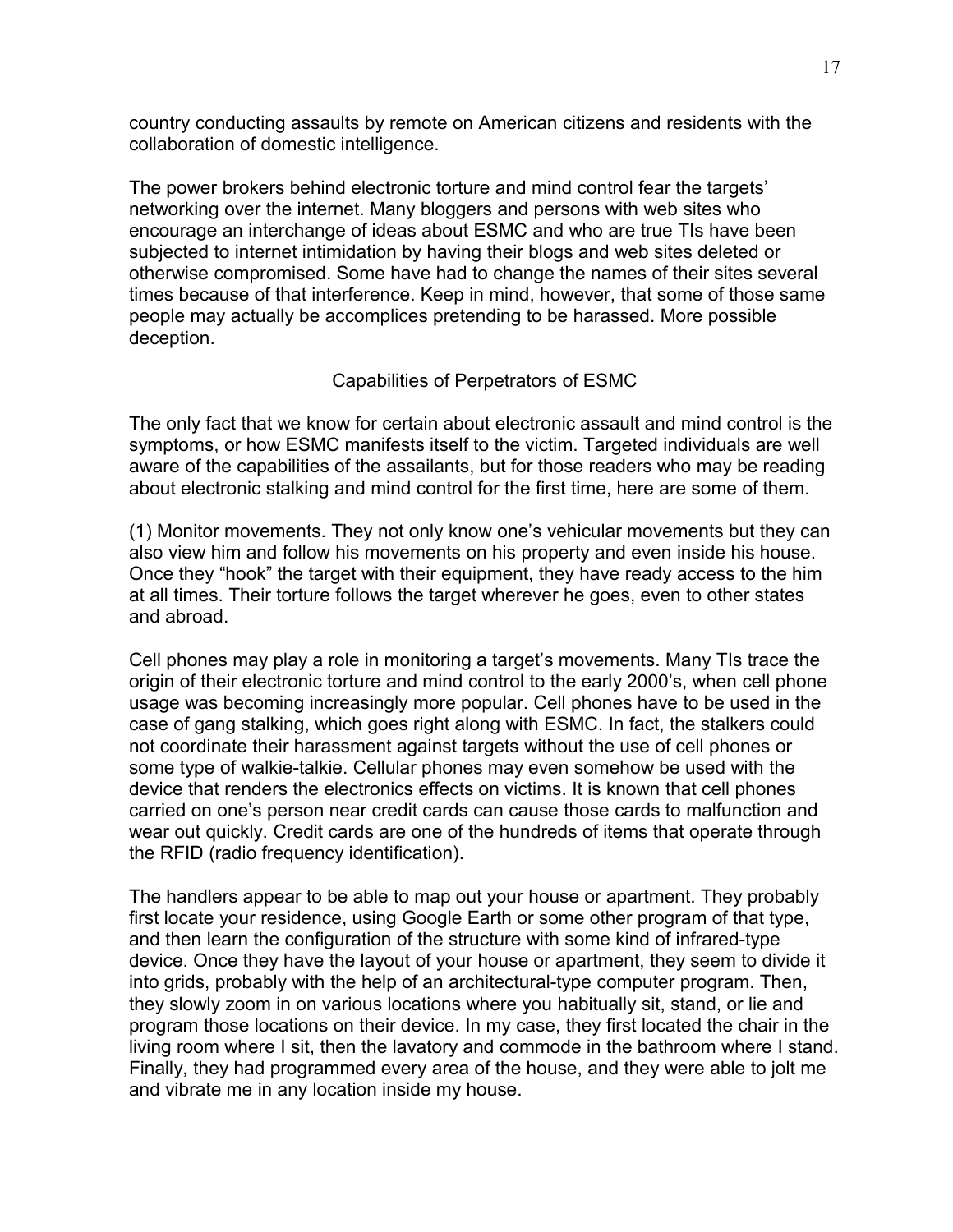(2) Hear and record one's conversations along with those with whom one talks. This can be done even in a moving vehicle or while on foot in a rural area. The harassers occasionally record and play back to the victim excerpts of some of those conversations in his brain. The handlers can also record a person's voice and then simulate that voice.

(3) See through the victim's eyes. One's eyes are controlled by his brain; thus, by controlling the victim's brain, the handlers can also see whatever the victim sees. Not only that but they can also see what he thinks. Although a victim is led to believe that the handlers can accomplish this, it may be another example of deception through psychological trickery. For example, the handlers often comment on what I am watching on TV or what I am doing in the house. They may know that because of my brain's processes, as the brain is in constant motion as I watch TV and do chores around the house. Someday we shall know.

(4) View the victim's body whether it is clothed or not and zoom in on any part or organ of the body, even in the darkness. EKG, CT scans, and MRIs can be performed by remote. The handlers probably use the GPS with directed sound to see and torture the target's body by remote. NASA has long used similar telescopic instruments for carrying out delicate space operations. Although the handlers can target specific areas both on and in the body, this may be accomplished, either partially or wholly, through communication with the targets' brains.

(5) Inject holographic pictures or images into a victim's thoughts. In my case, the handlers have shown: my son drowning; pictures of what Christians believe to be images of Jesus; and pictures of family members and friends, sometimes in suggestive poses, and countless numbers of unknown individuals in induced dreams and thoughts. When I pray for my grandchildren, a girl and a boy, the perverted handlers will sometimes show my granddaughter's school uniform dress flying upward. Sometimes the pervs show me old photos in black and white, further evidence that the handlers can communicate through my eyes. Their computer directs the targets' brains to view all people and all situations in sexual and negative contexts. Again, this is pure mind control.

6) Apply a variety of torture techniques to the body. Many of those effects may perhaps be done through the use of silent directed sound and various PC software used over the voice-to-brain communication. Others may be psychological or aided by psychological suggestions through the psychopaths' subliminal talking and whispering into the target's brain. Those effects include

-- sensation of pin pricks in the eyes, shoulders, face, feet, elbows, and other areas. The pin prick can be instantaneous or can be prolonged. In my case, the handlers have long caused an enduring pin prick on the rear of my neck. At first I thought that the sensation was an irritation on the neck caused by shirt labels; however, when it kept hurting in the absence of labels, I knew that it was only one of the perverts' bag of tricks. In addition, the sensation was not in the same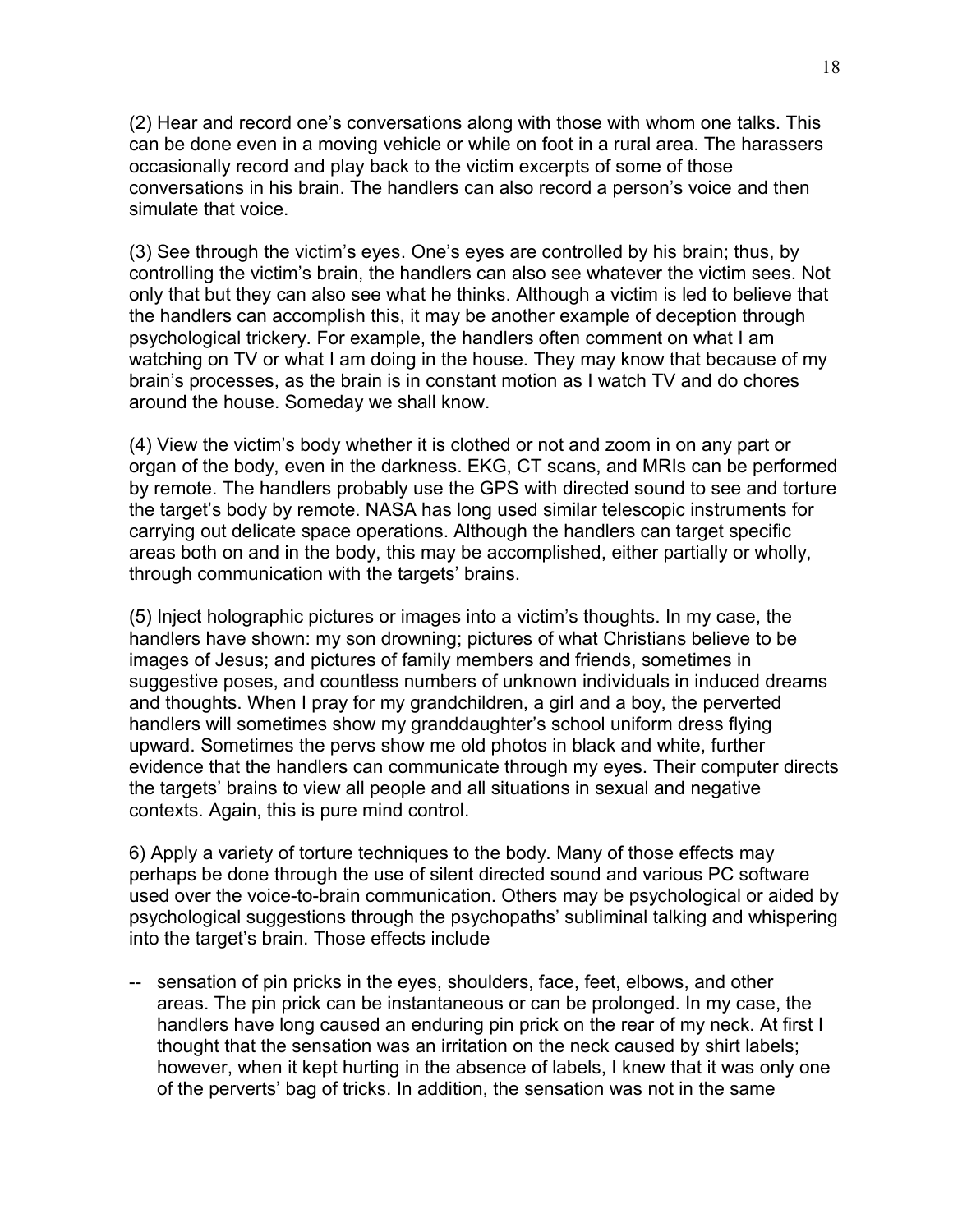location as the shirt labels. They can also cause the entire lower legs to feel like they are being struck by pins. In recent months, they have pin pricked the depths of my auditory canal in my right ear, causing me to shiver violently. They have also frequently pricked underneath the toenail on my right foot, causing the toenail to recede for a quarter of an inch between it and the skin, much like laser is used for ingrown toenails.

- -- restless legs. A sensation begins in the small of the back and extends into the extremities, causing the "restless legs" syndrome. I can feel that sensation coming on as the handlers apply their vibrations to my body. Sometimes when that happens, the legs will jerk involuntarily.
- -- electrical jolts. These affect the entire body and feel much like the shock that one gets from touching a low voltage electrical fence.
- -- tremors, or vibrations. These can affect the whole body or be focused on specific parts of the body. They can range from very mild to violent. (I believe that the jolts and vibrations may partially be pre-hypnotic suggestions causing the target to think that he feels jolts and vibrations whenever the handlers whisper the code word. In other words, those physical effects may instead be psychological effects resulting in physical reactions. I have asked other people to touch my legs and body when they were vibrating, and they felt nothing.) The vibrations can envelop a large area, e.g., a lawn, including the house, or they can narrow down to a very small area, e.g., a target's stomach or his nose.
- -- zapping in/on the head. These sound much like sparks from a welder's torch or like children's sparklers used as fireworks on holidays.
- -- clicking in the left ear. (In my case, it is always in the left ear, never in the right one.)
- -- severe cramping, mainly in the calves of the legs.
- -- numbness in the limbs from the base of the spinal column to the toes.
- -- coughing (I can feel an unnatural scratching in the inside of my throat), and sneezing (likewise, I can feel an artificial tickling in the inside of my nostrils).
- -- induced erections, by vibrating very lightly the inside of the urethra and the groin. Those erections usually occur while the handlers whisper the names of friends and relatives, very obviously attempting to cause the target to associate the sexual sensation with those people.
- -- stomach aches and pains, indigestion, nausea, and dizziness.
- -- sodomizing and virtual rape, using some unknown force to probe the anal cavity and the vagina (perhaps directed sound waves, which cause a strong vibration and can focus on a particular very small area).
- -- lethargy and listlessness. I suspect that many people suffering from Chronic Fatigue Syndrome are actually victims of ESMC.
- -- tinnitus. I had never suffered from tinnitus before the electronic stalking began. It hit me the day the stalking became overt, and I have had that condition ever since then. The tone of the ear ringing changes often in a very notable manner, sometimes reaching a very high pitch.
- -- inability to urinate or frequent urination. I had two prostate procedures in 2001, although the prostate was not enlarged, because I had the urge to urinate but could not do so. Now I know that it was the work of the perverts who use the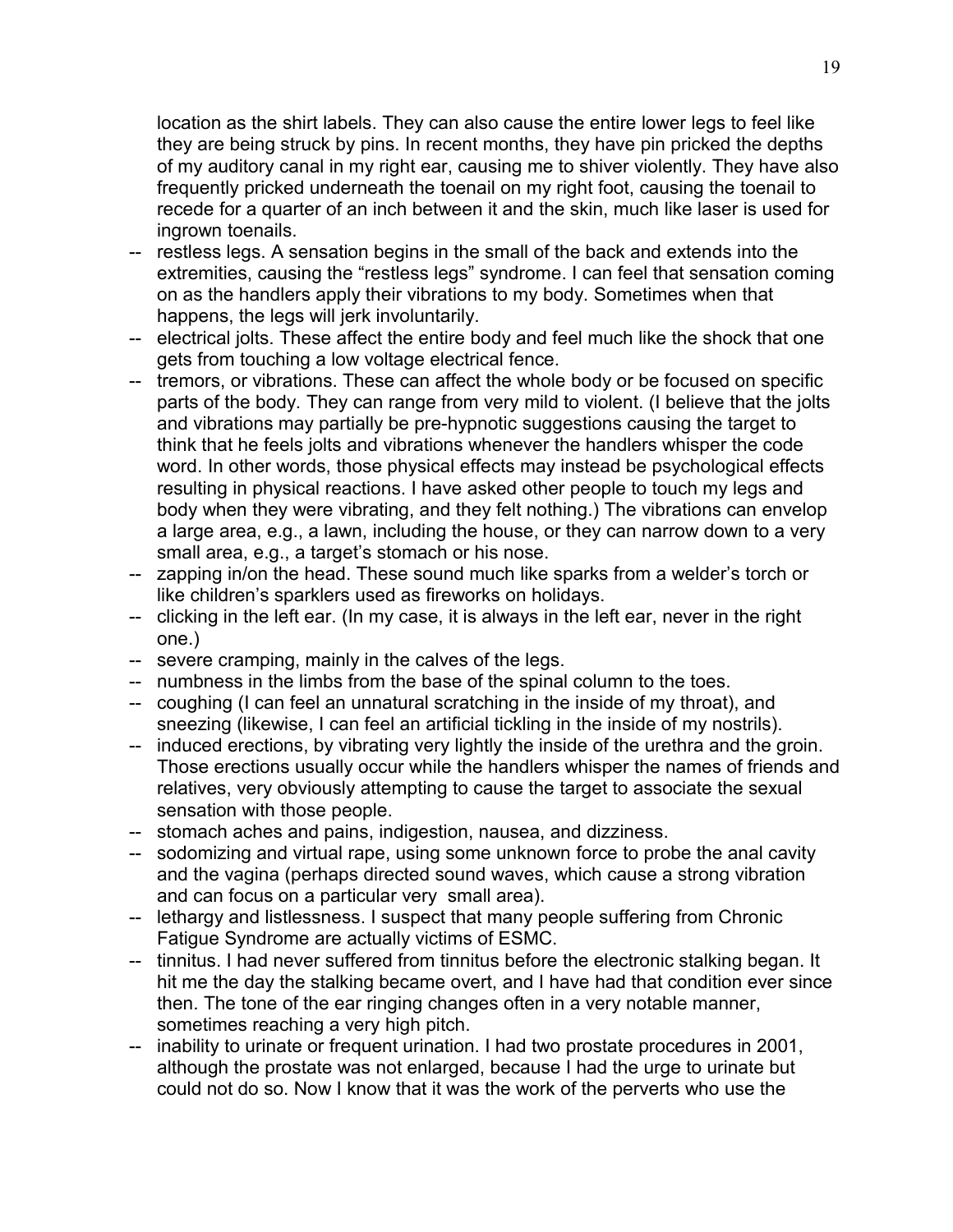ESMC techniques, for since the handlers became overt in 2005, they have continued making the bladder often seem full. Now I can hear them whispering, "Don't piss."

- -- constipation. Likewise, I often used to have a problem defecating. Since I have developed an ability to "hear" the handlers' whispers, I hear them saying, "Don't shit." The brain learns over a period of time to react to their commands. However, knowing now what causes the constipation, I am no longer affected by it.
- -- frequent defecation. The handlers constantly probe my anal cavity and whisper for me to "go shit." According to other victims, this is a very common symptom. Making victims defecate often is psychological as well as physical, as it humiliates victims and keeps them from leaving home. That particular effect, however, has not adversely affected me. I still control my bowel movements.
- -- sleep deprivation. All of this leads to sleep deprivation, which then becomes a symptom itself. This is designed to weaken the victim's body as well as his mind and cause him to have motor, household, and other accidents. In addition, it makes the victim more vulnerable to mind control. Conversely, the handlers' device can also make targets incredibly sleepy and actually cause his eyes to close involuntarily. There also appears to be a particular form of vibration that will "wire" the target to keep him awake at night.
- -- the sensation of crawling insects on the face and neck.
- -- intense itching. This can be any place on the body. They often will make it seem like a mosquito bite or a fire ant bite. The itching is normally on the hands or the feet.
- -- twitching of the fingers. The perverts not only want to annoy you but also convince you that you are developing Parkinson's disease.
- -- partial loss of sight. The handlers do something to the eyes that make them feel as if a grain of sand is underneath the eyelid. They also cause pin pricks in the eyes. I have lost much sight in my left eye as a result. I do not wear glasses to read or to drive. Until a few months ago, I could read the TV captions clearly. Now I have to be very close to the TV set to see the captions and I often have double vision and blurred vision, especially in the left eye. In addition, the lips and mouths of speakers on TV are not in sync with their words. I also recently discovered while watching Wheel of Fortune on TV that the movements of objects on TV are likewise not in sync. When the participants in that program spun the wheel, the result on my TV (or in my vision) was about two clicks of the Wheel of Fortune off what they should have been.
- -- throbbing in the head. This has something to do with "mining" the brain or it is part of the psychological conditioning to make the target believe that he must reveal his thoughts.
- -- aches and pains in various parts of the body. I am very physically active; thus, the handlers attempt to cripple my knees and my right arm and hand (I am right handed) to keep me from being able to work. They can also cause arthritic-type pain in the hands, pains in the lower back, and extreme pain in the legs by striking the sciatic nerve.
- -- salivation. The pervs' device can cause me to salivate at night while I sleep as well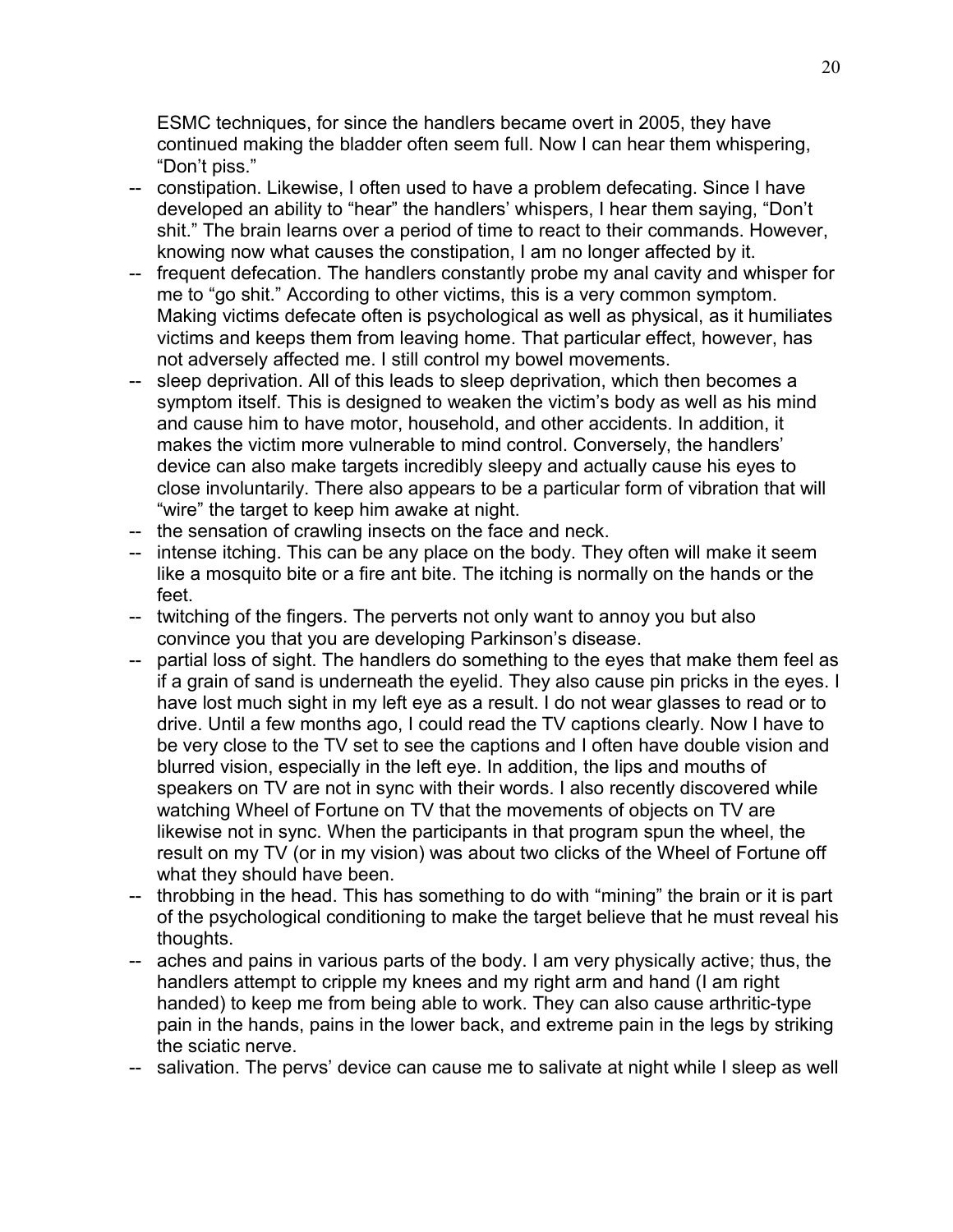as during the day when I am active. For no reason, spittle will sometimes seep from the corner of my mouth.

- -- tingling vibration focused on the outside of the right side of the nostril (it can, of course, focus on any location). As a result of the vibrations (or perhaps lasering) on that area, a small brown bump has appeared at that location. That bump remains very sensitive and often runs and forms a scab.
- -- involuntary physical movements. For example, when I type my emails and computer documents, the pervs' software, which constantly pummels my brain, causes me to reverse certain consonants and vowels, slowing down considerably my typing speed. Other targets have suffered serious falls, when the devices caused their knees to buckle. The handlers' device can also cause the arms and legs to flail and jerk involuntarily. I have awoken while sleeping when one of my arms flailed into the head board.
- -- heart flutters and irregular palpitations. In particular, the perverts cause the heart to beat at a far greater than normal rate, or at least they lend the perception that it is beating rapidly through psychological or perhaps post-hypnotic suggestions. The handlers want the target to believe that his heart is overworking and that he may suffer a heart attack, stroke, or chronic heart problems.
- -- pressure on the bladder, causing the victim to want to urinate very often. Because of that sensation, I underwent two painful and costly prostate procedures with a urologist before I knew the real cause of the problem. The pervs still apply pressure on the bladder; however, now that I know that it is their evil work, it does not bother me.
- -- sores in various areas. The perverts continually vibrate (or laser) the outside of my right nostril, which remains continually sensitive. That area scabs over, loses its scab, and then scabs over again. A spot has also developed on my chin, where I often feel the tingling of their vibrations (or lasering).
- -- high and sudden temperature rises in the body. Those may be partially psychologically induced.

The physical symptoms listed above are some of those that have occurred in my case. Other targeted individuals may have experienced other symptoms, perhaps in addition to those I have listed. Just as the groups of handlers differ, so do the symptoms that those handlers cause.

The electronic jolts and vibrations also affect domesticated animals. My handlers can beam their frequencies (or whatever) in broad waves that cover very wide areas, including my yard and the adjoining pasture. My dog, which is an outside pet, is much affected by the electronic assault methods despite her being in excellent health and getting regular checkups by the veterinarian. She often trembles violently and appears frightened. At times, she pants heavily, gulping for air, and almost collapses. She very often shakes her head as if she is trying to get something out of or off her head. I've taken her to the vet twice for that symptom, and he diagnosed her both times with an ear infection and prescribed her medicine. Despite that, after almost three years, she still shakes her head. My cat, on the other hand, does not seem to be affected by the electronic effects. Gender could not be a factor, as they are both spayed females.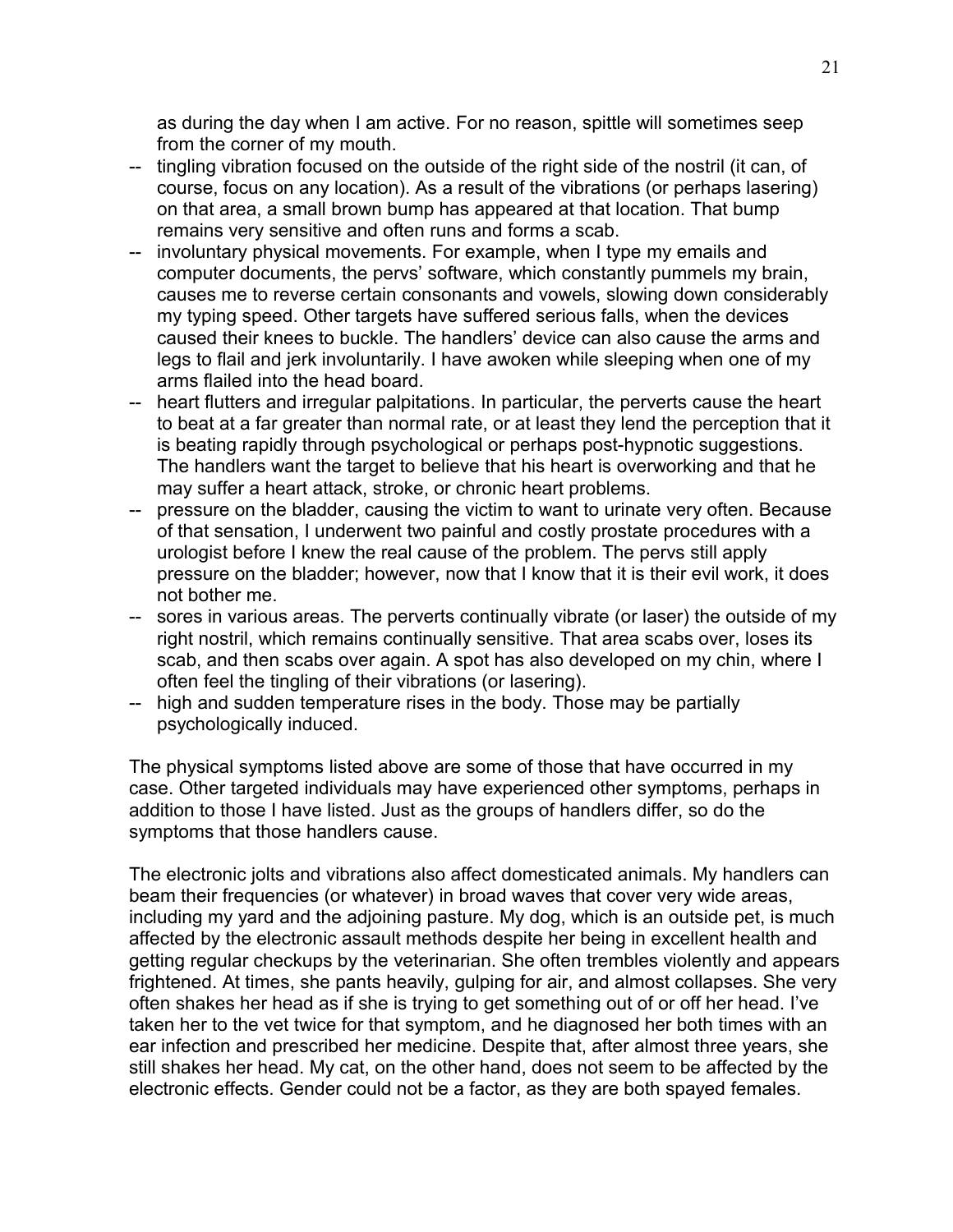# Earlier Tell-Tale Symptoms

In the 1990's, I experienced several strange symptoms that I now know were the handlers' work. Although at the time I thought that they were odd, I did not connect them to any evil source.

-- The muscles in the calves of my legs pulsed unnaturally. That symptom continues to this day. There is absolutely no physical explanation for that strange occurrence. There seems to be no particular pattern to the pulsing. Moreover, weather and other conditions do not seem to affect the pulsations. Some days there is much less noticeable pulsation than other days. I believe that the strange pulsing has something to do with the electromagnetic force or frequencies of whatever device is used by the handlers to connect with my mind.

-- The tops of both ears began to exude a colorless fluid that became crusty. Likewise, there is no physical explanation for that condition, which still continues whether I use sun screen or not. Other victims have mentioned the fluid coming from the tops of their ears. Also, the top of my nose forms a crust. I remove it with a soapy bath cloth one day and the next day it reappears. Sun screen does not prevent its doing that. I do not have particularly sensitive skin.

-- I also experienced the sensation of something crawling on my skin or underneath my skin, normally on my face. Unable to sleep well at night, I sought out a dermatologist. The doctor called that condition dermatitis and told me that it had no known cure. Strangely, he said that he also had dermatitis. That condition gradually went away and did not return until the electronic effects and mind control activities became obvious in December of 2005! I now know that the "dermatitis" in the mid-1990's was the work of the handlers, probably whispering to my brain that I felt insects crawling on my face.

-- I became weak and lethargic for no apparent reason. That malady is often called chronic fatigue syndrome. Such was my lack of energy that oftentimes my son would have to help me up from my chair. Even then, I was unsteady on my feet. I was still in my fifties. Despite those odd conditions, I failed to see anything sinister in them. Over time, I regained my strength, and today I am again exceptionally fit. I later learned that the handlers' device can cause chronic fatigue.

-- I also often had "restless legs" at night when I retired. That symptom is a favorite with the handlers, and it appears to have some kind of relationship to the pin pricks and vibrations. It first begins at the small of the back and then continues down the leg, usually the right one, to the bottom of my foot.

At first, targets normally ascribe their ailments and physical problems to simply "bad luck," lack of exercise, genetics, a poor diet, or advancing age. It literally takes years for most targets to realize that their symptoms are induced by remote by people who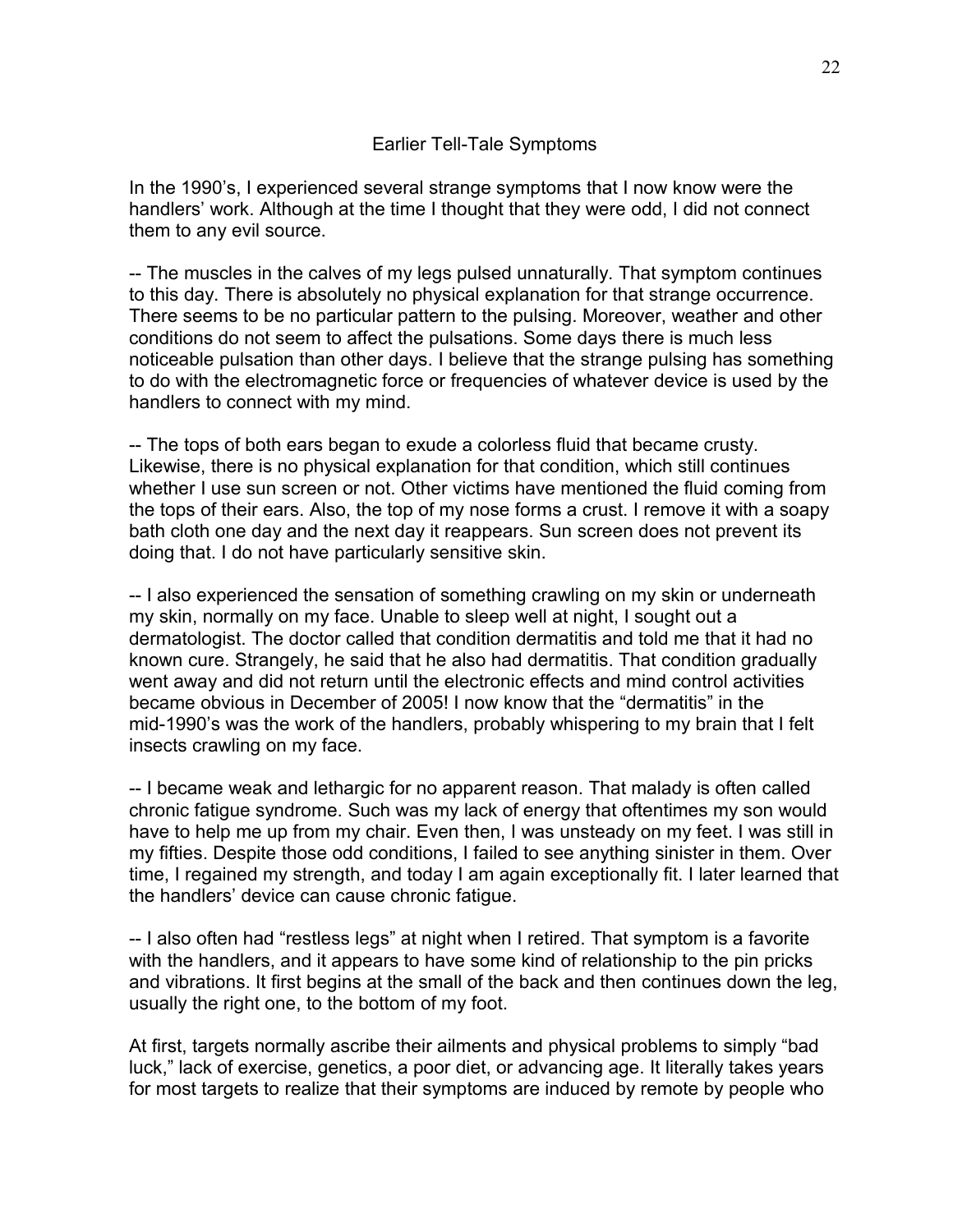want to harm them. Once the target does become aware that the effects are unnatural, he has absolutely no defense against the torture, and his frustration, anger, and anxiety mount. Nobody believes him. Law enforcement will not investigate his claims. When that scenario develops, the handlers have achieved what they wanted and anticipated. Many targets die without ever knowing that they have been targeted.

(7) Cause the target financial problems. Keep in mind that most targets live on fixed incomes and most of them have to live frugally. Yet, the handlers employ a bag of tricks designed to drain the target financially by

- -- Making the target spend thousands of dollars on remedies and gadgets that supposedly neutralize or ameliorate the effects of ESMC and causing him to hire detectives to investigate the ESMC.
- -- Causing the target to make mathematical errors on his taxes and other documents that result in substantial losses.
- -- Affecting the target's judgment that ends in his making faulty and costly decisions.
- -- Destroying expensive household and other items, making targets have to replace them. In my case, they have ruined two printers, two blenders, and other household items. Their device, however, can only affect machines that have small motors or batteries. My coffee makers, which have no motor, are not affected.
- -- Distracting the target so that he forgets to pay bills on time, leading to his paying penalties.
- -- Creating problems with the electrical system and mechanical devices, especially computers and printers, that make targets have to hire technicians to repair. I have had to hire PC technicians several times at from \$75 to \$140 a visit.
- -- Urging the targets through their voice-to-brain whispers to buy expensive needless items.
- -- Fomenting personal and other problems that require that targets hire lawyers. A TI correspondent wrote about her taking videos of neighbors overtly harassing her and then being arrested for that action. She had to hire a lawyer to get out of jail and is now awaiting trial. Of course, nothing happened to the harassers. Moreover, now that law abiding citizen has an arrest record that will follow her to the grave.
- -- Sending targets to hospital emergency rooms due to physical problems they cause with their devices. One TI correspondent rushed to the ER on at least three occasions when the handlers caused her throat to constrict, keeping her from breathing.
- -- Ruining the targets' credit. The manipulators and their accomplices will steal credit card and other statements from the targets' mail boxes or "lose" them in the postal system, causing targets to pay late fees; by whispering into the targets' brains, make them forget to pay bills; and interfere with the targets online payments to cause them bill payment problems.
- -- Robbing targets of their time by harassing them continually with electronic assault and mind control, thus keeping them from tending to their business affairs. Very often targets lose their jobs because of the ESMC distractions in their lives. I have spent countless hours taking notes, recording them in my journal, corresponding with other TIs, researching on the internet, and trying objects and ways to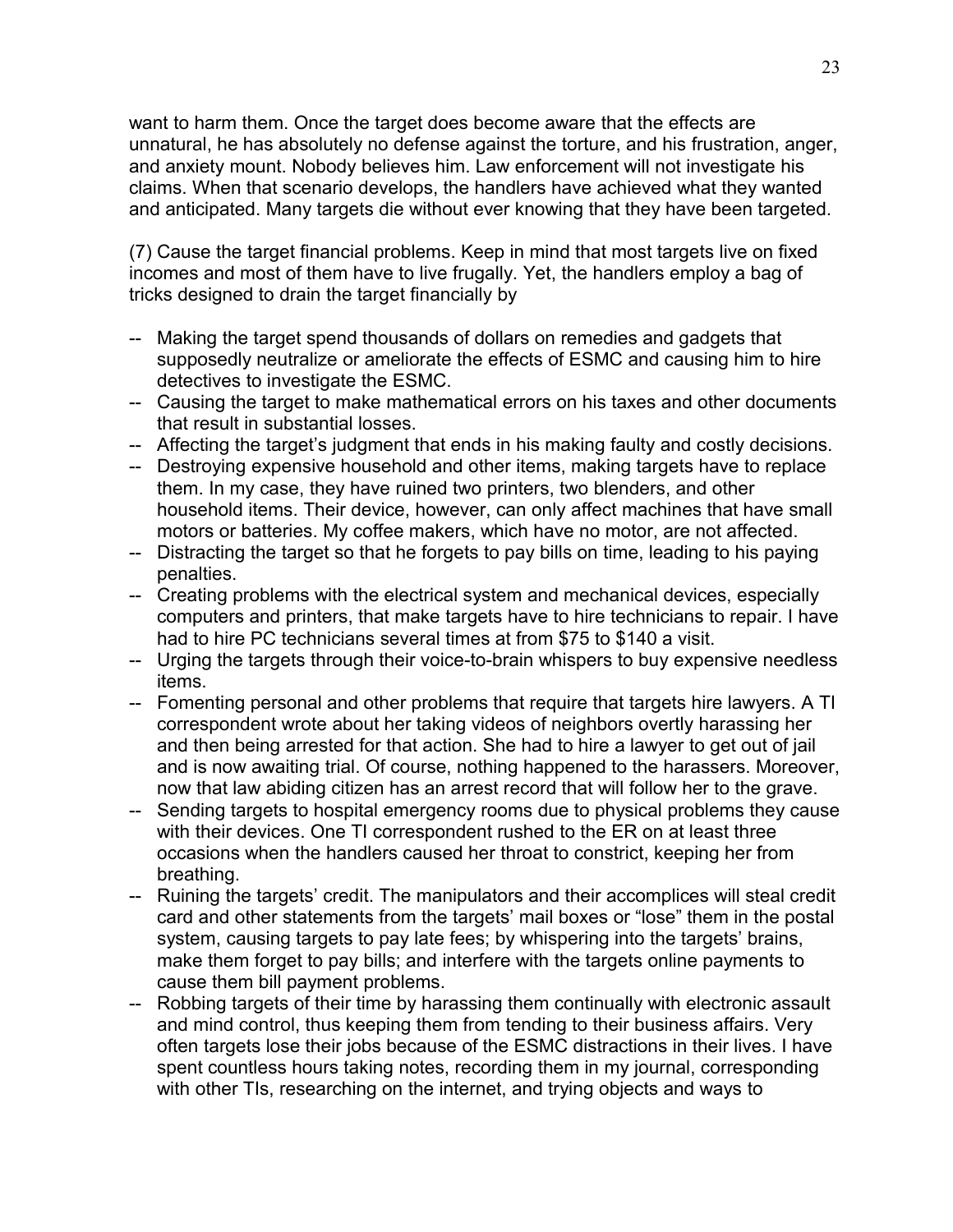neutralize the ESMC effects, time that I could have spent on home improvement projects and other useful activities. I am a very able genealogical researcher, and I used to spend hours a day at that pastime. Now I very seldom do family research because of the many distractions that affect my concentration.

Causing targets financial ruin is one of the aims of the handlers. Many of the targets with whom I have corresponded have depleted their savings and have gone into bankruptcy because of the perverts. Others have become virtually street people. The handlers set out to break targets financially, and they often do.

(8) Knock out and interfere with the function of battery-operated or electrical household items. In my case, the handlers have changed radio stations, caused halogen flashlights to blink and go out, caused the tiny lights in a fingerprint reader used for PC security to quiver, caused interference in TV programs, burned out electrical wall outlets, caused microwaves not to function, burned out watch batteries while the watch was on my wrist, and changed the functions of certain keys on the keyboard of the computer – all by remote. They have ruined four computer printers, two Weedeaters, two blenders, and other appliances and motor-driven objects. They have also burned out the batteries in my smoke detectors, flashlights, and other objects that use batteries. Their device can even cause the ink in pens to congeal or dry up so that the pens will not write. Once, as I stood watching, they caused the loose cap of a gallon jug of milk to flap upward several times. I ridiculed them that they weren't able to flip the cap completely off. All of this suggests that the pervs use directed silent sound beamed in by a radio frequency and guided by the GPS. However, their device cannot disarm any appliance that is not battery-operated or motorized, for example, a coffee maker, which operates through only a heated coil.

(9) Manipulate the target's computer and telephones. By hacking the computer and tapping the phones, the handlers are able to interfere with the target's communication system and thus harm his relationships with family members and friends. One of the chief aims of the handlers is to totally isolate the target from society. The handlers can operate on the highest levels of telecommunications providers. For example, when my handlers want to keep me from opening a web page, they can cause a pop-up saying "Internet Explorer cannot display the webpage." My handlers also re-direct my telephone calls and interject disturbances into telephone conversations that only I can hear. The handlers will also send duplicate emails, change words in your emails, and resend emails days after you send the original to your correspondents to make you appear crazy.

I live in a rural area, where it is difficult to obtain DSL. When I found out that Hughesnet offered DSL in rural settings, I subscribed to their service, and the fee was deducted directly from my bank account. I was very pleased to be able to communicate with other TIs using high speed internet. The handlers, however, set out to remove that advantage. They began using pop-ups with the Hughesnet logo telling me that there were problems with my accounts. At the time, I believed that the popups were from Hughesnet. I became so annoyed by what I considered was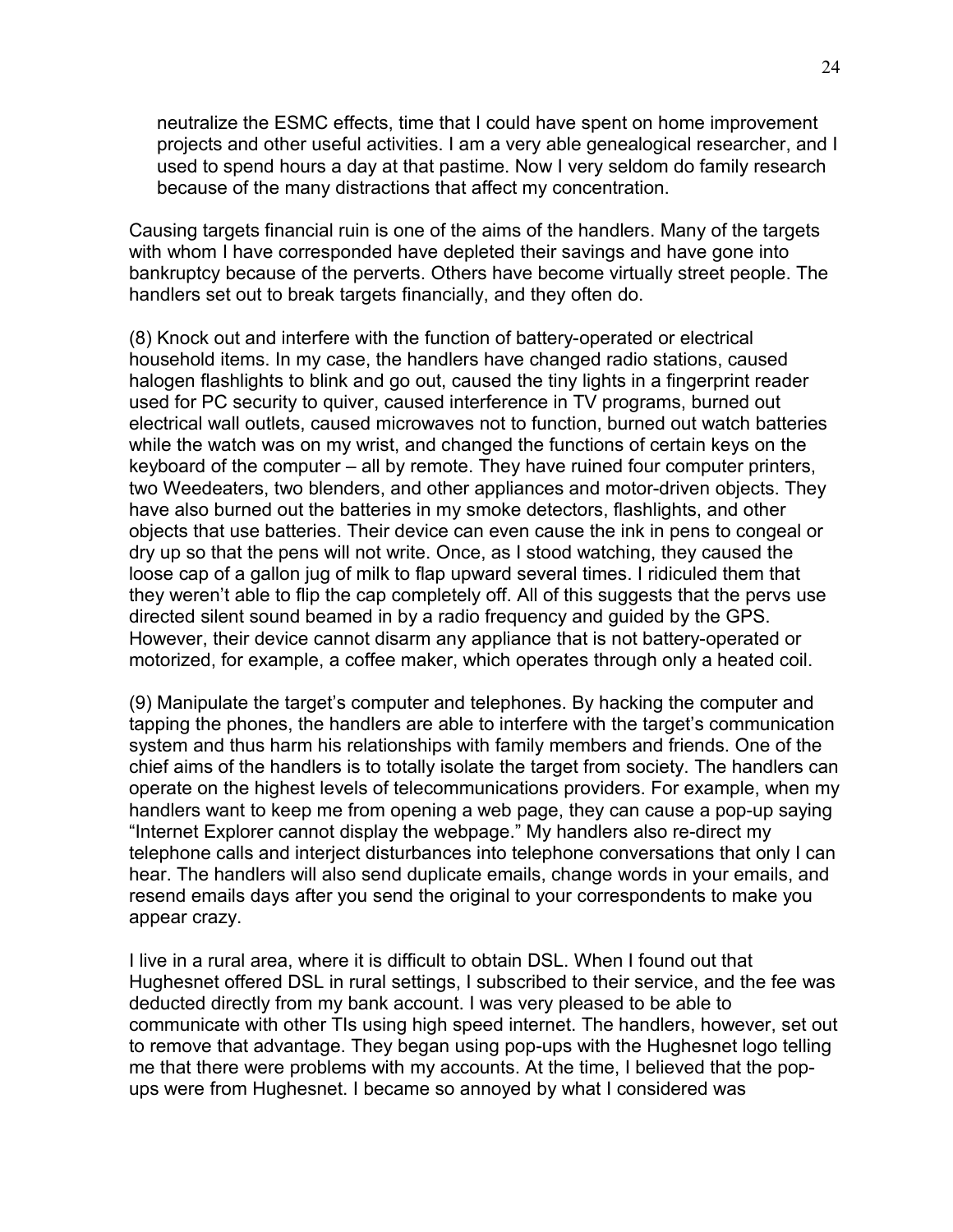Hughesnet's lack of accounting efficiency that I canceled my service. Only later did I learn that it was handler deception that caused that action. Today, I am back to using the much slower dial-up internet. Just what the handlers wanted.

Interference with the target's PC and telephone is designed to isolate the target (mind control) and to find out who his contacts are. Information gained about the target by tapping his phones and hacking his computer is minimal. The handlers ALREADY know the target's most intimate thoughts, actions, and his life history.

(10) Discredit the target by making him appear insane or demented. They will also spread rumors about the target designed to isolate him from neighbors. Those rumors will usually suggest that the target is a drug pusher or user, a child molester (one of their favorites), a wife-beater, a common whore, a rip-off artist, a closet drunkard, a white collar thief, a racist, an anti-Semite, and others. In addition to socially isolating the target, the handlers also seek to cause the target anxiety and other psychological problems that drive him to a psychiatrist, who then diagnoses him as schizophrenic. The handlers know that once the target sees a psychiatrist and it becomes a matter of record, the target's sanity becomes an issue. Afterward, whatever the target says will be treated as suspect. This is important to the handlers, as they know that the target will be discredited if he seeks out law enforcement.

(11) Register the target's emotions. Their software allows them to use the target's pulse rate and probably other methods to record emotions such as anxiety, panic, fear, frustration, anger, sadness, loneliness, and others. The emotions actually appear in the form of words that surface in your thoughts, e.g., frustration, loneliness. In addition, the perverts continually whisper those words into your brain to actually cause those emotions. Handlers prepare loop play tapes of whispers whose design is to play on the target's emotions. (More about whispers later.)

Moreover, their computer software is programmed to alert the handlers when targets think of certain topics. In my case, a computerized female voice will say in a reproving manner, "Max." At that point, the handlers cease their continual general talking and whispering and instead concentrate on that topic. A voice on the computer often says "Good" when I think along the lines desired by the handers. This re-enforces the conditioning of targets that the handlers attempt to accomplish.

(12) Cause mood swings. The handlers' mind control programs can cause moods that range from explosive anger to total complacency. This causes erratic behavior in the target that is seen by many observers as a mental disorder.

(13) Transmit voices into the brain that only the victim can hear. When I first heard the voices, I was driving. The radio was turned off, as it normally is when I drive. The voices seemed to come from near the driver's door side panel. My first thought was that a device, or a bug, had been planted in the vehicle and was somehow being used to project the voices. A sweep of the vehicle by a private detective the following day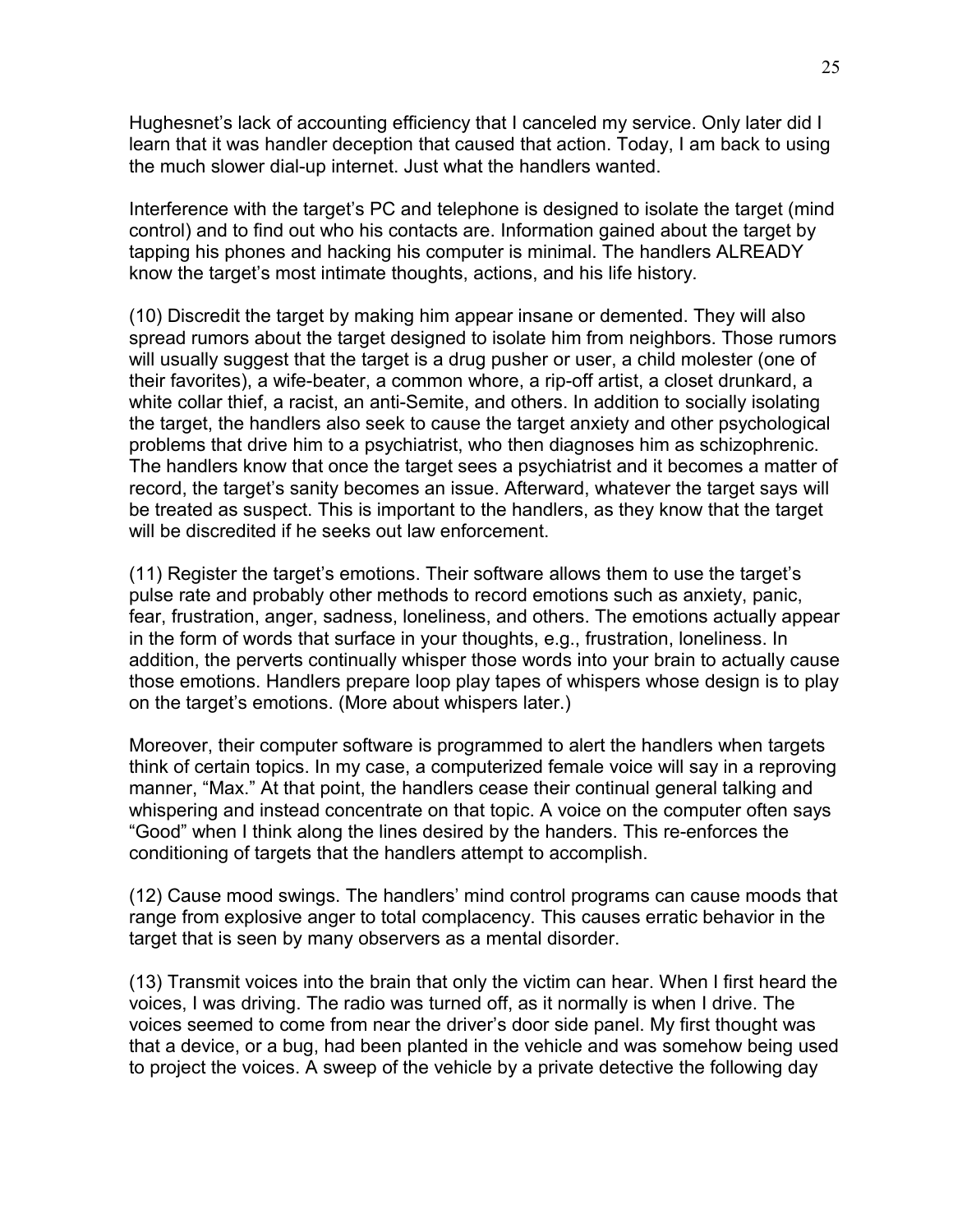did not reveal a bug. Still, it took me a couple of more days to realize that the voices were coming through my brain, not the vehicle.

The perpetrators of mind control are very methodical and deliberate. Trainers of the handlers must have studied a very detailed training manual. At first, the handlers normally only call the victims ugly names, then they gradually begin to talk directly to the victim. In my case, there are three principal voices as well as a far-off sounding voice that sounds like a female shouting. All of that is deception. The shrill farsounding voice is synthesized to sound shrill and distant. One person can use all three voices. In addition, several handlers rotate in shifts, using the same three voices. Moreover, males assume female voices and vice versa. The handlers can also hit certain keys on their computer to repeat often-used phrases and sentences.

Over time, the victim learns that he can actually talk back to the handlers. Finally, the two parties establish a dialogue albeit in an acrimonious fashion. Once I found out that I could also "speak" to the sickos telepathically, I used that ability to ridicule, taunt, and demean them. Then, I later learned that that is exactly what they wanted me to do, as it established a stronger link between those speakers and me and got me accustomed to dialoguing with them.

Every target who is electronically harassed by remote is also subjected to mind control, often without his knowledge. Whether the target realizes it or not, his brain is being continually hammered twenty-four hours a day by at least two levels of voices. Naturally only the target "hears" those voices. Oftentimes the target does not hear the voices. Nevertheless, they are there. The voices may be projected "aloud" (telepathically) or in whispers. One layer of voices are the actual handlers hammering away at the "crazy" theme, telling him lies about family and friends, and attempting to keep him from engaging in any meaningful activities. Another one is an underlying loop play tape of recorded voices inaudible to the victim's conscious mind telling him that he is crazy, making deviant sexual suggestions, and deprecating the victim in many other ways. MIND CONTROL CANNOT BE ACCOMPLISHED WITHOUT THOSE VOICES.

The handlers normally disguise their voices. Simulations can easily be made by computer programs readily available in any computer store. Moreover, various handlers will alternate using the same voices; thus, causing the target to think that the same three or four voices that he hears are monitoring him twenty-four hours a day. In fact, oftentimes there is only one handler using three or four different simulated voices. Moreover, they can mimic regional accents in a very authentically-sounding manner.

Moreover, the handlers can program certain actions to take place at certain times. For example, they can program their device to send jolts to targets whenever those targets are immobile for longer than, say, ten minutes. They can also program the hours at which targets will receive the vibrations and the circumstances under which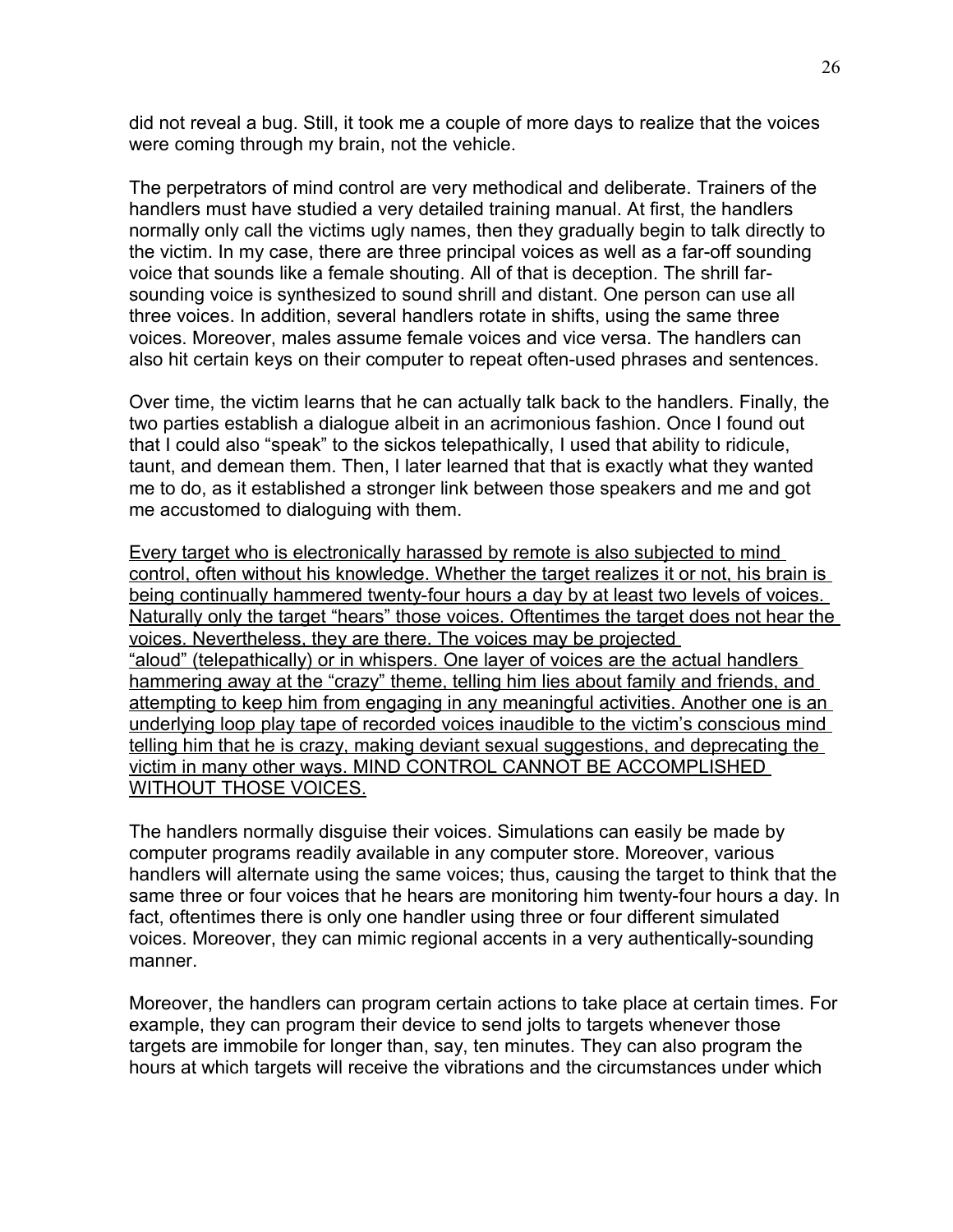they receive them. They can perhaps even pre-determine the strength of those vibrations, based upon the targets' thoughts.

Even much of the subliminal talking of the handlers is automated. Many of the subliminal voices that targets hear are pre-recorded and played back either continually or at programmed times. The automation allows the handlers freedom of movement and limits the manpower required for monitoring targets. With automation, one single handler can efficiently monitor a target for many hours at a time. It is also highly probable that the handlers have a handheld device that allows them to perform their tricks while on the go.

Nobody quite understands how telepathic (non-auditory) communication occurs; yet, that it exists is absolutely undeniable. As early as 1952, a scientist briefed the Pentagon on the "possible uses of ESP [extra-sensory perception] in psychological warfare." Since then, research on that topic via the intelligence community has become part of the government's experiments on mind control. In the 1970's, Stanford Research Institute engaged in intensive research on it, calling the telepathic messaging "remote viewing." Experiments included giving selected persons only geographic coordinates and asking them what they saw there. The results were astonishing. The Russians have long been interested in telepathic communication and have attempted to train their astronauts to communicate non-verbally.

The handlers constantly repeat certain phrases to the target and make suggestions to him, oftentimes of a sexual nature. As they make those suggestions, they mention names of family members and friends of the target. After hearing those suggestions day after day, finally, the target expects to hear those phrases and expects to hear the innuendos. The next step is for him to start relating to those suggestions and believing them. Such is the perverse psychology employed by the depraved individuals who handle the targets. I believe that many of the aberrant acts that we see in the media stem from subliminal suggestions that perpetrators of ESMC make to targets.

There is growing proof that the equipment of the perpetrators of the ESMC also has the ability to communicate with third persons, or persons who ordinarily might interact with the target. Those persons are instructed subliminally to say certain things and use certain words that cause the target to believe that they are accomplices out to do the target harm. The third parties are not aware of their brain manipulation. Likewise, most targets are not aware of that capability, and thus do indeed believe that those people are working against him. Unlike willing and paid accomplices, those third parties unknowingly do the handlers' evil work.

About a year ago, the handlers started repeating my thoughts back to me. There are several possible explanations for the handlers' doing that: (1) They are recording those thoughts on tape, which they probably forward to another location. (2) They are repeating the thoughts to others either present or also monitoring me who cannot hear those thoughts. The thoughts are probably picked up over earphones attached to the computer. Perhaps only one person can listen at a time; thus, they repeat the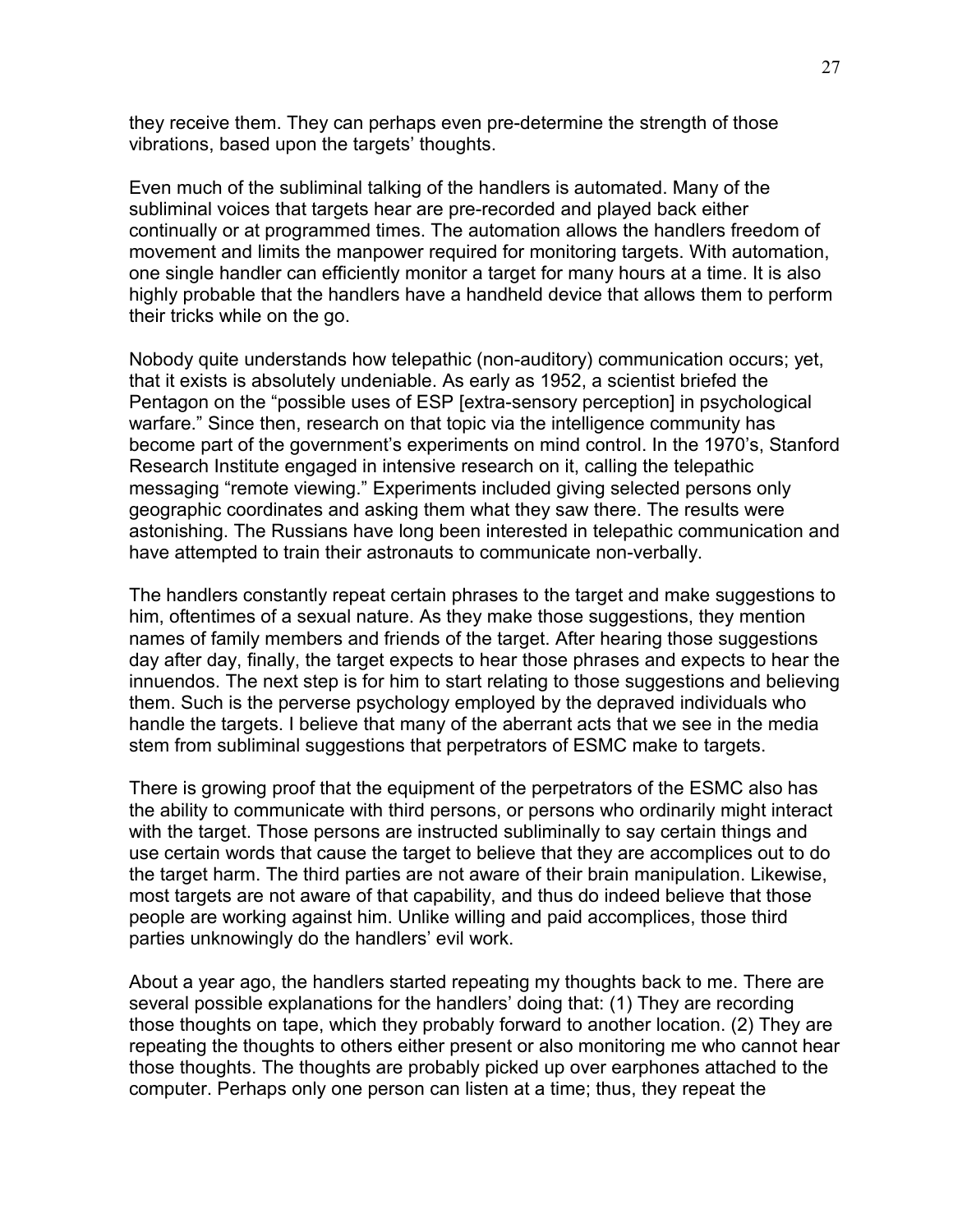thoughts to others. (3) They simply seek to annoy me and continually remind me of their capability of hearing my thoughts. (4) The thoughts may be echoes of my own psychological "voice" and projected back to my skull as a different voice.

In "talking" to the victim's brain, the handlers use code words and expressions. Many of them are embedded in their statements and not readily recognized as code; others are very obviously code. Regardless of how the codes are stated, they signal to the target's brain certain reactions that the handlers expect of him. If a victim notices the context, or situation, in which the handlers use the codes and his bodily or mental reactions to their codes, it is not difficult to figure out the meaning of most of those codes. For example: "I scream," or "ice cream," both pronounced the same, instills anxiety; "Come in," spoken as if they were inviting someone into their home, opens up the victim's mind to questioning; The expression "beats the shit out of me" makes the victim feel an urge to defecate; and "I see you" and "I hear you" prepare the victim psychologically for brain "mining" by the handlers. "Go git 'im" causes an involuntary erection. All handlers probably have their own lexicon.

The code words and expressions used by the handlers strongly hint that the handlers employ hypnotic pre-suggestions to trigger thoughts and actions in targets. Several times I have awoken suddenly during the night, when the handlers have not yet realized that I was awake, to hear very weird music and the drone of a kind of singing, or chanting, using particular words. On one occasion, a male was chanting, and I heard the word "vibrate" or "vibration" and my code name "Estados Unidos." Then he started a kind of chant in which he repeated, "We love you." The "love" thing is most definitely deception. The chanting may have also been deception.

Much of the handlers' talk and the holographic images that they project into the victim's thoughts relate to sexual themes. They particularly emphasize deviant sexual behavior. Almost all of their induced thoughts and dreams involve sex. The perverts particularly seem to enjoy sodomizing the victims with whatever means they use (perhaps directed sound aided by psychological suggestion). Other victims with whom I correspond have mentioned the same sensation; others are probably too embarrassed to mention it. The emphasis on sex appears to be more or less standard operating procedure in ESMC cases. Most targeted individuals report handlers' voyeurism and infatuation with genitalia.

The evil nature of the handlers comes across clearly. For example, they laugh and taunt as I pray for friends and family with serious physical problems. One of those persons is an eighty-six year old man who has suffered with cancer and heart problems for years and who is legally blind. Another one is a baby about six months old who because of birth defects wears a pacemaker and a feeding tube. The perverts are well aware of those peoples' conditions; yet, they poke fun at them as I pray. The handlers also demonstrated their evil in taunting as an elderly aunt, the last of twelve uncles and aunts, lay dying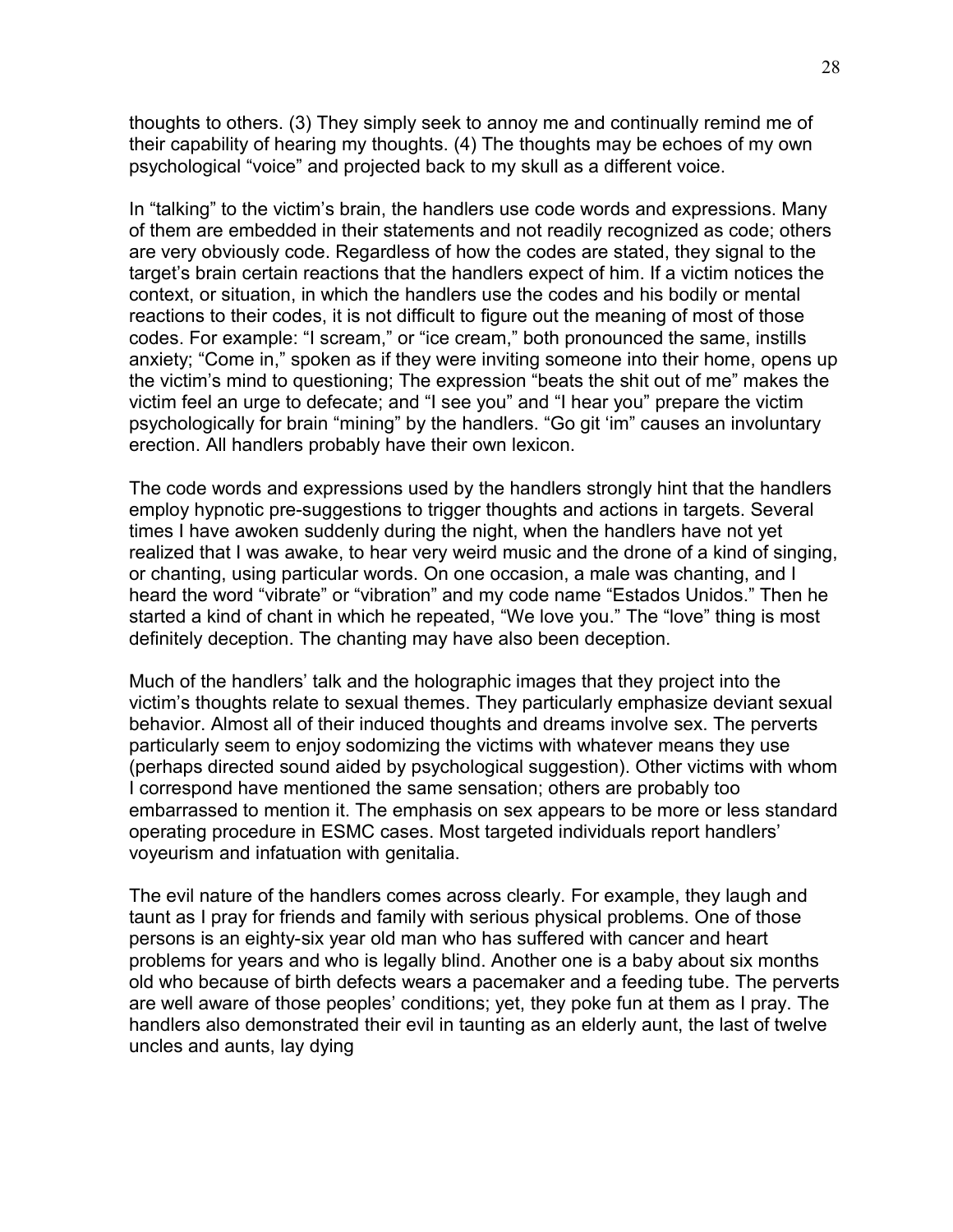As the target forms thoughts in his mind, the handlers' computer apparently provides the handlers dates, biographical facts, and other information to add to and correct the target's thoughts. The purpose of this is to intimidate the target into believing that the handlers are all-knowing. The handlers, in fact, often blank out data in the target's mind so that they can supply the information to him. Moreover, the handlers include all professions and occupations. For example, if the target is a carpenter, one of the handlers on every shift will be very knowledgeable of carpentry.

Very curiously, the handlers use many odd means to project their voices. When I shower, the handlers cause voices to come over the falling water. The second I turn off the water, the voices stop. Once again, that hints at directed sound. They can even cause my stomach to "growl" and inject words and phrases into the resulting growling sound. Sometimes when I push or pull an object and friction occurs, I can hear the handlers' voices. I gradually learned that the voices are recorded on loop play tapes and played continually to my subconscious, constantly re-enforcing the handlers' objectives.

The handlers may also know several languages, including Spanish. In addition, their computer software can interpret all major languages. That type software has been available for years and is in fact used to make actors in movies appear to be speaking different languages from the original ones used in making the films. Latinos, Afro-Americans, and East Indians have physically cooperated with the handlers in harassing me at various times; however, they were probably simply accomplices and not a part of the ESMC teams.

As in the case of the electronic torture, the voices will follow the target wherever he goes. For that reason, it appears that satellites are probably somehow used to project the voices. In a 2003 article named "Shocking Menace of Satellite Surveillance," author John Fleming writes that satellites are employed for "manipulating a person's mind with an audio subliminal 'message' (a sound too low for the ear to consciously detect but which affects the unconscious). In trying thereby to get a person to do what you want him to do, it does not matter if the target is asleep or awake." If satellites are not used, then some other wide-ranging object such as radio towers and cell phones may very likely provide the constant contact required for conveying the electronic and mind control assault.

The voices are crucial to mind control. In using the voices, the handlers seek several objectives: (1) Make the target doubt his sanity. (2) Cause the target not to be able to distinguish his own thoughts from the thoughts sent to him by the subliminal voices. The thoughts inserted and injected into the target's mind through the subliminal voices mingle with the target's own thoughts. The brain cannot readily separate the natural thoughts from the inserted thoughts. This, of course, influences the target's actions immensely. Those actions are normally negative and adversely affect his well being. (3) Distract the target. By constantly filling his mind with ugly, directed, and oftentimes meaningless garbage, the handlers confuse the target's mind. That makes him very vulnerable to mind control actions. The handlers do not have to be skillful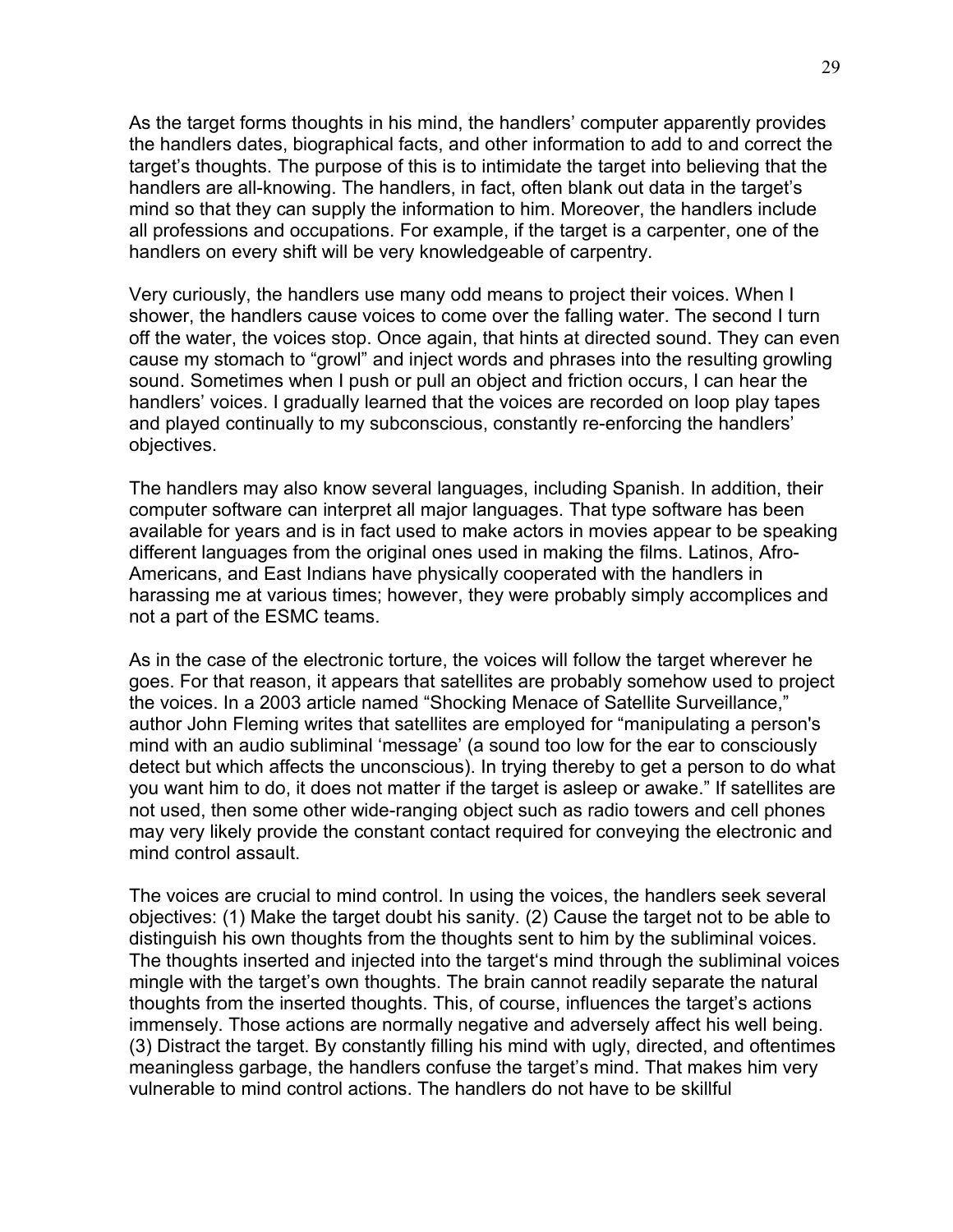psychologists to do this. Most of the content injected is crude and extraneous. (4) Cause the target to hear words and phrases intentionally programmed for him to hear while watching TV and listening to normal conversation. Usually those words and phrases that he is programmed to hear will be either very negative thoughts or nasty sexual suggestions. He is led to believe that they are his own thoughts; thus, this is similar to Number 2 above. (5)

# Subconscious Whispers

Very importantly, in addition to the "audible" telepathic talking (audible only to the target), mind control targets should be aware that their handlers also continually whisper into their brains in tones so low in volume that the target's consciousness does not pick them up. The victim is completely unaware of the whispers, which makes them all the more dangerous. It took me years to "hear" those subconscious whispers. Many targets never hear them. Nevertheless, they are there. The subconscious whispers are one of the handlers' most formidable weapons in mind control.

Through their sub-conscious whispers, the handlers control what you think of and how you react to people, including your spouse, parents, siblings, and children. They control how you perform on your job site, how you view your job, and how you interact with your colleagues. They also control your daily life: what TV programs you watch and your opinions about them; what newspapers you read and how you interpret that news; where and how you grocery shop; even when you go to the bathroom and what and how much you eat. Only those targets who hear the whispers can know the extent to which the handlers' consummate evil influences targets' thoughts and actions.

The whispers are part of the handlers' voice-to-brain messages that operate on three levels:

(1) "Audible" messages that the target (and only the target) hears as talking "aloud" and projected telepathically into his brain. This occurred to me in December, 2005, as I was driving in Texas near the Mexican border. Naturally, only the target hears those voices.

(2) "Audible" whispers, which some targets may "hear" as they are being directed into his subconscious. I developed the ability to hear those whispers only about a year ago. I am not certain whether the handlers wanted me to hear the whispers or I simply learned to hear them despite their secrecy.

(3) "Inaudible" whispers and talking conducted by the handlers as an undercurrent of the former two messages. The target cannot "hear" the third level whispers and talking, which run concurrent with the audible ones and ply the target with subliminal messages 24/7 on loop play tapes. Because they cannot be heard, the third level messages constitute a very grave threat to targets.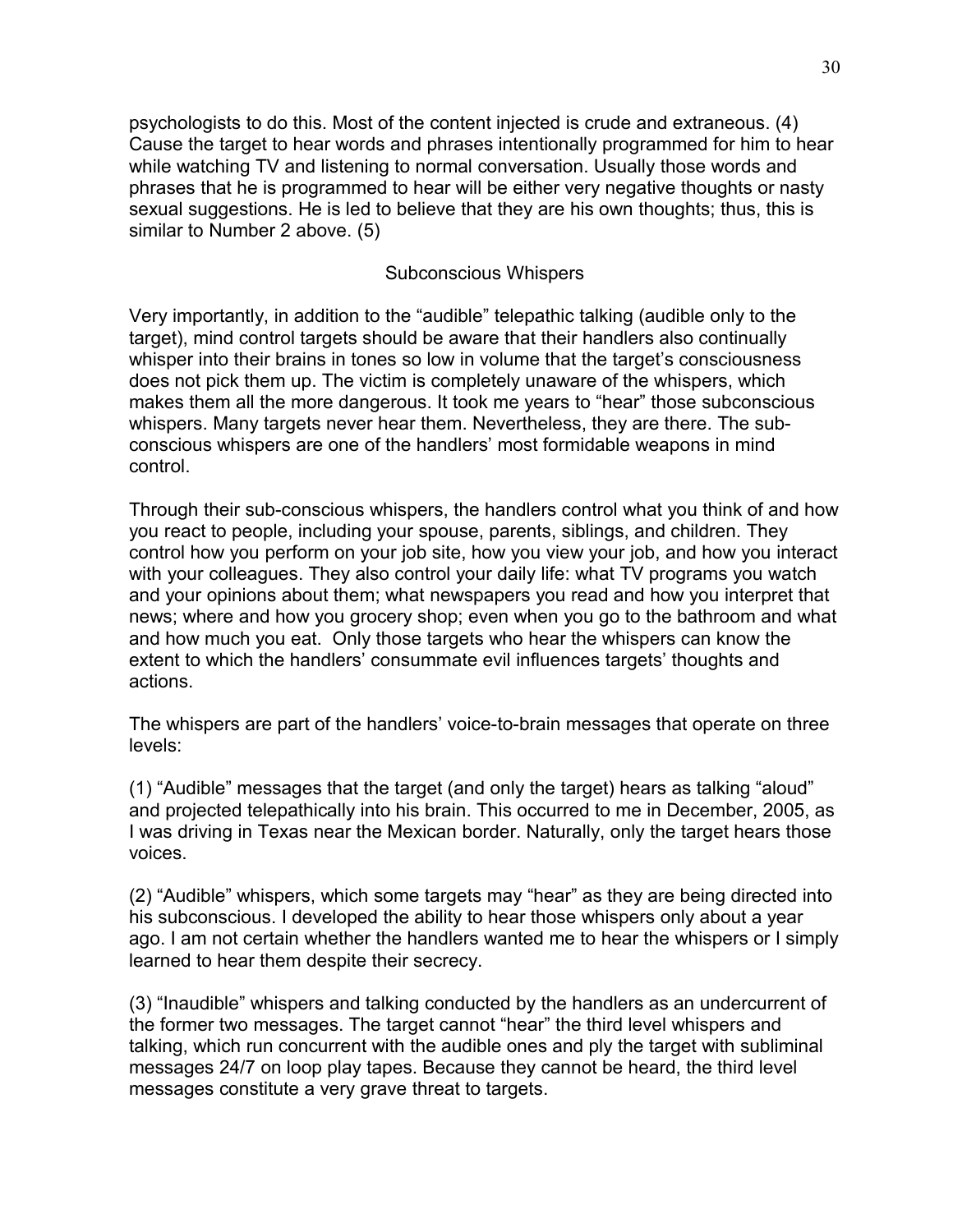I discovered the third level of messages strictly by accident or perhaps through the intervention of The Great Spirit. One night, I noticed that whenever my beard stubble brushes against the pillow, causing friction, I could hear voices in addition to those voices and whispers that I could already "hear." However, the new voices seemed to come from INSIDE the ears. In addition to hearing the voices when I turned in bed, I also heard third level messages occasionally when I slid an object over another object, creating friction. The friction apparently causes the third level voices to become "audible," much like an old phonograph needle on a record.

After listening time after time to the third level voices, I learned to distinguish what the loop taping tape was saying. As might be expected, it contained a sexual theme, repeating continually, "You're horny." The short sentence was pronounced in a Deep South-sounding accent, while is probably only a deception. Only recently (April, 2009), I discovered another layer of "inaudible" loop play tape, repeating the message "Trust me." Thus, I now know that the handlers play at least two loop play tapes to my subconscious simultaneously. There may be still a third and a fourth loop play tape, playing different messages. Time will probably tell.

Targets can test themselves to find out whether they are being influenced without their knowledge by third level whispers. Place the palm of your dominant hand (that will usually be the right hand) over your ear with the large part of your palm well below your ear. Then, while pressing on your ear, swipe your palm upward a few inches. Do this repeatedly. At first, you will pick up only an unintelligible "sssssh" sound. However, by repeating the process many times and listening very closely, you will begin to hear the words. The words will consist of a phrase or short sentence, which is repeated over an unending loop play tape. You can hear the words in either ear, as they are going to your brain, not your ears. Probably not all targets receive the thirdlevel whispers.

People are not accustomed to hearing but one voice at a time. Indeed, when two people are talking to us at the same time, we'll eventually turn to only one of them to listen to that person's voice. The third level of voices doubtlessly seeks to influence the target's thoughts and actions, much like the first two levels. However, in addition, its purpose is to confuse the target's brain with the simultaneous messages.

The various levels of subconscious whisperings take many forms, for example,

-- Giving victims negative commands. Their commands are often very subtle, for example: "If I were you, I'd . . .; I think that you should . . . .; and Why don't you . . . ." In addition to the commands, the handlers, by employing the inaudible whispers, cause victims to misplace items, blank out names, dates and events, make errors while calculating and writing, say things out of context while talking with others, and act in strange ways that are completely alien to their usual demeanor and behavior. The perpetrators also attempt to ruin the health and looks of targets by encouraging binge eating. They whisper to victims that they are voraciously hungry or that they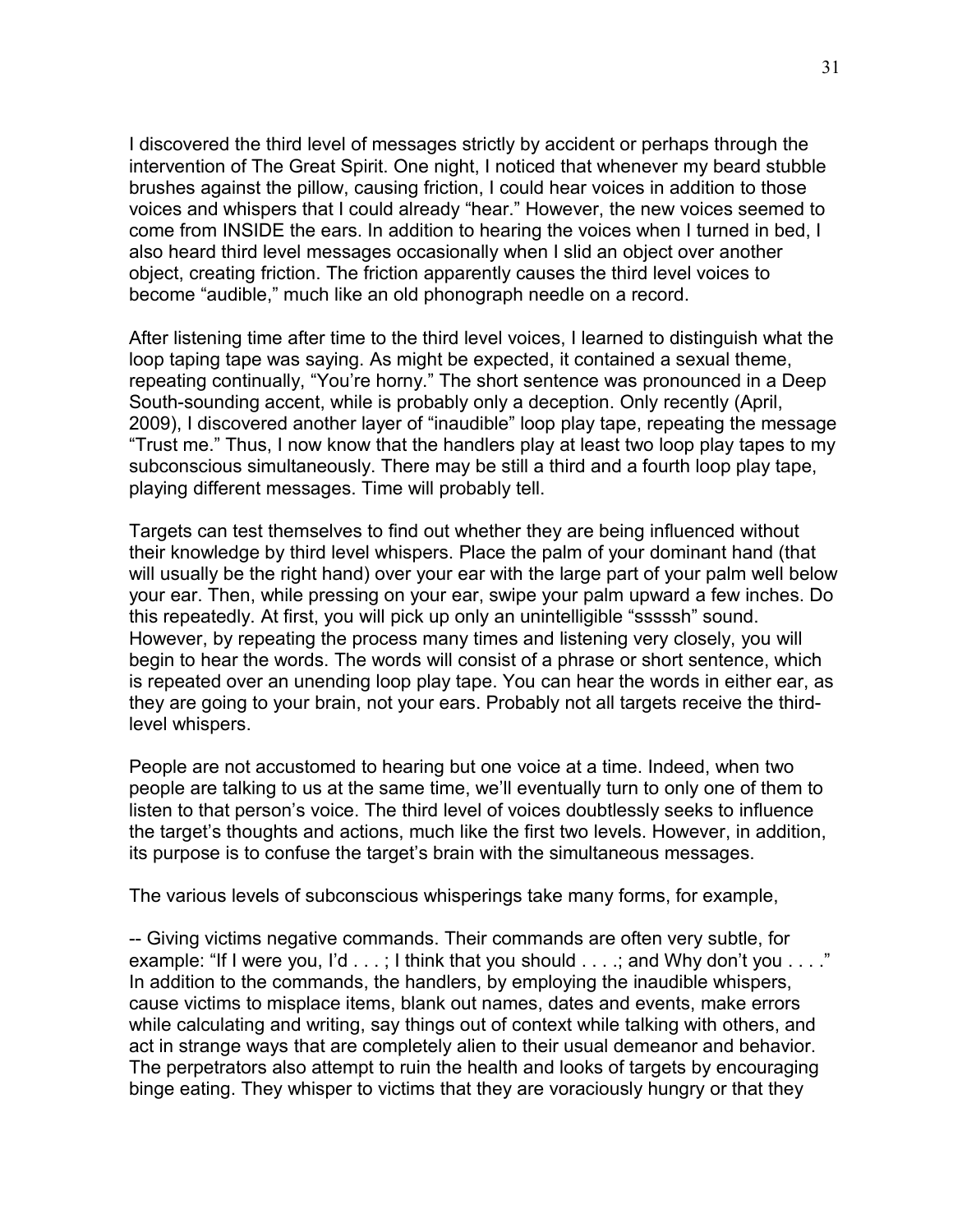should eat more sweets than usual. Their aim is to get the target hopelessly out of shape and debilitated. Their whispered commands are often sinister, causing targets to harm themselves. Some targets have actually committed suicide as a result of suggestions by the handlers and holographic images to that effect.

The power of suggestion to the brain's subconscious is truly amazing. The handlers condition targets for mind control by inducing "dreams" in which the victims plays out whatever role the handlers assign him. On one occasion while I slept, the pervs caused me to believe that I was an elderly Confederate veteran of the Civil War reminiscing about his experiences in the battle of Gettysburg. I was telling about my horse being shot and going down, about my being wounded, and about seeing comrades blown to bits with cannon balls. I woke from the "dream" with real tears in my eyes.

-- Making statements about the victims' family members and friends intended to cause estrangement of relations between them and the victims and thus isolate the victim. In my case, the handlers continually mention my son, to whom I am very close, and my two sisters, always while causing an involuntary erection. Such is the evil nature of the ESMC assailants. I telepathically tell the handlers that they cannot damage my relationship with my son, that my love for him and his family is undying, eternal, and unconditional. Despite that, they continue to attempt to cause me to think of him in a different manner.

-- Causing victims to think in negative terms about almost everybody and everything. Their device(s) cause absurd thoughts in victims. For example, I have an elderly first cousin whom I like but to whom I am not particularly close. We rarely visit. Yet, one day while thinking about calling her, the thought of being an heir of hers surged into my mind. My cousin has three children, several grandchildren, and even greatgrandchildren. That negativity colors many of my normal thoughts. Their software also causes me to hear negative and suggestive words in place of ordinary words when I watch TV or listen to the radio.

-- Blanking out certain thoughts. The handlers' whispering can not only cause targets to think about the topics that they project into targets' minds but also cause targets to fail to think about important matters. The handlers delight in making targets forget appointments with people, leave items behind that they intended to take with them, and forget where they place common household items. They will also cause the target to forget names of people so that they can provide him those names, an attempt to create a dependence on the handlers' information.

-- Introducing deviant sexual ideas and feelings that victims would dismiss and reject if they were conscious of them. The handlers continually emphasize incest, necrophilia, and other sordid sexual acts in their talking. I cared for my bedridden mother for eight months before she died; on one occasion, the sickos showed me a holographic picture of my climbing into bed with her just after she died.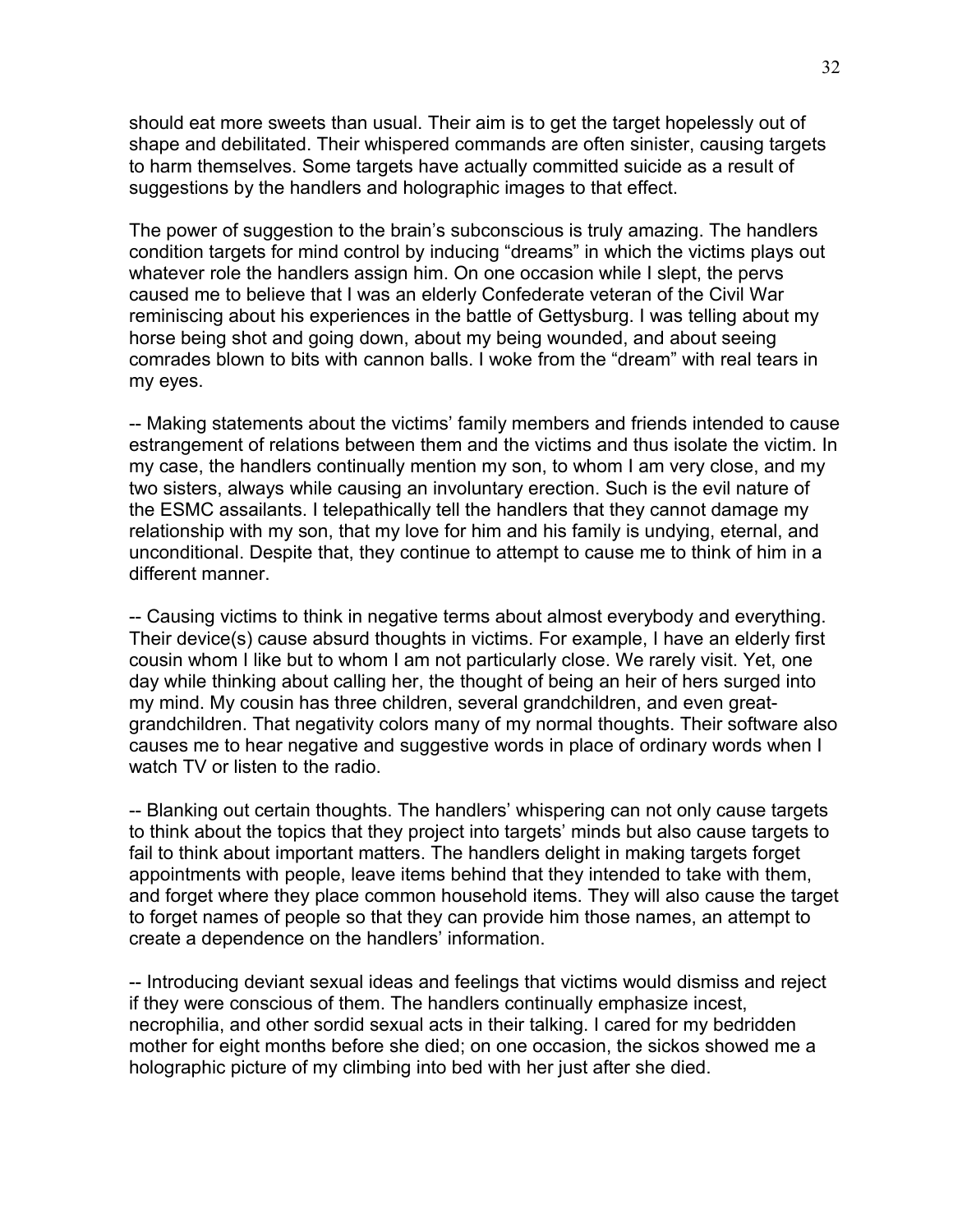-- Creating in victims a lack of confidence in themselves by disparaging their capabilities and accentuating their faults. Whenever I work at home improvement projects or assemble items, the perverts ridicule, taunt, and curse during the efforts, telling me that I'm doing it wrong. Indeed, they do their best through their voices to my brain to cause me to do it wrong.

-- Sending victims on wild goose chases and believing things that are not true. This has happened to me on various occasions, once, for example, when handlers sent telepathic thoughts about the owner of a defunct radio station in another city that I suspected may have been a clandestine site of the local operations center, and I actually went and located his house. On another occasion they convinced me that surveillance bugs were hidden throughout my house, and I took screws out of receptacles and other items.

In still another instance, they made me believe that my nephew's business computer had been hacked to obtain his business transactions and accounts and that one of his employees was responsible. They also caused me to believe that a particular Penecostal church was responsible for the electronic and mind control activities employed against me. The handlers even provided a fake name of the minister of that church. Today, in traveling I must be very careful, for the handlers will cause me to make errors in driving, for example, turning at the wrong exit or missing an exit ramp.

-- Repeatedly telling the target that he is crazy. One of the aims of the sociopaths is to cause the target to think that he is losing his mind. I continually tell the handlers who monitor me that THEY are the nut cases, not I.

-- Inducing anxiety. The handlers especially attempt to induce anxiety when the target is emotionally vulnerable. In the summer of 1999, not long after my mother died, I was sitting in the patio when I suddenly panicked. I had never experienced anxiety.

The anxiety endured for several months. During that time, I saw a psychiatrist twice and took two prescriptions of Prozac. The handlers undoubtedly expected me to commit suicide. However, a greater force took over, and I gradually rose above that problem. The psychiatrist dismissed me after two visits, telling me that I did not need him. In a few months, I got off the drugs completely and have not taken them since then. Now that I know that the anxiety was caused by the handlers' whispering, I will never take medicine again and I will never again succumb to their induced panic attacks. Nevertheless, they still continually attempt to cause anxiety. In my case, the code word that they use to induce anxiety is "I scream," which when pronounced together sounds like "ice cream.'

-- Extracting information. By asking questions with their whispers, the handlers can learn information not only about the target but also about his relatives and friends. For example, whenever the target thinks of a person, he will also think their first name. Let us say that the person who comes to the target's mind is named Joe. All the pervs have to do is whisper, "Joe who?" The target then tells the handlers Joe's surname. I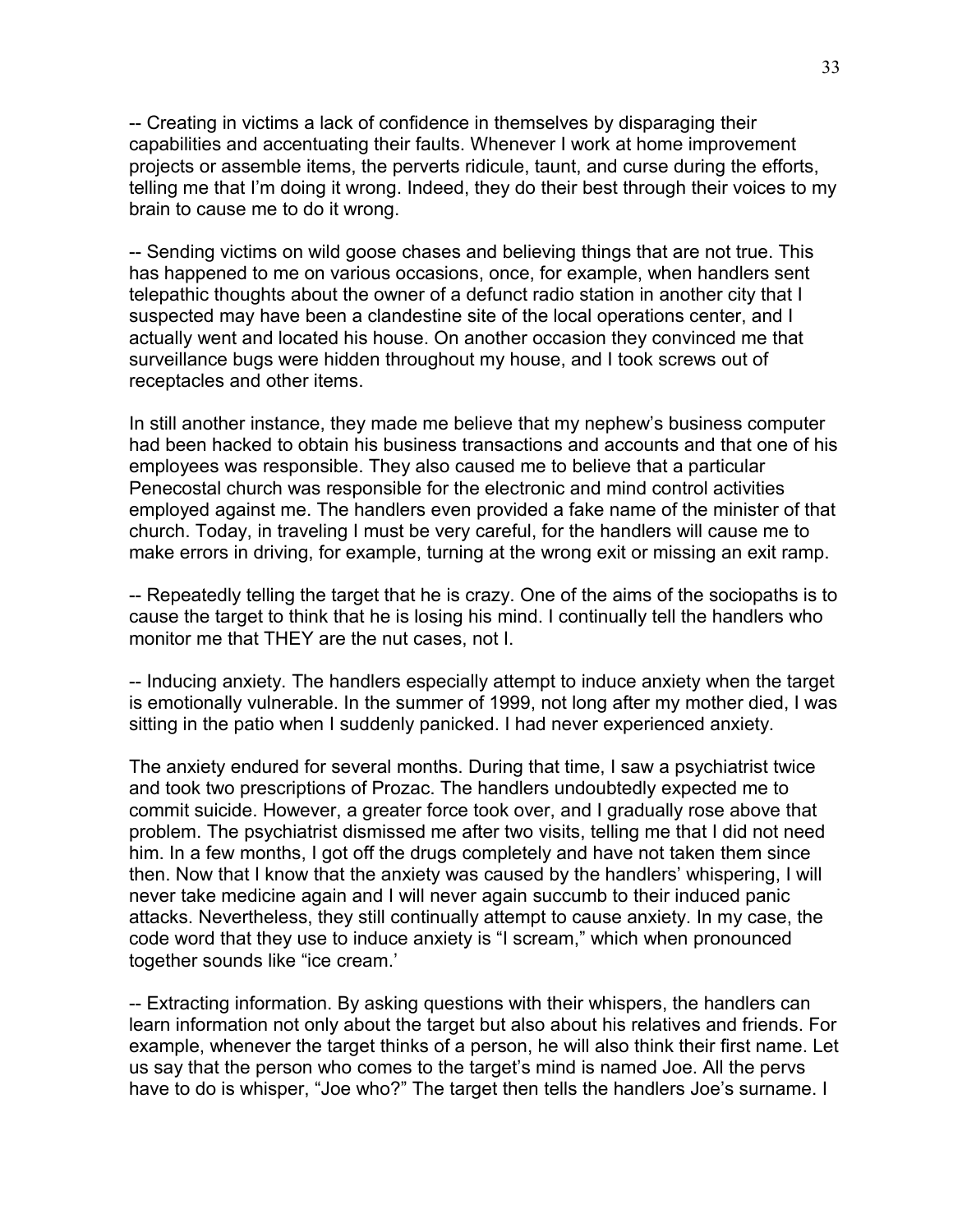have attempted to resist telling the handlers surnames; yet, there is something in the human brain that makes him think of the last name whenever someone asks "Who?" The handlers, of course, know that and use it to their advantage in obtaining information about many people whom the target knows.

Although the handlers know your social security, credit card, and driver license numbers, your email passwords, and your checking and savings account numbers, they will not use that information for criminal purposes. They have strict orders from their bosses not to do anything that can be traced. Thus, the handlers are not swindlers and con-guys.

-- Getting the target to trust them. That was borne out in the third level whispering that I discovered, saying continually through the loop play tape, "Trust me." My handlers also continually tell me in the "audible" subliminal talking to trust them. I laugh at them and ridicule them for thinking that I might possibly ever trust them. Trust psychopathic criminals?

Other Manifestations of the Handlers' Voice-to-Skull (V2K) Messages

The ESMC assailants are also able to project voices and other sounds through objects near the victim, i.e., the TV, a PC, and other electrical devices and even into the open air near him. Their sounds can take the form of knocking on the walls, wind and rain, dogs barking, falling stacks of lumber, and birds cooing or singing. Some of those sounds might be heard by others if they were present; however, the stalkers are careful not to make the noises if there are visitors. I live alone, as many victims do, and my dog often barks at some of the noises that the stalkers project into the yard and pasture. One can buy computer programs that make those same sounds.

The stalkers can send their voices through a radio, even when the radio is turned off. They can also make you think that people at nearby tables in restaurants and other public places are talking about you by projecting voices into your ears/brain that seem to come from their direction. (Directed sound again?) In applying their evil, the electronic stalkers make use of equipment that changes their voices to hide their identity. Voice changing programs are readily available on the internet for purchase. They can also duplicate the voices of people with whom you often talk .

I reject completely the belief by some targets that the handlers practice behavior modification. Behavior modification implies turning bad into good. If there is an element of behavior modification in their actions, it is to form aberrant behavior, not exemplary behavior. No, their purpose has nothing to do with behavior modification. In my opinion, the handlers are only perverted hireling manipulators working for the powerbrokers.

However, knowing is conquering. After I had been made to look ridiculous several times by my handlers, I learned to discipline my mind from falling for the handlers' whispered schemes. I am now very careful about what I do and how I go about it. The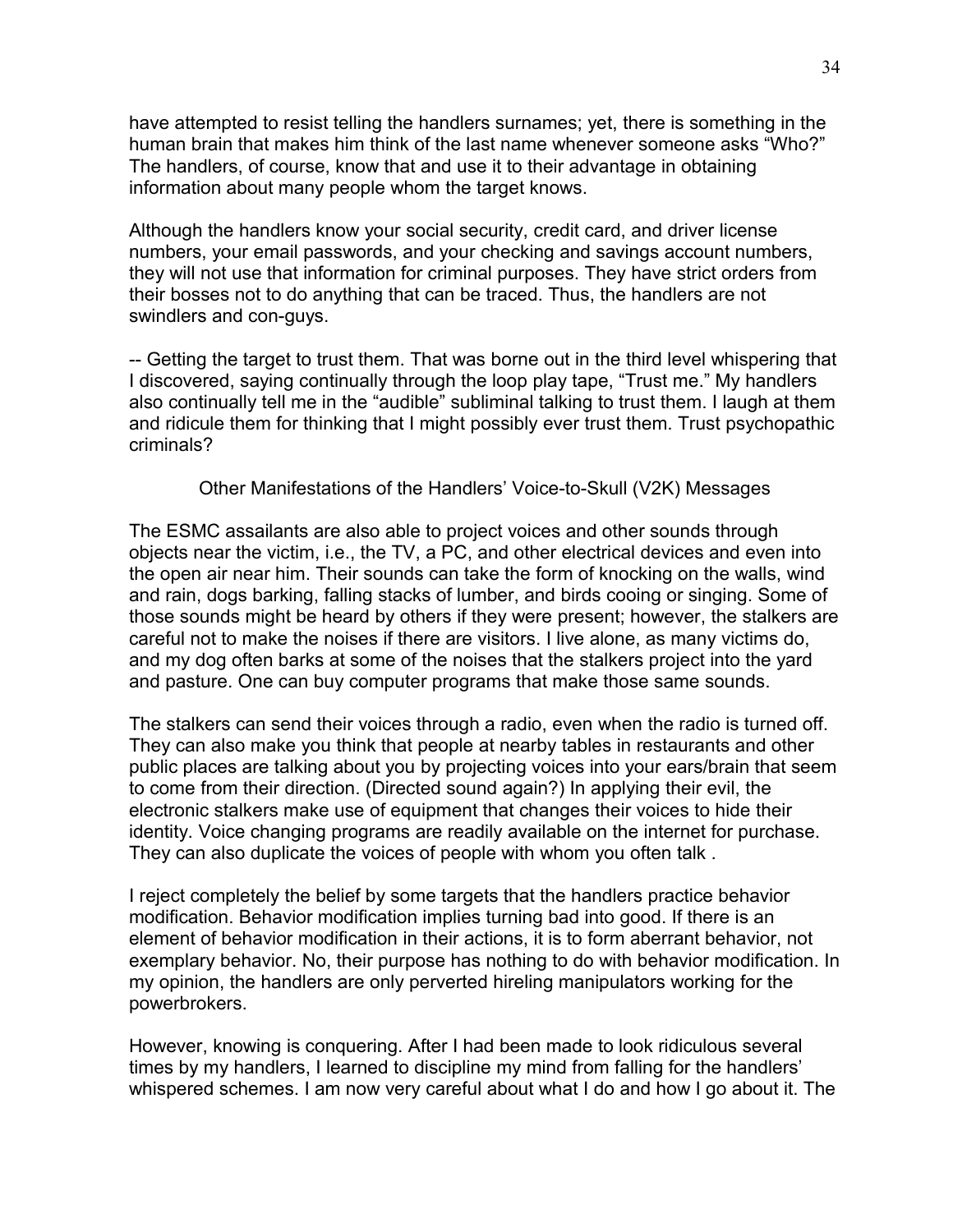handlers also used to delight in making me forget to take items with me when I left the house and forget where I had placed other items. I used to sometimes lock my keys in the vehicle. Now I make a concentrated effort to ensure that when I leave the house I have everything I intended to take with me. I also now rarely misplace items in the house because I am much more alert.

In addition, my memory has actually improved, as I now concentrate on names and facts. The handlers' whispers can still make me forget someone's name or a place momentarily, but a while later, I remember them. Of course, sometimes the handlers do this intentionally so that they can "help" me remember. I have learned to be very careful, knowing that they will make me forget something so that they can supply the answer, trying to make me dependent on them. More elementary psychology. The handlers' computer software has programmed me to reverse many of the letters in words that I type, for example placing a particular vowel before a particular consonant or in the wrong place. I have to be very careful now in typing and then go back and review what I have written before sending anything by email.

 (14) READ A VICTIM'S THOUGHTS. There is irrefutable proof that many university, medical, and defense contractor scientists have developed microchips and other devices that operate with computer programs to achieve that capability. Many of those methods have been patented. Scientists know that certain radio frequencies can pick up the natural frequencies of the human brain.

My handlers at first made me believe that their equipment picked up only a few oneand two-syllable words of my thoughts. I even heard them talking excitedly about picking up those fragmentary thoughts. That was total deception. They have long had the ability not only to pick up complete thoughts. In fact, their device intercepts a target's thoughts BEFORE those thoughts fully develop in the target's conscious. The handlers always hear the target's thoughts a few words before the target becomes aware of them.

Sometimes the handlers play my thoughts back to me in my own voice, with my own accent, and with my own pronunciations. I have often wondered why. Perhaps it is just another psychological tool thrown into the equation to annoy the targets, for it is does bother targets that they self-consciously "hear" their own thoughts, or perhaps it makes recording the targets' thoughts easier to do.

People think without realizing that they are thinking. They cannot help thinking. That is quite natural. It is a psychological phenomenon that once targets are aware that the handlers can read their thoughts, the targets subconsciously articulate those thoughts carefully, knowing that somebody else is "listening." Instead of simply thinking naturally, targets become very conscious of their thoughts and will make sure that those thoughts are very clear. They will even "explain" those thoughts.

The handlers' device causes that consciousness of thought to aid the handlers in hearing and seeing the thoughts more clearly. Moreover, when a target's thoughts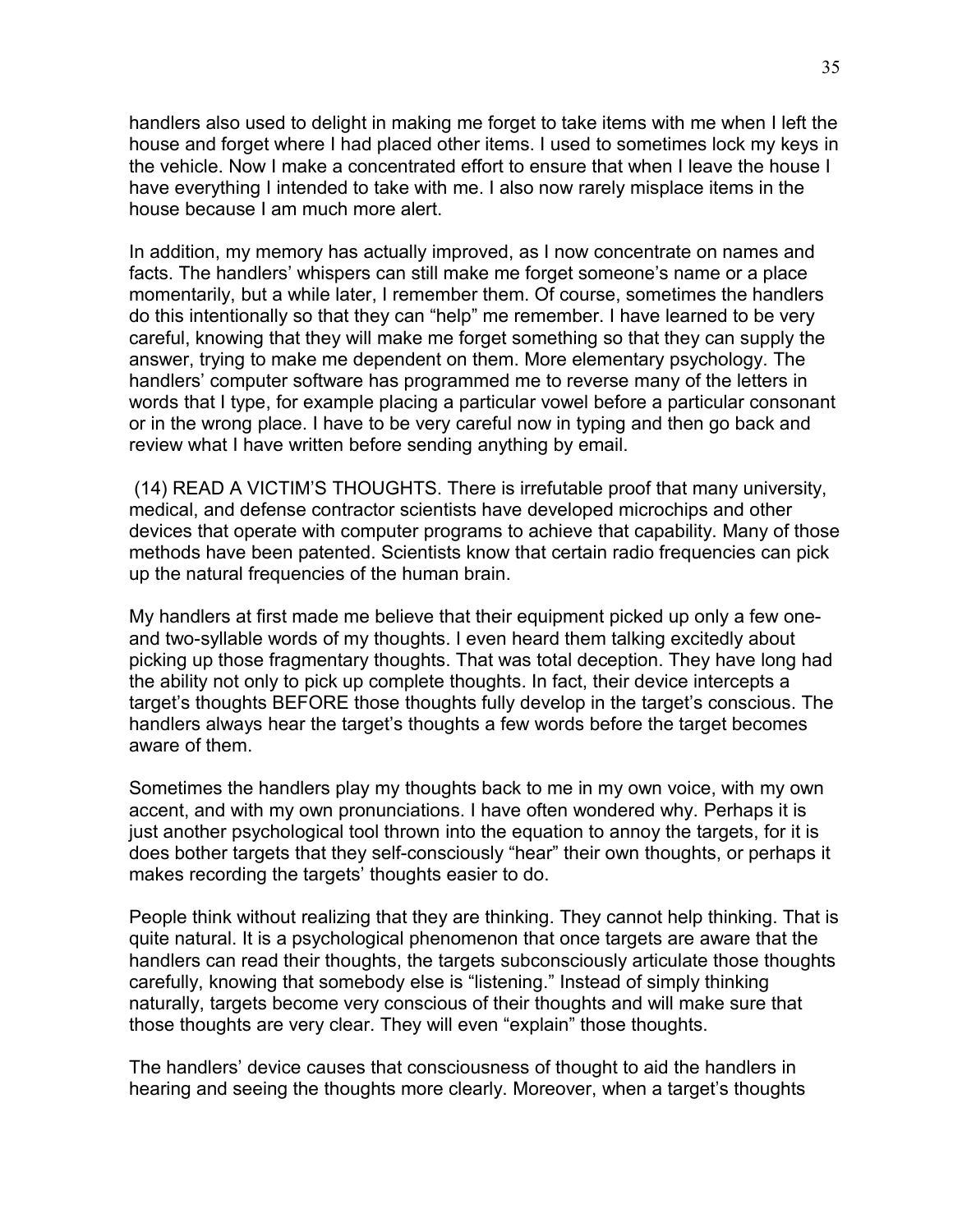occur, the handlers' computer program will use the target's own thoughts to steer him in a particular direction to a specific topic. The handlers reinforce the computer's capability by whispering instructions to the target. The handlers want targets eventually to be unable to distinguish their own thoughts from the handlers' induced thoughts. Their point is to control that person's actions. I often tell my handlers telepathically, "if your commands just happen to coincide with my natural actions, it is mere coincidence." That may be true now, but it was not always so.

I have already mentioned that mind control cannot be achieved without the subliminal voices. Likewise, it cannot be accomplished without the computer programs that the handlers use. Those programs not only make sound effects, simulate voices, and perform other readily discernible sounds but they also program many of the mind control functions. For example, the computer can program a target's thoughts to view people in a negative context. A target's thoughts about a specific person can be programmed in a specific way, and they can also be programmed differently for particular persons. Programmed thoughts about others are often sexual; they can also make the target believe that a person is stealing from him, that another person is poisoning him, that a person is talking about him behind his back, etc. They can also program the target to act and react in certain ways. The programmed thoughts and actions aid the handlers in totally isolating the target from society and convincing him and others that he is crazy.

The handlers not only hear one's thoughts, probably wearing a headset attached to a computer, but they can perhaps also see the thoughts in writing on their monitor. When my handlers repeat my thoughts so that I can hear them telepathically, they also repeat some words, like "the," as if a third grader is reading from a book. Of course, that may simply be deception. If the thoughts are indeed being recorded in writing, a narrative of those thoughts probably appears somewhat like the computerized captions for the hearing impaired on TV.

The handlers' equipment and software can also see and record the very images that your thoughts see. In other words, they can also see what you see in your thoughts on their monitor! Science fiction? Hardly. Knowing that they can see my thoughts, I have learned to project images, scenes, and actions to the handlers. Sometimes when I hear good jitterbug music, I show myself dancing. They comment on the dancing.

The mind reading capability not only gives stalkers access to everything in the victim's mind but also provides them massive amounts of information about friends and family members of victims. The stalkers feverishly exploit this information 24/7. In my case, the stalkers constantly whisper the names of my son, two sisters, friends and acquaintances, and even people whom I do not really know but who might creep into my thoughts to gather information about those individuals. Knowing my thoughts also gives the stalkers my computer passwords (and thus control over my communications), information about my business matters, and previous knowledge of my actions and movements.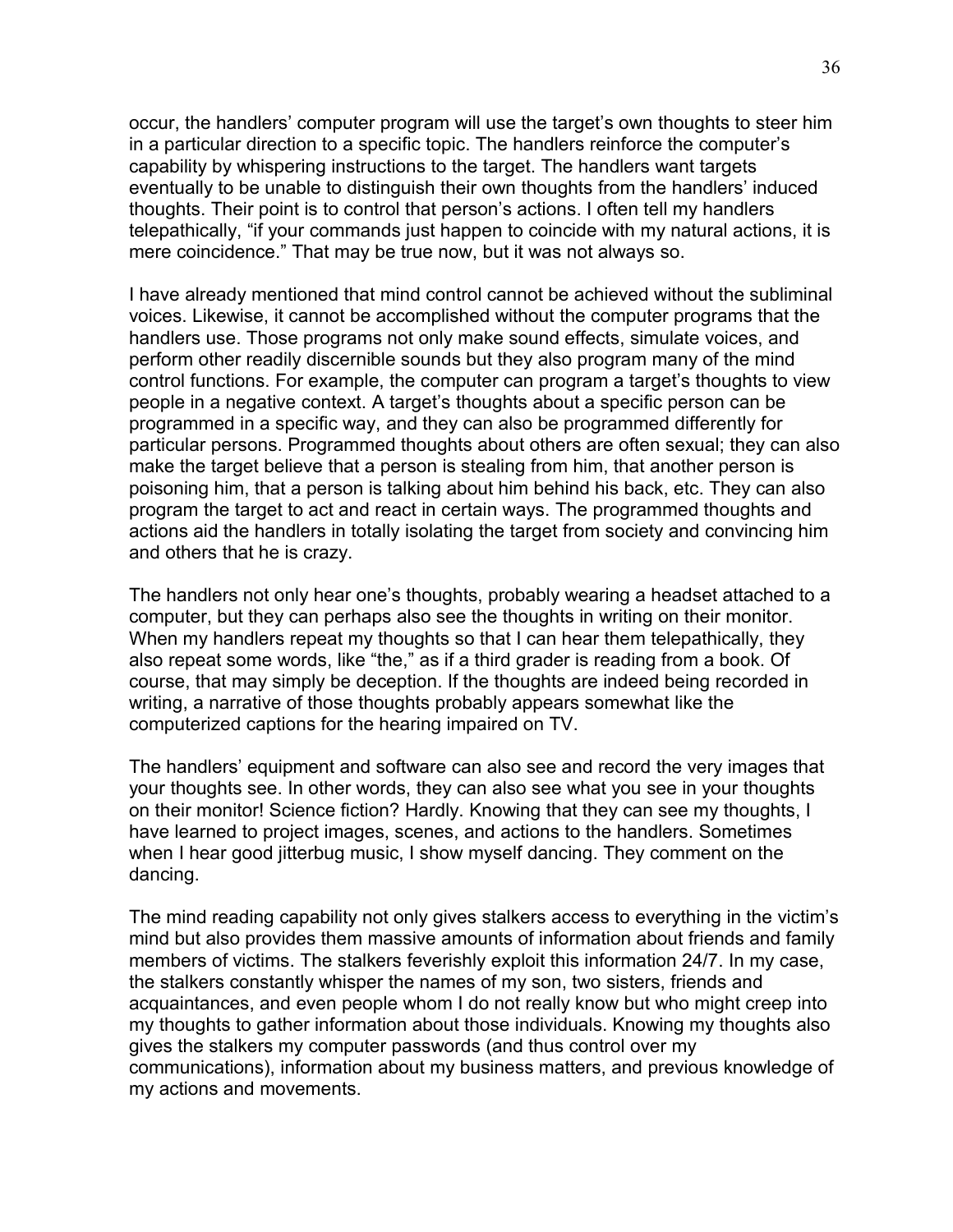The perverts' equipment and software also have the capability of inducing "dreams" and thoughts while the victim sleeps. In those dreams and thoughts, the handlers introduce certain people, some of whom the victim knows, though not always very well, and others who are unknown to the victim. In the dreams, they set up particular scenarios in which the victim is the principal actor, doubtlessly to study his interaction with the other actors. In addition to the induced dreams and thoughts, the handlers also start sentences and then stop, letting the victim finish those sentences. And they flash photos before the victim's eyes while he is in a dream-like state of consciousness and ask him questions about those people. I have awoken suddenly to see pictures being passed in rapid succession before my eyes. Their monitors register the victim's pulse rate, emotions (including his sexual inclinations toward other people and his level of anxiety), whether the victim is telling the truth about questions he is being asked, his dislike of or fondness for certain people, places, or objects, and many other physical and psychological reactions. The handlers' objective is to learn targets' psychological foibles and physical weaknesses and then exploit them.

Of those capabilities, Number 13, voices, and Number 14, mind reading, loom above the others in conquering the victim's mind and spirit. In fact, hearing voices and having minds read sound so incredible that most victims do not report their electronic stalking and mind control assault to law enforcement. After all, if one hears voices and believes that people can read his thoughts, he must be crazy. And that is exactly what psychiatrists tell victims, that they suffer from dementia or delusional paranoiaschizophrenia.

Several targets with whom I have corresponded claim that their handlers can inject mind-altering and body-function drugs into their bodies. While that may be possible, it presupposes that those drugs have already been deposited somewhere in their bodies and poised for release at some point. That probably can actually be done. However, I suspect that the targets' handlers deceive them into believing that those drugs are being administered by playing with their minds. Again, pre- and posthypnotic suggestions may figure in that belief.

### The Essence of Mind Control

Mind control follows a well established plan, based far more on psychology than on electronic assault. There are three sequences to that plan.

(1) Surveillance. In this sequence, the handlers not only watch and listen to the target's conversations with others and monitor his movements but they also, through their method of "hooking" the target's brain, silently "mine" the target's thoughts and memories. The object is to reconstruct the target's entire life, identify all relatives, friends, and acquaintances of the target, and learn any smut and dishonesty connected to the target to later make him feel guilt. In addition to "mining" the targets' thoughts and watching their activities, the perpetrators interview people who know the targets, their family members, and their friends. Those people often unwittingly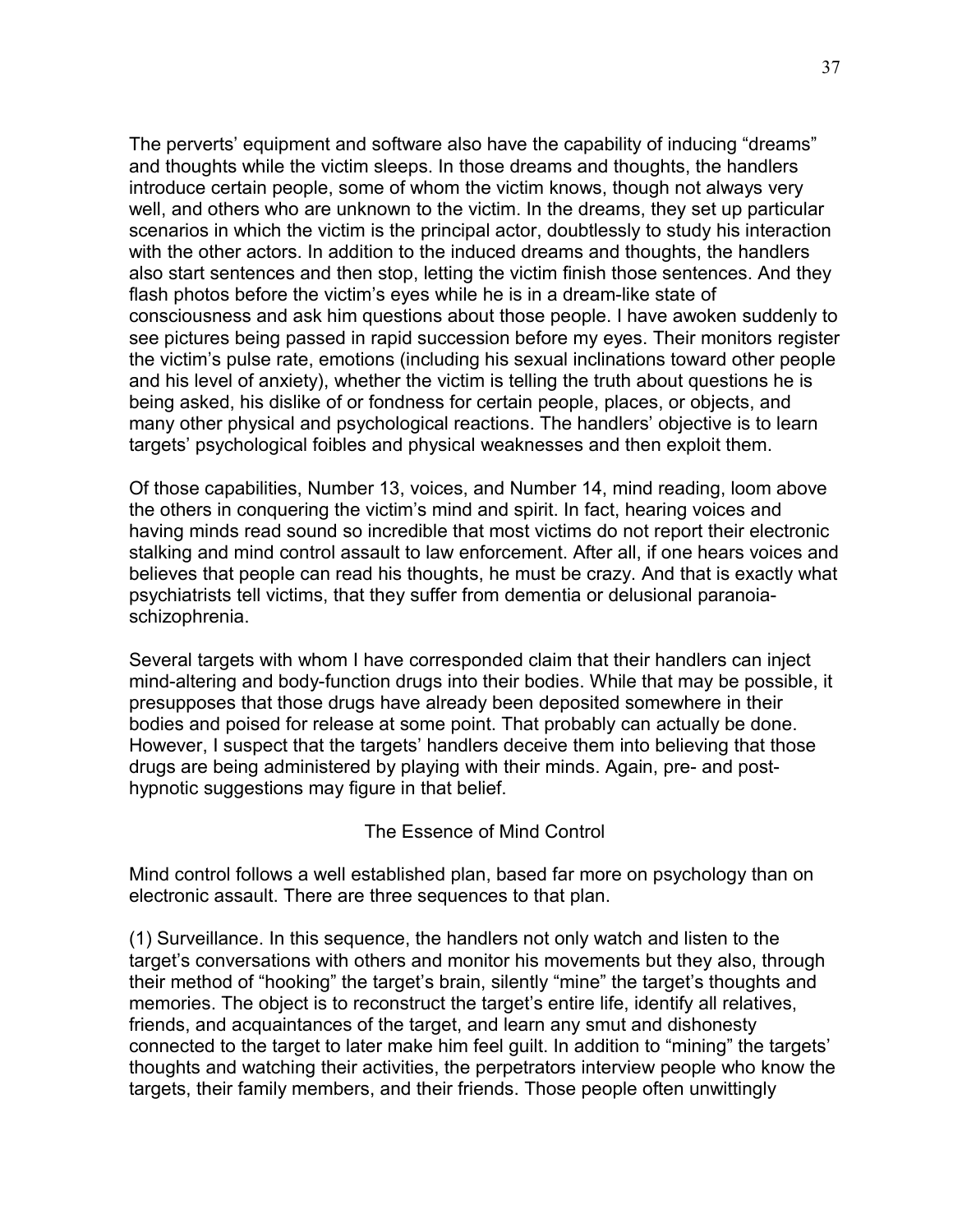divulge information about the targets through "friendly" conversations with the perpetrators' agents. Sometimes, the agents pose as law enforcement officers and private detectives to intimidate people into telling all they know about targets. Actual law enforcement officers also doubtlessly cooperate in some cases. Only with this knowledge can mind control be used effectively.

(2) Silent voices through their voice-to-skull method. The target will not be aware of this; yet, handlers are conditioning him or setting him up psychologically for the last and final step of mind control. During this time, the handlers may begin their electronic torture.

(3) "Audible" voices (V2K) heard only by the target and augmented by consistent, continual, and strong electronic assault. With the knowledge gained in the first sequence and the pre-conditioning accomplished in the second sequence, the handlers now begin to bombard the target with voices that only he can hear, manipulate his thoughts and actions, and generally torment him. They hope and expect that the outcome will be the total disability of the target to function in society.

Mind control is achieved through a combination of psychological trickery and electronic effects. The electronic effects are largely utilized to re-enforce the psychological aspects of mind control. Although the electronic effects are painful and sometimes even debilitating, they are usually bearable. As long as people have control of their minds, they can normally handle pain. On the other hand, mind control seeks to dominate both the mind and the body of targets, to gain absolute control over those persons and manipulate their every thought and action. Make no mistake about it; handlers are highly trained in both psychology and computer/electronics. They may not be very savvy about the field of psychology; yet, they've been taught how to apply it. They are probably far more adept at applying and understanding the electronics than the psychology. However, whoever wrote the ultra-secret training manual, probably a team of psychiatrists and intelligence interrogators, were masters in psychological application.

Let me re-emphasize that mind control cannot exist without the handlers' capability of voice-to-skull (V2K), i.e., subliminally talking and whispering to targets. Again, the brain of every true TI hears that subliminal talking whether the actual target realizes it or not.

Mind control seeks to disenfranchise the target of his ability to function through a series of clever psychological tactics. We have already mentioned several of those. Here are some others.

(1) Knowledge of surveillance. After a long period of observation and "mining" of the targets' thoughts, the handlers let targets know that they are objects of electronic surveillance. They reveal that they know intimate details of the targets. The total loss of privacy of thought unnerves the targets and makes them still more vulnerable to other psychological and electronic attacks.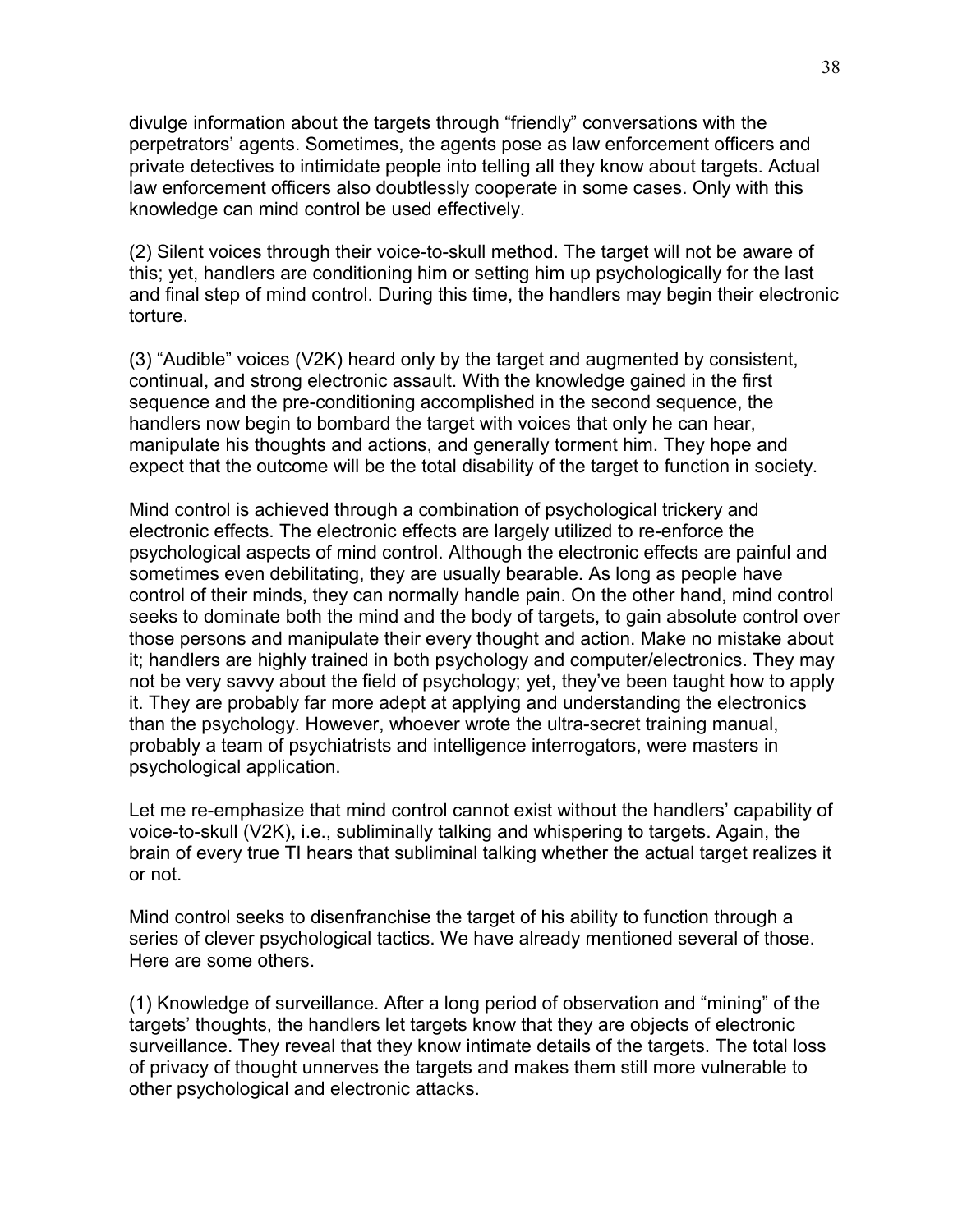(2) Loss of control of thought. Not only do handlers know the targets' thoughts but they also plant thoughts in those targets. Targets find themselves thinking of subjects and performing acts that they ordinarily would not think or do. Those thoughts occur at strange times. Certain thoughts and reactions occur time after time. Many of them are sexual in nature. Targets may at first believe that those thoughts and actions are their own and they may be somewhat puzzled by them; however, they eventually learn that those thoughts and actions stem from subconscious suggestions made to the targets' mind through V2K.

(3) Humiliation. Humiliation of targets cause a feeling of helplessness in targets. It often occurs in the realm of sex. Male targets experience involuntary erections and female targets, artificially-induced orgasms. Again, this is accomplished through a combination of psychology and electronic manipulation. Here is an example: I began experiencing a partial erection throughout the day and night, and I knew that that was not natural. Then, one day while washing my hair I brushed the small hairs at the entrance of the ear canal, and each time I did I heard, "You're horny." The subliminal voices were toned so low in volume that my conscious could not pick them up. The continual repetitions of their loop play tape had convinced my brain of that suggestion. On another day, I also felt a very subtle vibration in my groin area, which, aided by the suggestion that I was horny, caused the erections. In addition, handlers tell targets through their V2K that targets have to defecate. This causes them to lose control of their bowels, another example of humiliation.

(4) Making the target appear crazy. Through subliminal whispering, handlers make targets very forgetful. They forget names of people whom they know well. They forget where they place objects. They forget to do things on their list of things-to-do. By projecting voices, handlers convince targets that others are talking about them. All of that makes targets think that they are losing their minds or developing Alzheimer's. Those same actions suggest to observers the same message. All true TIs are acutely aware of that mind control objective.

(5) Assigning guilt. The handlers' computer can cause targets to hear certain words entered into the handlers' computer whenever they watch TV or converse with others. The words triggered usually deal with sex, violence, and other negative topics. Targets start believing that they are actually thinking those words. That causes them guilt, which aids the handlers in instilling and re-enforcing that very guilt.

At first, I believed that the government, or some such powerful organization, might be experimenting on humans using electronic effects and mind control. Indeed, that did happen, probably in the 1960's through the 1980's. However, by the 1990's mind control was already well developed and had been fashioned into an art and a science. Today no experiments are necessary. Mind reading and subliminal talking leading to mind control are already perfected, in full usage, and being carried out on a massive scale both in the United States and abroad.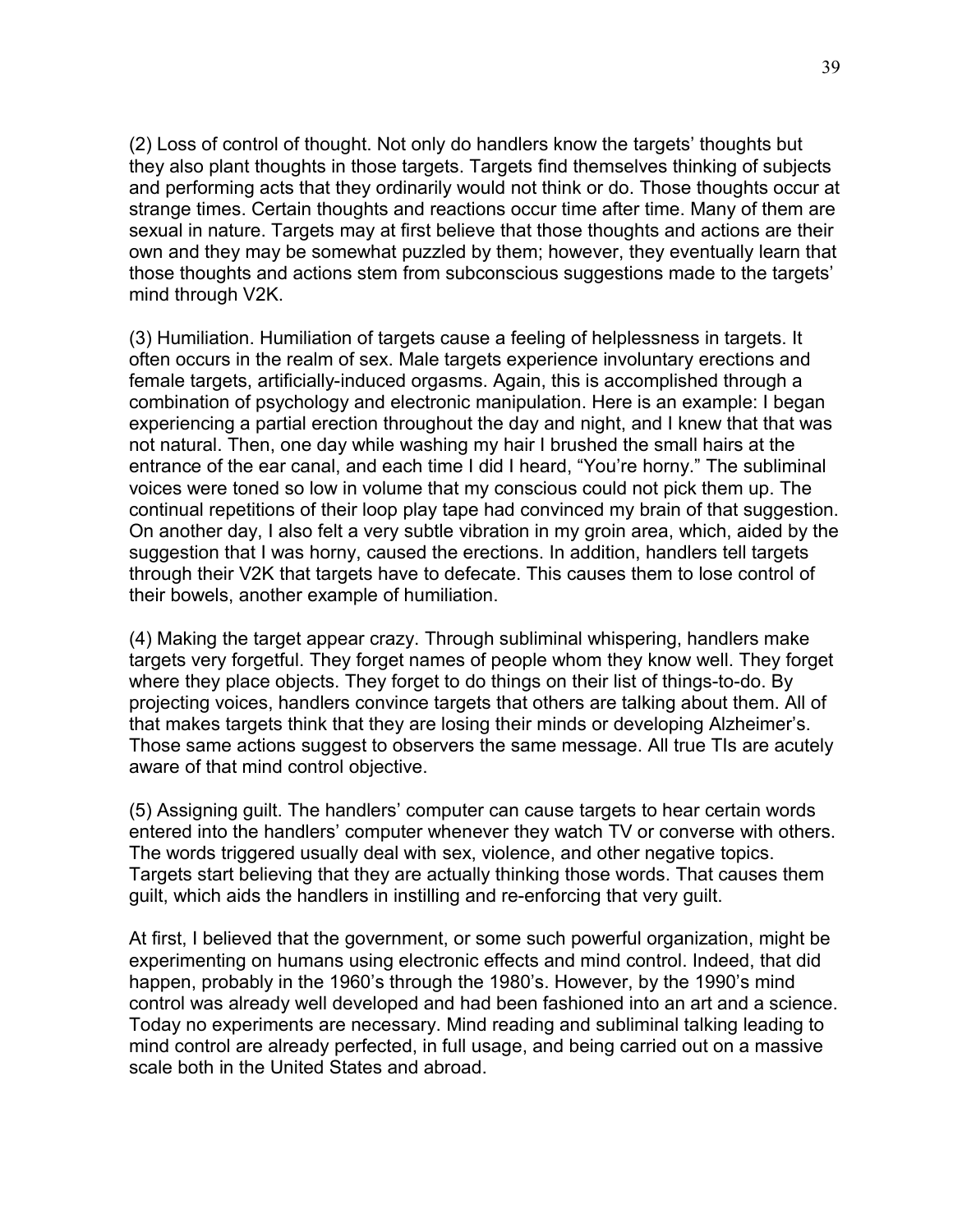#### Searching for Remedies

After one discovers that he has become "hooked," he naturally grasps at ways to prevent the electronic and psychological abuse and neutralize the source. That effort becomes costly. Most targets are simply plain, middle class people, and dealing with electronic assault and mind control places a great strain on their financial resources. The handlers know this and encourage targets to spend their money on useless gadgets and remedies.

The actions that I took to find a way to detect and neutralize whatever causes the electronic effects and voices (mind control) are too numerous to describe in detail. I will only summarize some of those actions.

-- Services. (1) Paid \$300 to a private detective to look for a bug in my vehicle and (2) \$750 to another P.I. to provide information about a person I had reason to suspect. (3) Had dental work performed to re-do that which had been done abroad. (4) Had x-rays and a CT Scan made. This totaled well over \$5,000.

-- Gadgets. (1) Installed an NCH Tone Generator program in my computer. (2) Bought and wore a small stone medallion that was said to afford some kind of protection. (3) Purchased a Walkman-type device called the Jammer, which was useless. (4) Bought a Spy Audio Jammer that produced static supposed to keep outsiders from listening to telephone conversations. (5) Purchased a dozen small objects composed of metal shavings and crystals held together with heavy glue called Orgone Blasters. (6) Ordered and used a small device called the BIOPRO "Home Harmonizer," whose manufacturer should be jailed for fraud. (7) Bought and used two devices, the RF Bug Detector and the Zap Checker, Model ZC185, to detect and measure electromagnetism. (8) Bought an expensive radio scanner that I thought might interfere with the handlers' frequencies. (9) Bought and used neodymium magnets. (10) Many other objects, programs, and devices. I spent several thousand dollars on those items and materials.

-- Experiments. (1) Walked the outside perimeter of my house with small radio. If it lost its station and started buzzing, it was supposed to mean that my attack was land based. The stations remained clear. (2) Used ear plugs. (3) Exchanged a mattress with springs for one without them. (4) Encased head with aluminum foil at night and wore a ball cap lined with foil. (5) Turned several radios on at the same time tuned to different frequencies. (6) Coated a cotton cloth with peanut butter, wrapped it in plastic, and wore it over my head at night. (7) Took massive amounts of recommended vitamins and minerals. (8) Took for about nine months a chelating substance called Detoxamin, which cost over \$1,000. (9) Made a Faraday Cage of chicken wire with a copper outside grounding rod. (10) Made and used a blanket made of heavy aluminum foil to sleep underneath. (11) Placed aluminum foil over the bedroom windows. (12) Used two 3 volt watch batteries, the positive side taped to one ear and the negative side, to the other ear, at night. (13) Deliberately exposed myself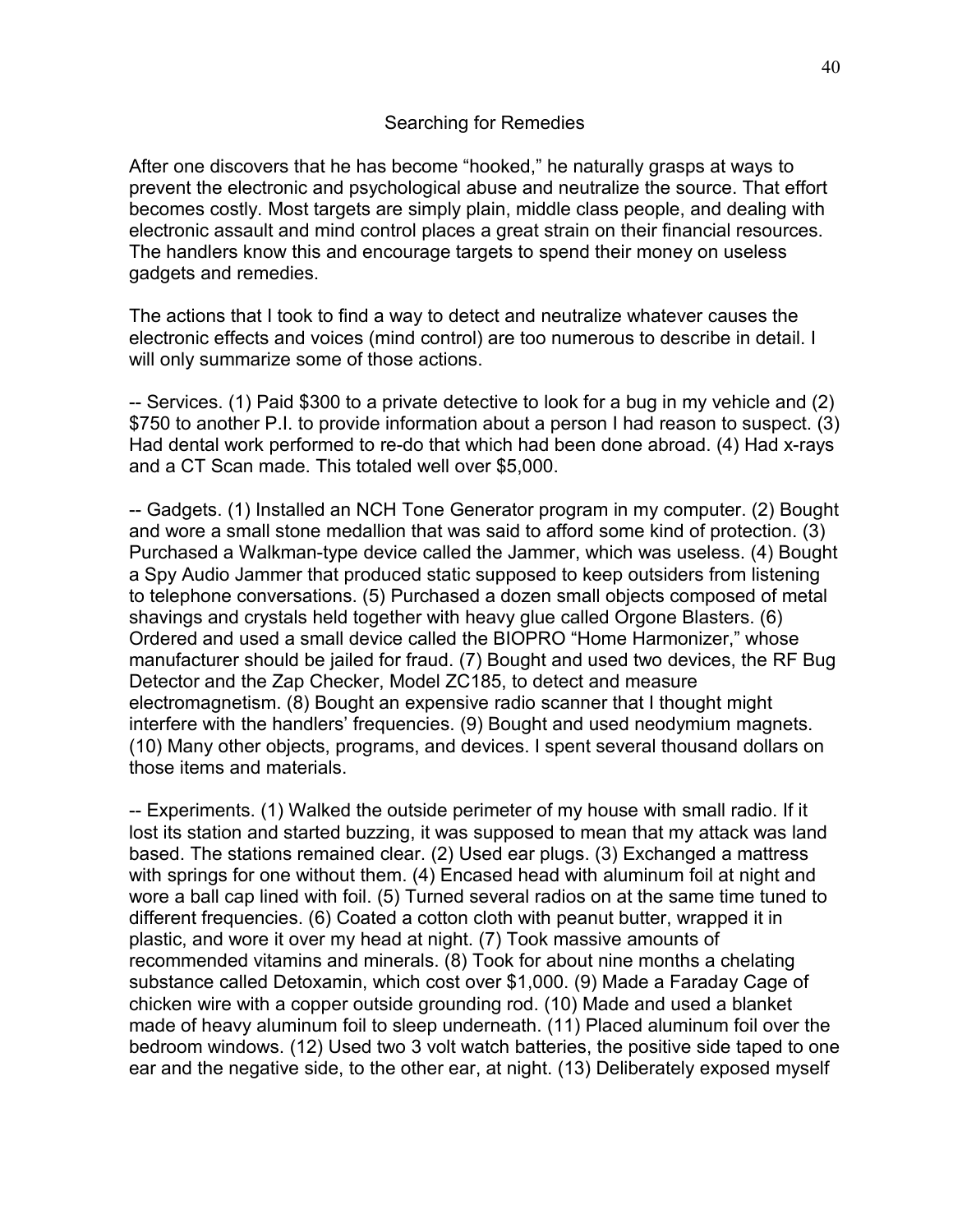to lightning during electrical storms. (14) Tried recommended isometric exercises. (15) Turned off the main breaker at night, cutting off all electricity within the house.

*Those efforts and expenditures yielded little or no result. I have not yet found any satisfactory way of locating, neutralizing, or lessening whatever causes the electronic effects and mind control. My advice to other targets is "save your money" and instead contribute to a scientific study to find the source of the electronic effects and mind control. You can also prepare fliers for a minimal cost to circulate information on electronic assault and mind control.*

In addition to falling victim to electronic assault and mind control, targets also become victims of scams. Some innovators conscientiously seek to find and invent objects and methods to dispel the electronic effects and eliminate mind control. Others are scam artists who capitalize on the desperation of victims and knowingly sell them useless and expensive items. Be sure that a breakthrough will occur. As I often telepathically tell my handlers, "The secret will come out. Nothing lasts forever."

After reading about targets rushing to the emergency room because of the handlers' electronic torture, I determined early in my harassment situation that I would not follow that path. Instead, I deal with the electronic assault and mind control and defy the psychos. My guiding theme is "Whatever happens happens."

# The Handlers' Bosses

In the foregoing narrative, I have talked about various techniques and actions of the handlers who perform the ESMC. That they are evil, degenerate voyeurs and psychopaths should be as clear to the reader as it is to every victim. However, the handlers themselves are only trained hirelings. Who empowers them? In other words, who gives handlers the permission or the orders to apply the ESMC. Who identifies the targets that they harass? Who provides them the devices and the know-how to carry out the ESMC? Let us look into possibilities of the "bosses" for whom the lowly handlers work.

Michael Rothschild's article in the February issue of *The Progressive* called "FBI Deputizes Business" identifies businesses as possible perpetrators of electronic torture and mind control. The article reveals that the FBI, now overseen by the Department of Homeland Security (DHS), formed a group of businesses called the Infraguard in 1996 under the Clinton administration (1992-2000) ostensibly to stem and pre-empt any perceived terrorist threat within the United States. The meaning of "terrorist threat" is at best very vague and gives those essentially FBI-sponsored vigilante groups the legal right to attack any American citizen whom they wish with absolute immunity. Law enforcement not only permits those groups to operate but probably also assists them.

The Bush administration (2000-2008) built upon that little-known group in his post-9/11 attack on democracy as a key element in quelling any opposition or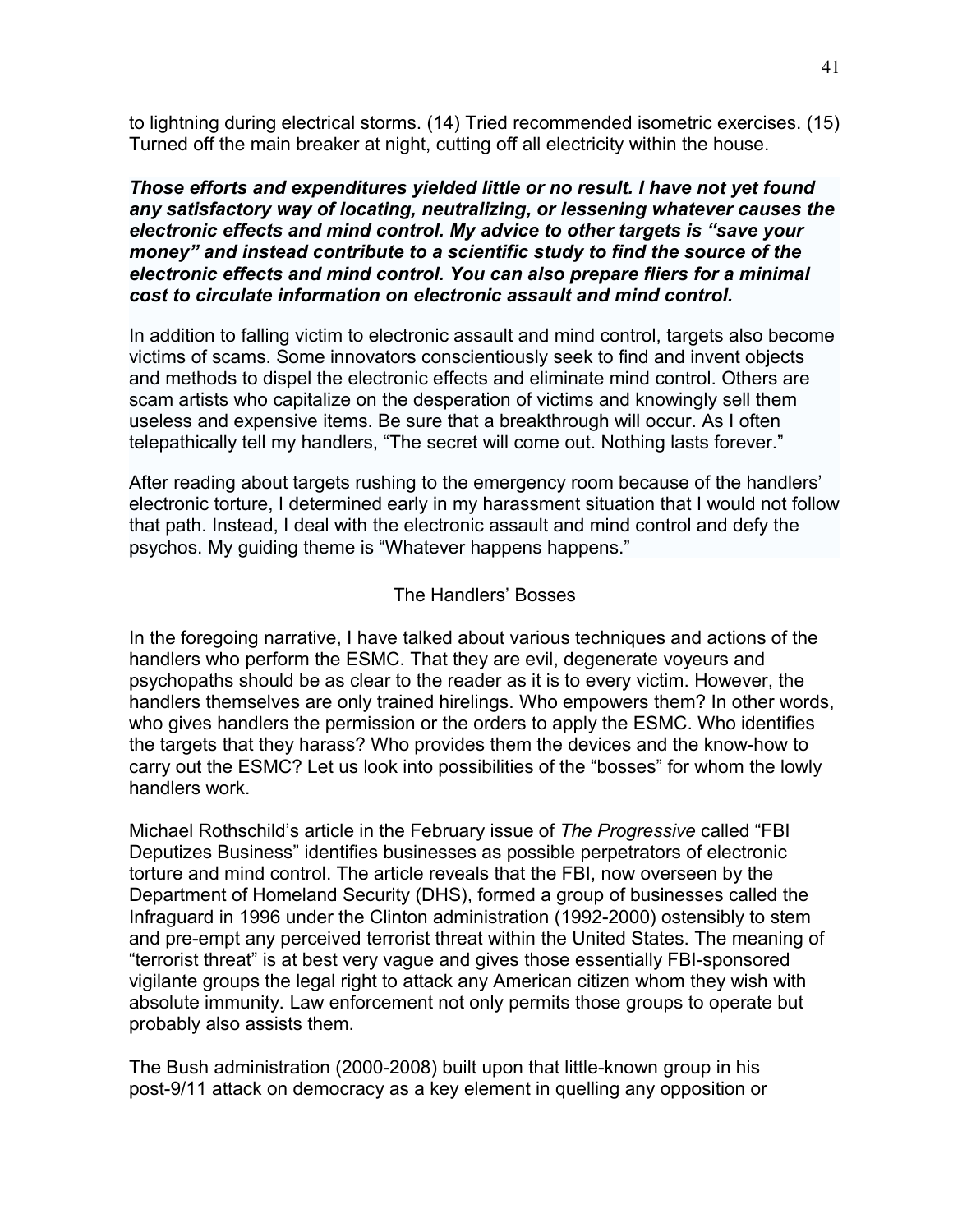suspected opposition to his regime within the United States. FBI Director Robert Mueller called that megalithic vigilante group the "first line of defense." It does not require a molecular physicist to imagine the abuses that are certain to accompany any such para-law enforcement program.

Many of those Intraguard "businesses" are Fortune 500 firms, including companies that hold defense contracts with the U. S. Government. It is a well known fact that businesses buy Congressional cooperation through Political Action Committees (PACs), which include religious, social, and civic organizations, some of which exist to promote the aims of foreign governments within the United States. Thus, broadly interpreted, Intraguard can include those latter organizations, such as the Jewish Defense League, the Anti-Defamation League, and radical pro-Israel and other Christian Fundamentalist groups, in its domestic terrorism program.

The tentacles of those organizations reach into the smallest towns and even into rural communities. In sparsely populated areas such as many parts of the Deep South, Infraguard probably depends on small firms and businesses owned by ultraconservatives to spy on and exert mind control upon selected targets. Those targets are very likely to be people whom the business owners dislike or are afraid of for one reason or another.

It is not clear whether the FBI and other U. S. intelligence groups provide the names of the targets or simply allows the Infraguard to identify the targets. It is equally unclear whether the intelligence community does the actual "hooking" of the targets and then allows the handlers to perform their ESMC or whether the handlers may actually have a hand in the targets' "hooking." At any rate, the Infraguard's weapons include monitoring targets' computers and telephonic communication, physically spying on and "investigating" those targets, interfering with their mail, and monitoring the targets' business and business contacts.

Buttressing the powers of the Infraguard, a Bush Executive Order signed July 17, 2007, allows Federal authorities to seize assets of dissenting citizens who "directly or indirectly" hinder Bush's Iraq War agenda. If Bush's tactics against war protestors were not a sufficient threat to American rights, on October 23, 2007, the House of Representatives passed legislation called "The Homegrown Terrorism Prevention Act," which allows law enforcement to arrest individuals whom they suspect hold radical ideas BEFORE they "turn violent." With powers that broad, it is not difficult to perceive that they also include using high-tech surveillance and neurological weaponry on those targets.

If the FBI, other U. S. intelligence agencies, and law enforcement do not actually carry out the electronic and mind control assault on American citizens and residents directly, they can relegate that power to those organizations affiliated with the Infraguard program. Those groups probably include the following: (1) Big business and research facilities, particularly those with government defense contracts, and even smaller independent, individually owned companies in smaller cities and towns.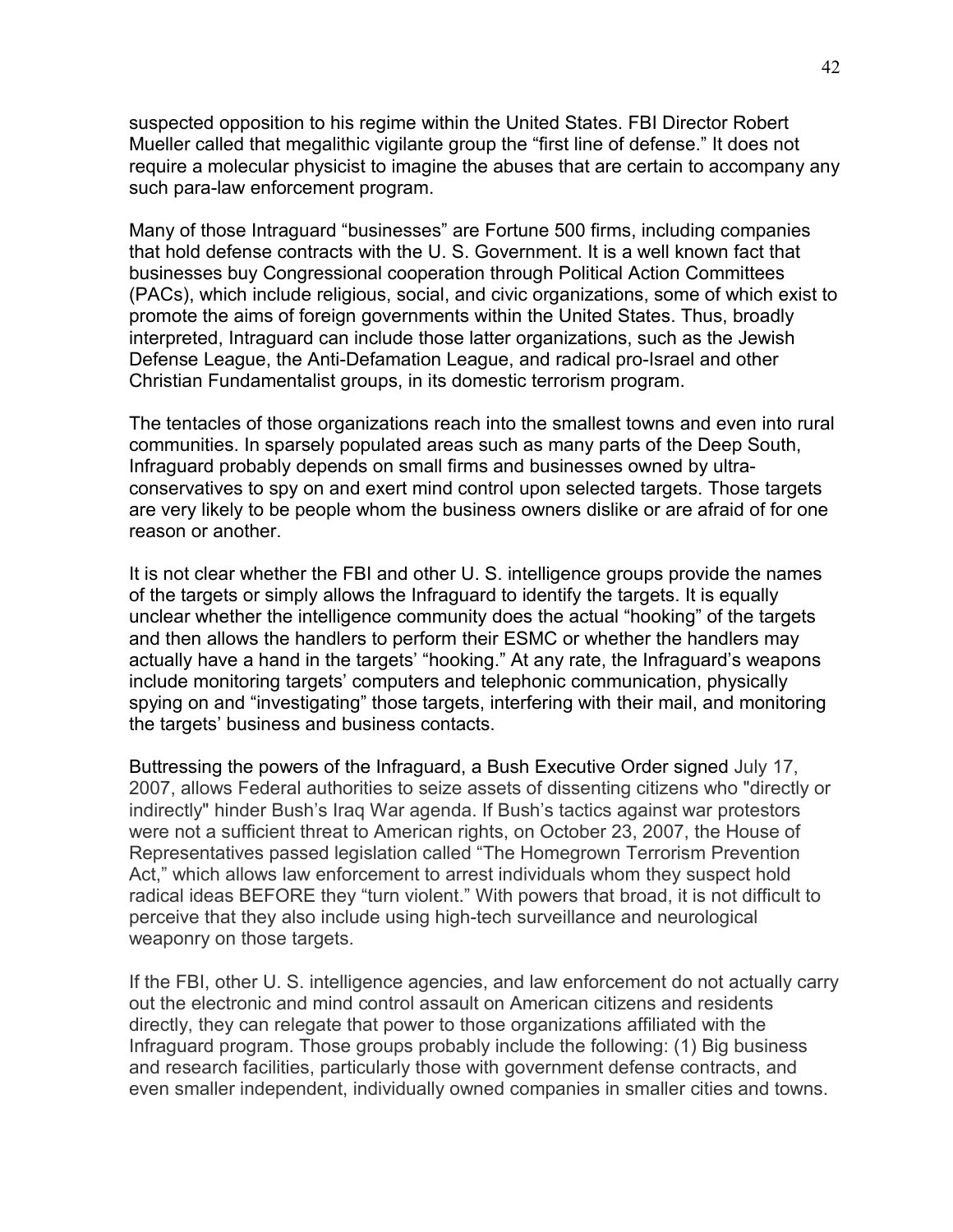(2) Some PACs, including civic organizations. (3) Some religious groups, particularly the "born again" types. (4) Perhaps even intelligence-sharing foreign countries, such as Israel, which often operates through its subservient American organizations such as the B'nai B'rith, American Israel PAC (AIPAC), the Jewish Defense League, and the Anti-Defamation League. Those organizations are known to have maintained "hit lists" for many years. (5) Perhaps even segments of the medical community. (6) Almost certainly law enforcement.

The perpetrators of ESMC as well as the means they use to apply it have to be known by the U. S. Government. Bill McIntosh, an ex-U. S. Navy defense employee and also a longtime target, authored a carefully researched paper on directed energy in which he says that the Defense Advanced Projects Research Agency (DARPA) conducted experiments in the late 1960's on the health and psychological effects of low intensity microwaves. He quotes Richard Cesaro, Director of DARPA, as saying that the program's initial goal was to: ". . . discover whether a carefully controlled microwave signal could influence the mind" to be used "for potential weapons applications."

The Department of Homeland Security has more recently created "Fusion Centers," supposedly to "share information and intelligence [with state and local organizations] within their jurisdictions as well as with the federal government." At this time (2009), it has about sixty centers and plans to create others. Those sixty centers probably coincide with the sixty FBI field offices. The word "fusion" means melting together. The Centers do indeed fuse units widely dispersed over the entire national territory of the United States of America. Big Brother has you covered. DHS intelligence officers operate in Fusion Centers in twenty-four states, including my state of Louisiana, and also in the District of Columbia. Plans call for more than a hundred federal professionals at those centers by the end of this year (2009). Much of the communication between the DHS and the centers is classified "secret."

The Infraguard and the Fusion Centers count on local groups and law enforcement to support the government's increasing surveillance of and interference with American citizens' everyday activities. Those organizations along with the FBI and other intelligence and law enforcement operatives represent an overwhelming presence of Big Brother in the lives of all Americans. Although surveillance alone does not constitute electronic and mind control assault, consider how simple it would be to take constant surveillance to the next step in parceling targets to vigilante-type groups of trained handlers for physical and neurological torture.

I suspect, in fact, that there may be two distinct parties involved in electronic torture and mind control: (1) The major party actually "hooks" the mind through the still-secret device and method. That organization will almost certainly be elements within the FBI or some other Federal intelligence agency or agents of foreign governments. I believe that that organization also selects the targets, but it may also allow lists of names to be submitted to them for targeting. Rank and file FBI and other intelligence agents may only be vaguely aware of the electronic assault and mind control system;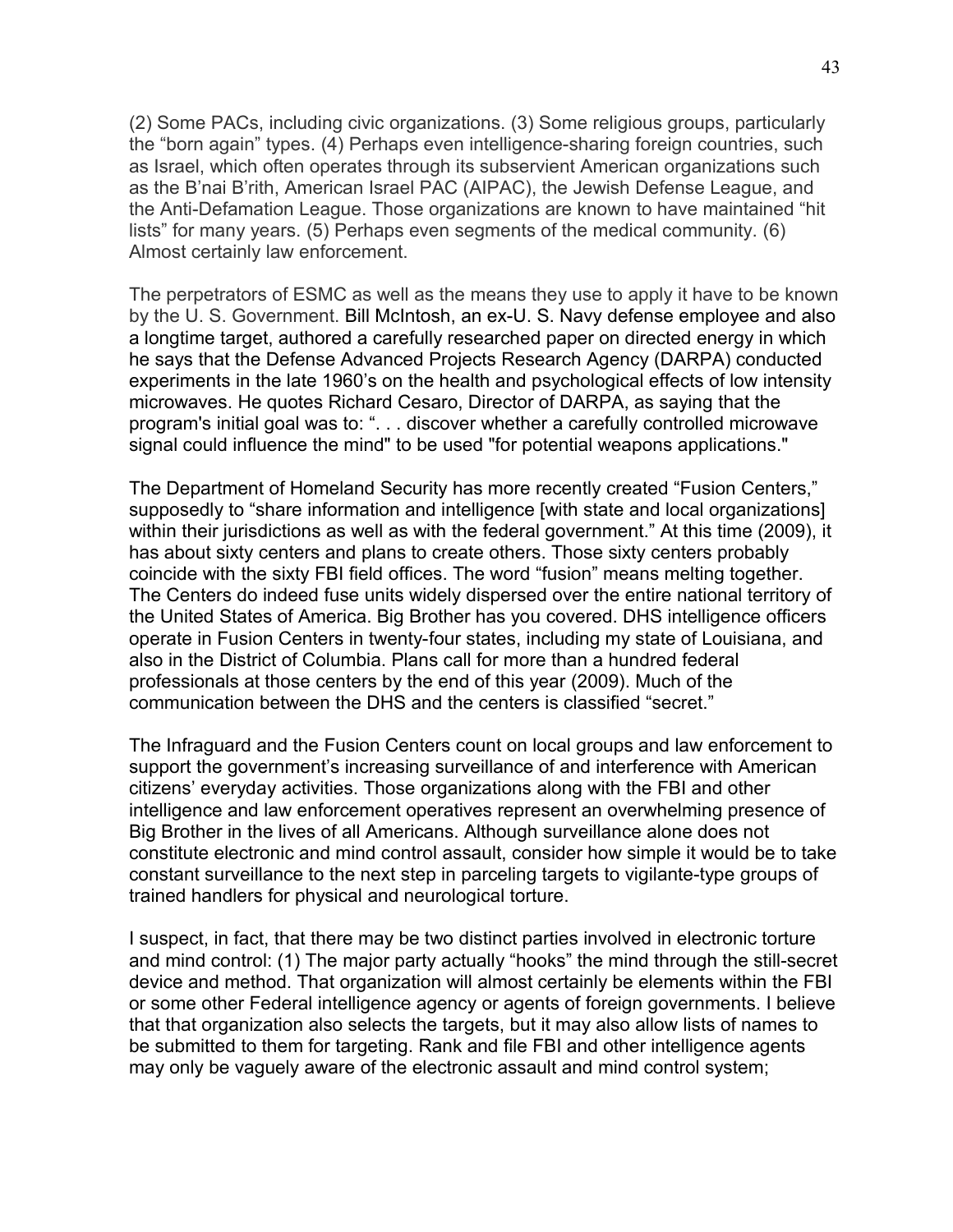however, higher officials and certainly those involved with Infraguard and the Fusion Centers have to be knowledgeable of it.

## The Handlers

(2) After the first party hooks the targets, it turns the actual electronic torture and mind control activities over to a second group, the actual "handlers." The handlers themselves probably do not know the intricacies of how targets are hooked. They only carry out the techniques of electronic torture and mind control on the targets. However, as the handlers work under the FBI and intelligence umbrella, they must have security clearances and be sworn to secrecy. That almost certainly limits those handlers to ex-, retired, and perhaps even current law enforcement officers, exmilitary, and ex- and retired Federal employees.

The handlers work in teams, and the members of those teams will not change, for they depend on continuity to capitalize on their knowledge of the target -- his contacts, his business affairs, his behavior pattern, and his thoughts. There will be at least three handlers, so that working in eight-hour shifts they can monitor the target twenty-four hours a day. There may be more handlers working shorter shifts. There will also be an alternate or two, who are familiar with the target, in case a regular member of the handler team falls sick or has to attend an urgent matter.

It is very important for all handlers to know everything possible about the target. Thus, members of the handler team will know each other well, and they will discuss among themselves their actions and the target's reactions. Handlers may even consist of several family members working together. However, the handlers may not necessarily know all of the accomplices who assist them in gang stalking and other activities.

The handlers' operational sites will probably differ from locality to locality, depending on the identity of the handlers. If law enforcement is directly involved, secure departments of police stations and sheriff's offices may be utilized. As law enforcement facilities operate 24/7, round-the-clock activities by handlers would go unnoticed. If individuals outside of law enforcement work as handlers, their operational sites may be located in safe sections of businesses, communications providers' facilities, and private residences. There is a possibility that the handlers do not have to be physically located at a single site but are perhaps linked by remote through a shared computer and shared equipment.

It should be obvious to any TI that his handlers are professionally trained in the application of their electronic torture and mind control methods. It should also be abundantly clear that psychologists and psychiatrists had a hand in developing those skills and training those handlers. After all, that group assisted the CIA and the US military in developing interrogation and torture methods used against Guantánamo detainees, a program approved by The American Psychological Association.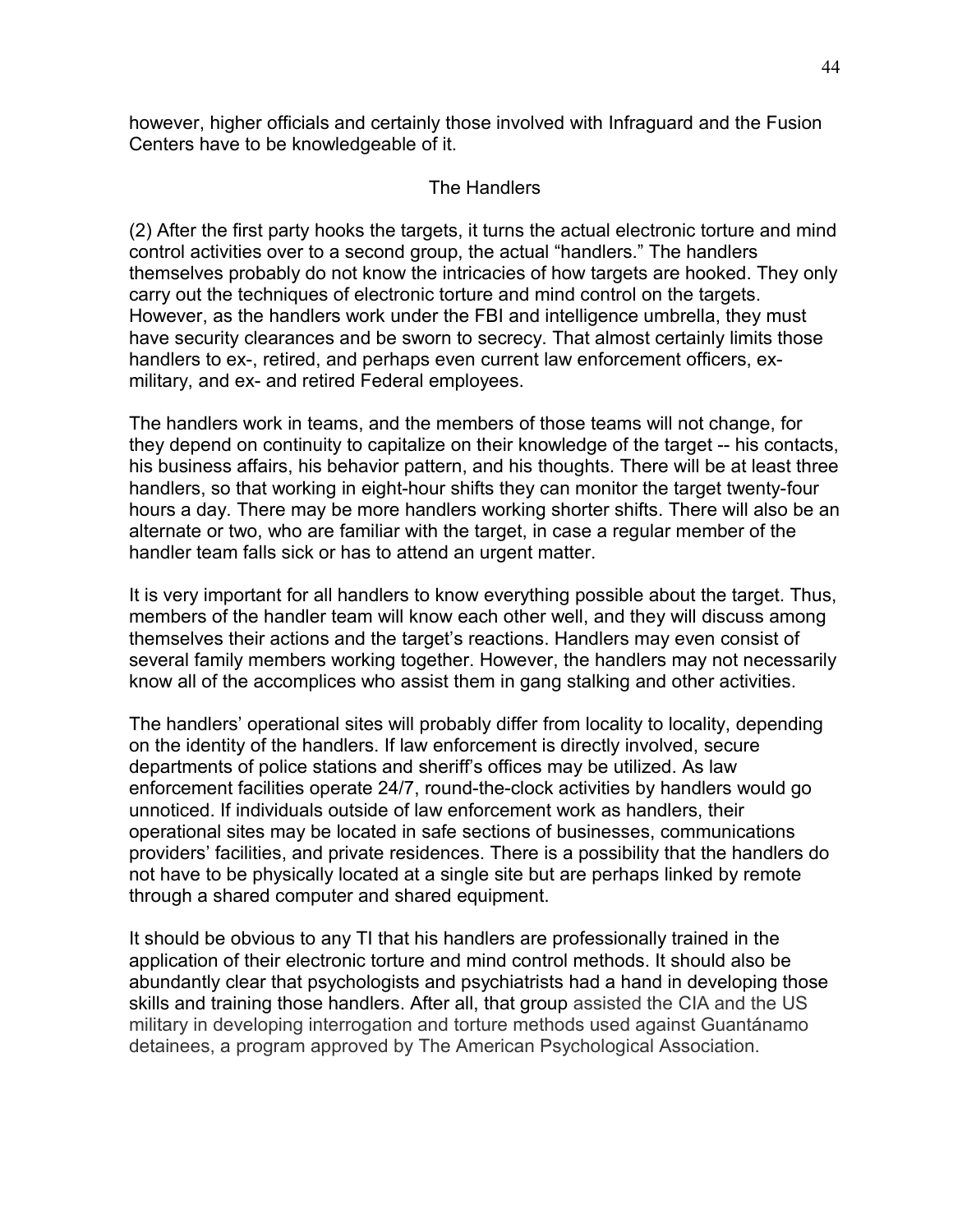The unending remote-operated electronic assault and mind control activities, often accompanied and re-enforced by gang stalking, are enormously labor intensive and costly. The sponsors of those efforts spend millions on each target. Would a company or business spend that much money on a single individual? Hardly. However, if the company or group receives secret funding from the federal government, that expenditure could be kept hidden. Some PACs and religious groups, working under government protection and with government funding, would also provide an excellent cover for state-sponsored domestic terrorism.

No stalking activity, whether conventional or electronic, can be carried out without a conspiracy. That conspiracy probably includes the following elements: (1) Gobetweens, or liaison agents, representing the powerbrokers who make the equipment available, supply names of targets, and recruit, train, and pay the handlers. Those gobetweens are probably the same agents at the FBI field offices who coordinate with the Infraguard and Fusion Centers. (2) Handlers, who actually carry out the electronic and mind control activities, and (3) Accomplices, who play only support roles as ground stalkers and may not even be aware of electronic stalking and mind control.

Targets suffer from indescribable physical and psychological torture. Yet, they can get some small satisfaction out of the fact that the handlers, who are obviously already seriously disturbed individuals, gradually become more psychologically ill and socially maladjusted the longer they ply their evil work. Over the years, the torture and voyeurism that they employ weighs upon their degenerate minds. Although they obviously enjoy making people suffer and receive tangible rewards for their efforts, they become obsessed by their activities, and their sick handiwork eventually leaves them as mentally affected as their victims.

# The Handlers' Accomplices

Electronic and mind control assailants also often depend on local accomplices to help with their aims. I classify the accomplices as active and passive. The first group actively participates in street theatrics, gang stalking, and entering targets' houses; the second group knows what is going on but keeps quiet. Unknown persons have entered my house in my absence on several occasions and taken items and rearranged other items. In October of 2008 while I was away on a several-day trip, someone entered my house and took from the center of my bed a round magnet with which I always sleep that measures two inches in diameter by a half inch in thickness. That magnet never leaves my bed and my house. When I change sheets, it goes right back into the bed. The assailants' purpose was doubtlessly to enter again while I was gone and replace the magnet, either in its normal location or in a nearby location, to make me think that I was losing my mind, one of the pervs' main objectives. Targets often call that tactic "gas lighting." Surely enough, I found the magnet in January, 2009 in the back of a little-used closet.

Accomplices of the ESMC perpetrators perform the actual foot work. Many of the accomplices work in legitimate businesses such as delivery organizations. In my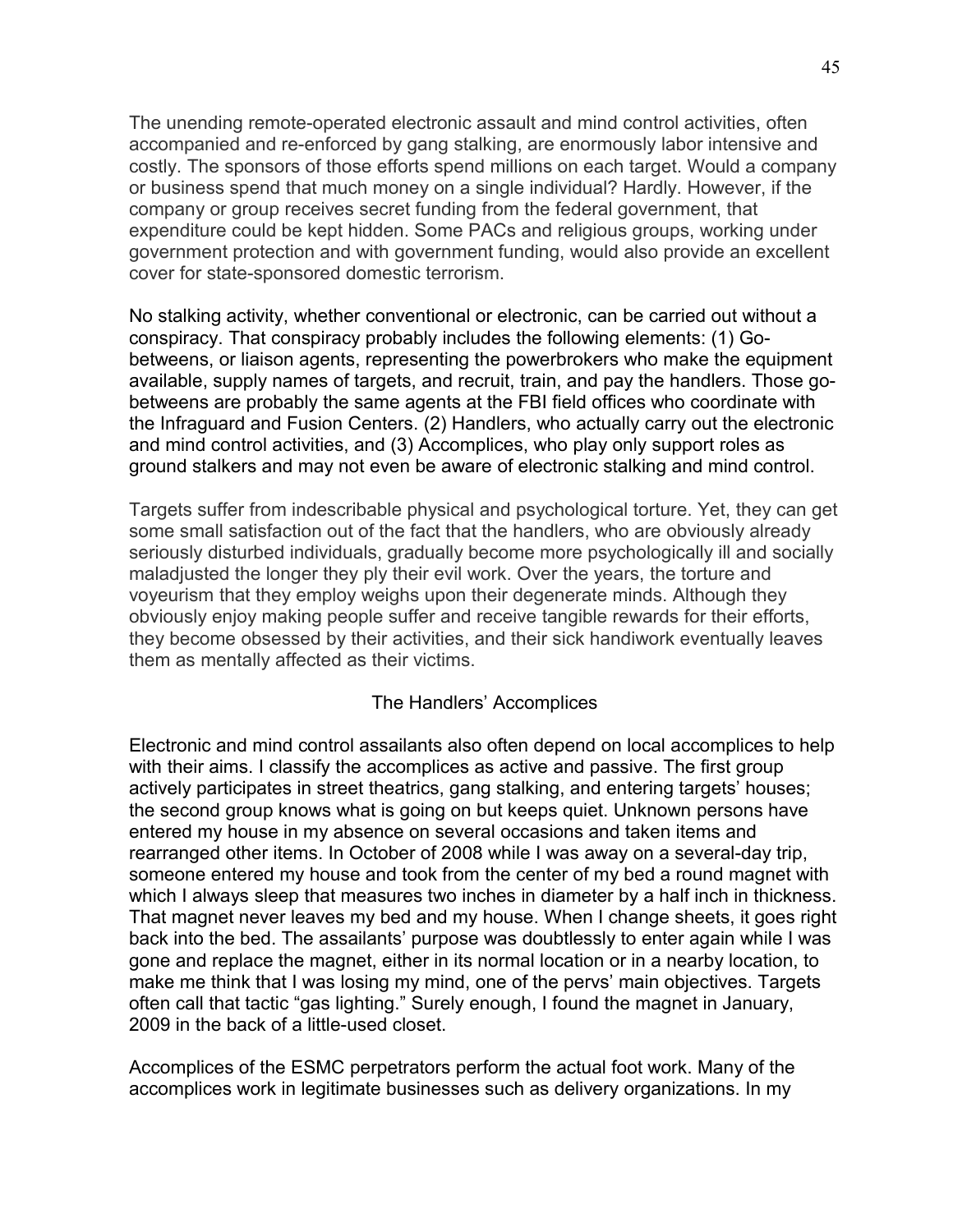case, UPS has failed to deliver at least five items that I ordered or that someone was sending to me. Two of the items were returned to the senders without my being notified. Never once did a UPS driver leave a notice on my door or in my mailbox that he had attempted to deliver packages. Accomplices also work in the postal system, telecommunications companies, especially local internet providers, and other legitimate businesses.

They local helpers of the ESMC assailants do not forcefully enter houses of targets but use master keys that open any locks. Likewise, they will never steal any item of great value. After gaining entry, the accomplices will rearrange items in the house or place them in locations where the target would never put them. Their mission is: to make the victim think that he is going crazy; to let the target know that they have the power to enter whenever they wish; to remind the target that he is under constant watch; and to frighten or intimidate the target. They once dropped a 9 volt battery and six AA batteries into my garbage disposal, which I discovered when I turned on the disposal. The batteries had come from a night table drawer where I keep them. That meant that the accomplices had inspected every area of my house and had gone through all of my belongings.

Items taken will often consist of anything that they believe might be helpful in their mind control efforts. For example, on one occasion, intruders stole from my desk a roster of an English-as-a-Second-Language class that I had taught. That theft probably represented additional sleuthing into people whom I know, as they often mention names when they talk to me telepathically.

### State-Sponsored Domestic Terrorism

Why have electronic stalkers and mind control artists and their accomplices not been caught? They will be. It is only a matter of time, perhaps a short time. However, their evil has long gone undetected and unpunished because of the following reasons.

-- They operate in total secrecy; therefore, their locations are unknown. The handlers probably take an oath of secrecy. Otherwise, one of the handlers tells a relative who tells a friend and soon the truth is out.

-- They employ a method or methods of electronic harassment and mind control not yet fully understood. There are those researchers who believe that handlers use, in addition to microchips, other means to communicate with the victims' brains. Whatever method is used, it will require some type of transmitter/receiver, although those instruments may function slightly differently.

-- Their electronic stalking and mind control activities leaves little or no evidence. A part of the whole scheme is to operate in a manner that leaves no trace of evidence that could lead investigators to the perpetrators. The handlers count on victims not having tangible evidence to submit with their complaints of ESMC. Without proof of assault, of course, law enforcement has either the pretext not to investigate or finds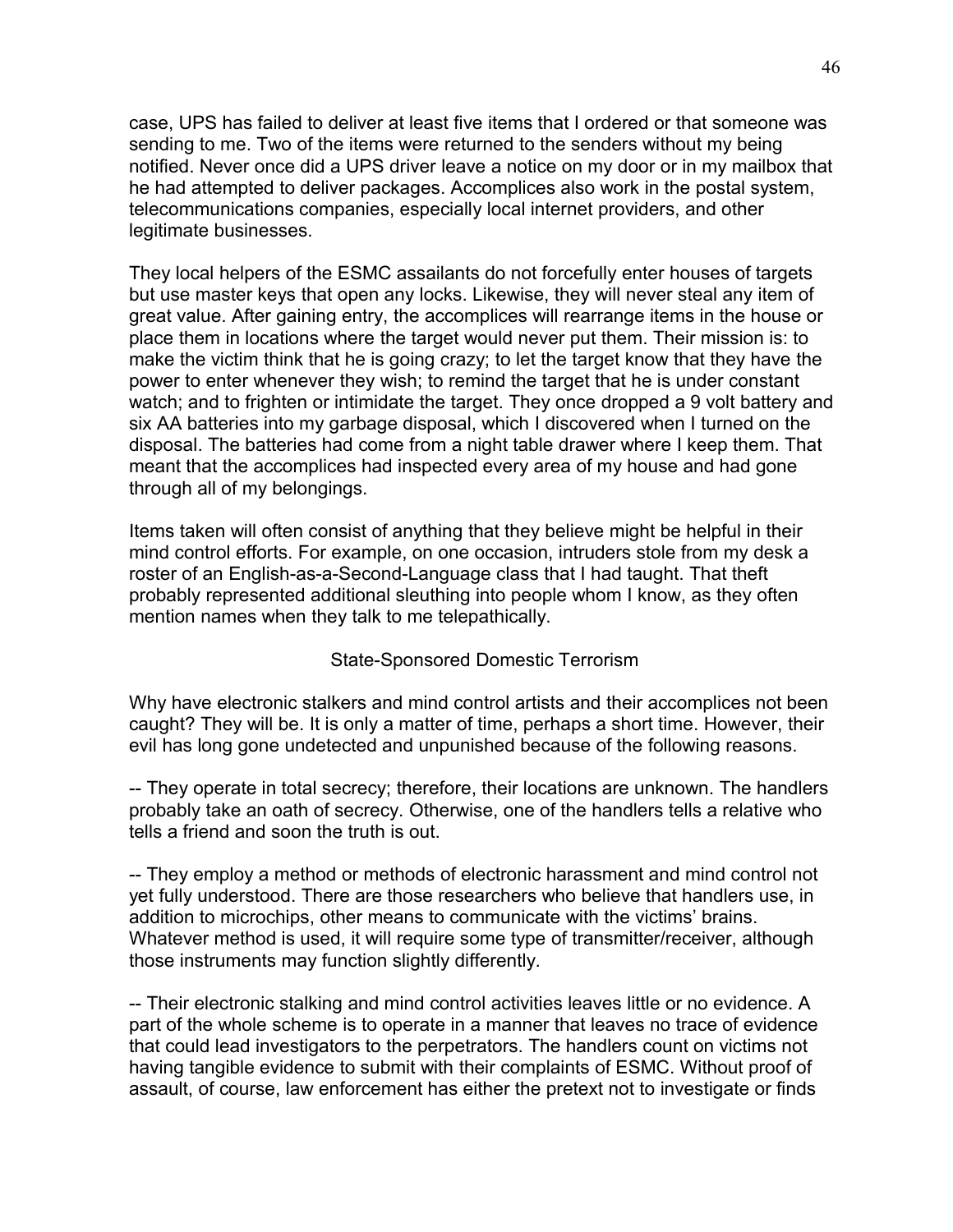little cause to investigate.

-- Victims are reluctant to make complaints, as they have no proof of assault and cannot identity the assailants and do not want to appear foolish.

-- Psychiatrists, doctors, and others in the medical community do not recognize the existence of ESMC. Indeed, if they acknowledge that patients who suffer ESMC are not paranoid schizophrenic, they then find themselves unable to treat those symptoms in the traditional psychiatric manner.

-- Law enforcement has been almost completely uncooperative.

The cowardly sneaks who carry out ESMC are textbook cases of domestic terrorists. In addition to committing terrorism, the stalkers are guilty of (1) stalking, (2) harassing with malicious intent, (3) coercion (in attempting to make the victim do things that he/she does not want to do with their mind control methods), (4) psychological and virtual rape, (5) breaking and entering (which they often do to intimidate the victims by unlocking locked doors, turning back clocks, moving items in rooms, hiding other items, etc.), (6) burglary and theft (which they commit when they enter a victim's home and take items to confuse and disorient the victim), (7) recording a victim's conversations without his/her consent, (8) peeping tom-ism (through their ability to view the victim), (9) assault and battery (by using electric shock, etc. against the victims), (10) slander (by circulating false rumors and stories that lack proof about the victim), (11) libel (when those rumors and stories are put into print in the from of emails, etc), (12) computer hacking and phone tapping, (13) conspiracy, (14) in some cases, blackmail and extortion, (15) first degree murder (when a victim suffers a fatal car crash because of sleep deprivation), and (16) attempted murder (when their plans do not succeed). Their list of crimes will put them away for the remainder of their evil lives.

In addition, the domestic terrorists violate FCC and other laws regarding the illegal use of electronic equipment. However, they will NOT engage in credit card fraud, identity theft, extortion, blackmail, or any other activity that will force them to communicate in writing or that will be traceable. Should that happen, the FBI and local law enforcement would be forced to look into those crimes and record them as crimes.

Keep in mind that electronic assault and mind control contains two elements: (1) electronic harassment and (2) mind control. The first element is often conducted from close range by persons using homemade or easily purchased electronic devices. Those criminals may live next door or in an adjoining apartment. The target will often have a good idea of the perpetrator's identity and may even also be able to gather sufficient evidence to bring suit against that individual or individuals. Electronic harassment is very often linked to gang stalking. Those acts can oftentimes be recorded on videotape and presented as evidence although the victim probably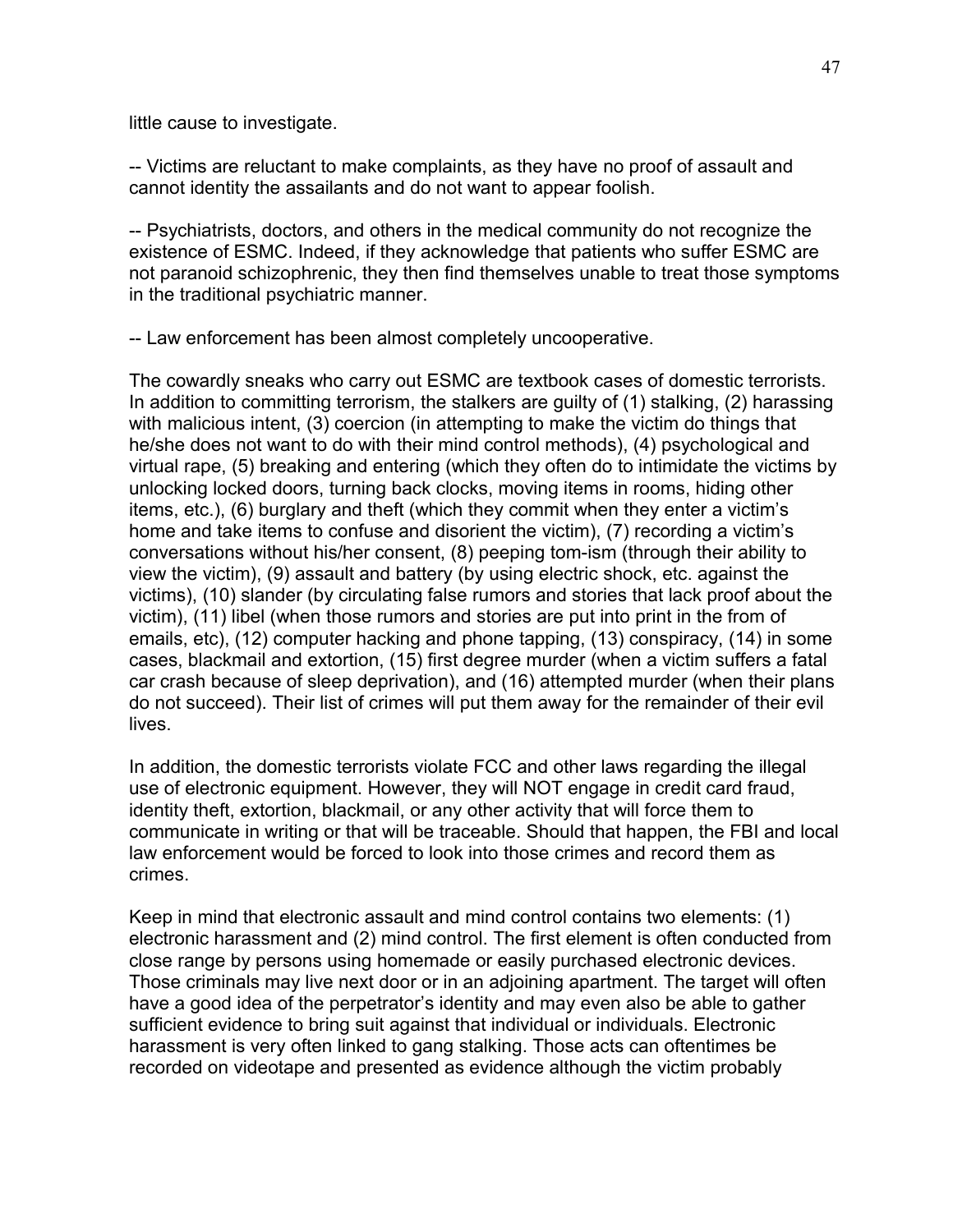cannot count on the authorities for much assistance. Electronic harassment is also conducted by remote.

On the other hand, mind control, which also invariably includes electronic assault, leaves no evidence and the perpetrators are unknown. The perpetrators operate by remote, perhaps over very long distances, and leave no trace of their work. I have not yet communicated with any mind control target who has been victimized in a traceable and prosecutorial manner.

U. S. Intelligence: the NSA, FBI, CIA

Does the U. S. intelligence community know about ESMC and how it works? A resounding yes. A journalist in a July 2008 Yahoo news article wrote about visiting Guantanamo and interviewing some of the detainees. One of them was Omar Khadr, an Islamic Canadian who was only fifteen years old when he was captured in Afghanistan in 2002 and brought there. Omar told the interviewer tearfully that he had lost both arms and both legs; yet, the boy was in perfectly sound physical condition. Interrogators and brain control experts from the CIA, DOD, and other U. S. intelligence agencies had taken control of his mind and had convinced him that he had no arms or legs. As I write, Gitmo prisoners are being allowed trials by Federal judges. However, Khadr's lawyer warned that he is almost a basket case. His prison torturers doubtlessly erased any memory in his mind of his neurological torture.

In my overseas work, I knew many CIA types, who posed as businessmen, employees of international voluntary agencies, missionaries and other clergy, and other non-governmental workers. In addition, each embassy and its official appendages provide cover for CIA agents. In general, I thought that those individuals had far more human defects than virtues.

I praise President Obama for condemning torture by those elements. As targeted individuals can attest, the government has long had the capability to obtain involuntary information from persons by remote mind control. Thus, the torture of detainees, supposedly to obtain crucial information, represents only a sadistic excuse by torturers with otherwise little authority and decision-making power to carry out the evil in their twisted minds.

The mind control handlers operate by remote. Thus, some type of instrument, or receiver/transmitter must be used to make contact with the victim's brain. That instrument may be a scanner, ham radio, or a clandestine radio station guided by GPS. Regardless of the type of device, it must operate along a particular frequency, a frequency that can pick up the electromagnetic pulses of the human brain. If a radio is used, that frequency must necessarily be blocked. If not, any listener could happen upon that frequency and hear the whisperings and other mind control operations of the handlers, blowing the entire operations. If it is indeed a blocked frequency, the local law enforcement, the FBI, and the FCC have to know about and approve it, additional proof that law enforcement has to know about ESMC.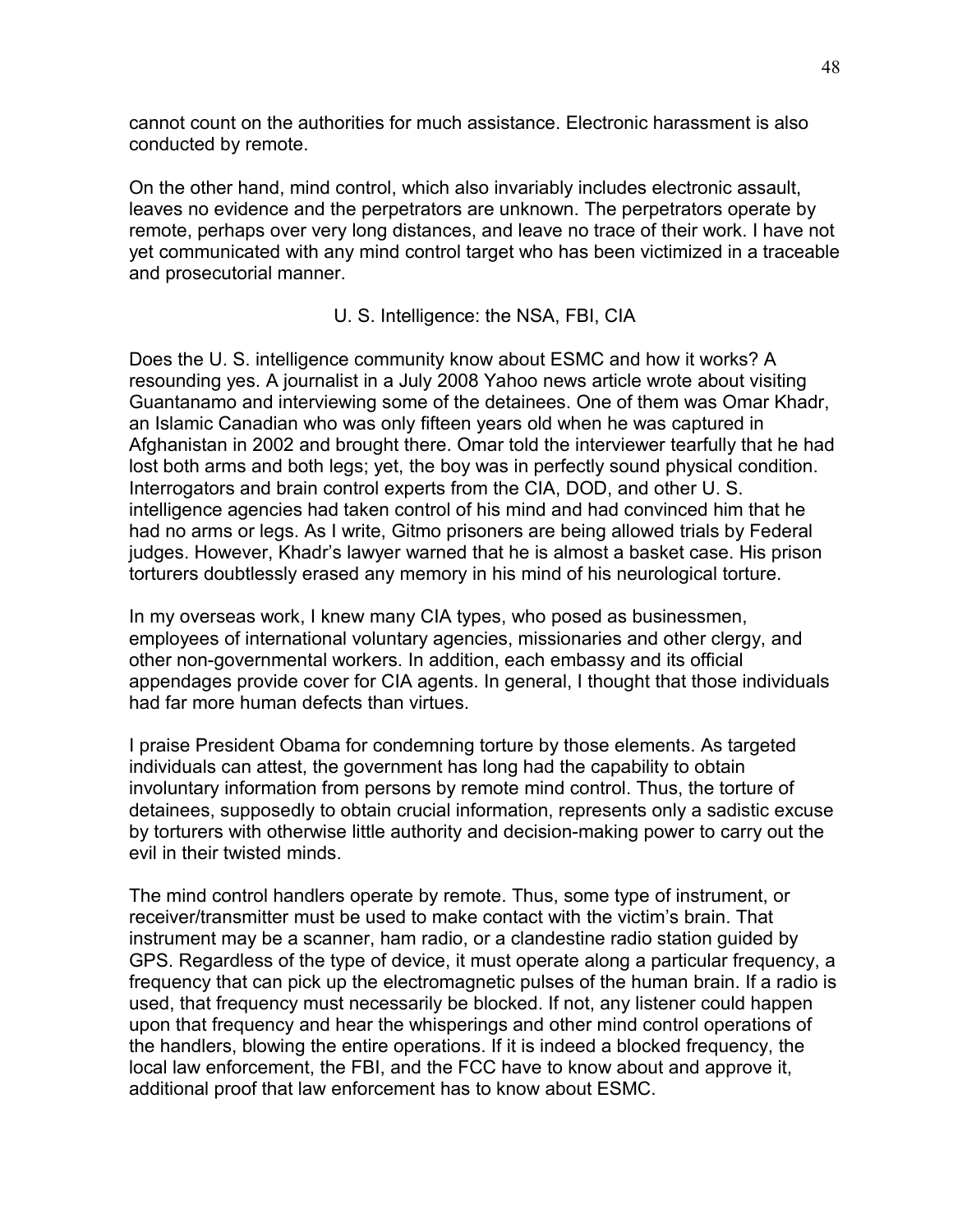Since 9/11 the Federal Government has monitored all radio frequencies to prevent terrorists from communicating with each other. Intelligence routinely scans the air waves for suspicious activity. It is an inescapable fact, then, that the Federal government has to know about electronic stalking and mind control. If the Federal, state, and local law enforcement are not involved directly in ESMC, their unwillingness to investigate makes them knowing accomplices.

I live in a rural area in Ouachita Parish (county) in north central Louisiana. In late 2006, not trusting the local authorities, I made a trip to the nearby city of Shreveport to seek out the FBI to make a complaint about the electronic stalking and mind control activities. I outlined verbally to one of the agents what was happening. I also gave the agent a CD with parts of my journal and my thoughts about those effects. In fairness to the agent, I must reveal that I also showed him several items from my house that my handlers had caused me to believe were bugged. (He did not examine those items but pretended to make a note about them.) Later, I realized that the "bugs" were simply part of the handlers' mind control games; the agent did not know that the items were NOT bugged. The agent asked me only two questions: was I homosexual and was I being blackmailed? Those questions strongly suggest to me that that particular group is being targeted with ESMC for purposes of blackmail, extortion, and perhaps annihilation and that the FBI is well aware of that exploitation. Naturally, I heard nothing else from that meeting. I visited that office a second time early in 2007 with the same result.

The refusal of the FBI to listen seriously to complainants and to investigate their claims indicts that agency. An electronic stalking victim whom I later met in person had also recurred to the FBI to complain. The victim told me that the agent to whom she made her complaint said with a grin: "Makes you feel like you've got nowhere to turn, huh?" She stated that "He was quite aware of what I was experiencing." That victim, a grandmother and a very soft spoken, almost timid person, had worked for a single telecommunications company for thirty-five years before she retired. Like most victims, she lived alone. A policeman lived next door and a Fundamentalist preacher lived across the street.

For the sake of argument, let us consider that the FBI and local law enforcement just may be using electronic stalking and mind control, although illegal and inhuman, to attempt to combat crime. If there is any element of truth in that conjecture, it is not supported by statistics. Crime continues to grow at an alarming rate. Moreover, our government is based on the principle of "due process of law" and justice for all, including drug smugglers, murderers, rapists, and others. An indictment of crime and a trial by jury are the cornerstones of our democracy. When law enforcement becomes the judge, jury, and executioner by using covert electronic torture on targets, they trample on and make a mockery of those democratic principles.

I searched the internet for statistics concerning the categories of FBI investigations. The FBI has about 60 field offices and over 12,000 agents. It has divisions whose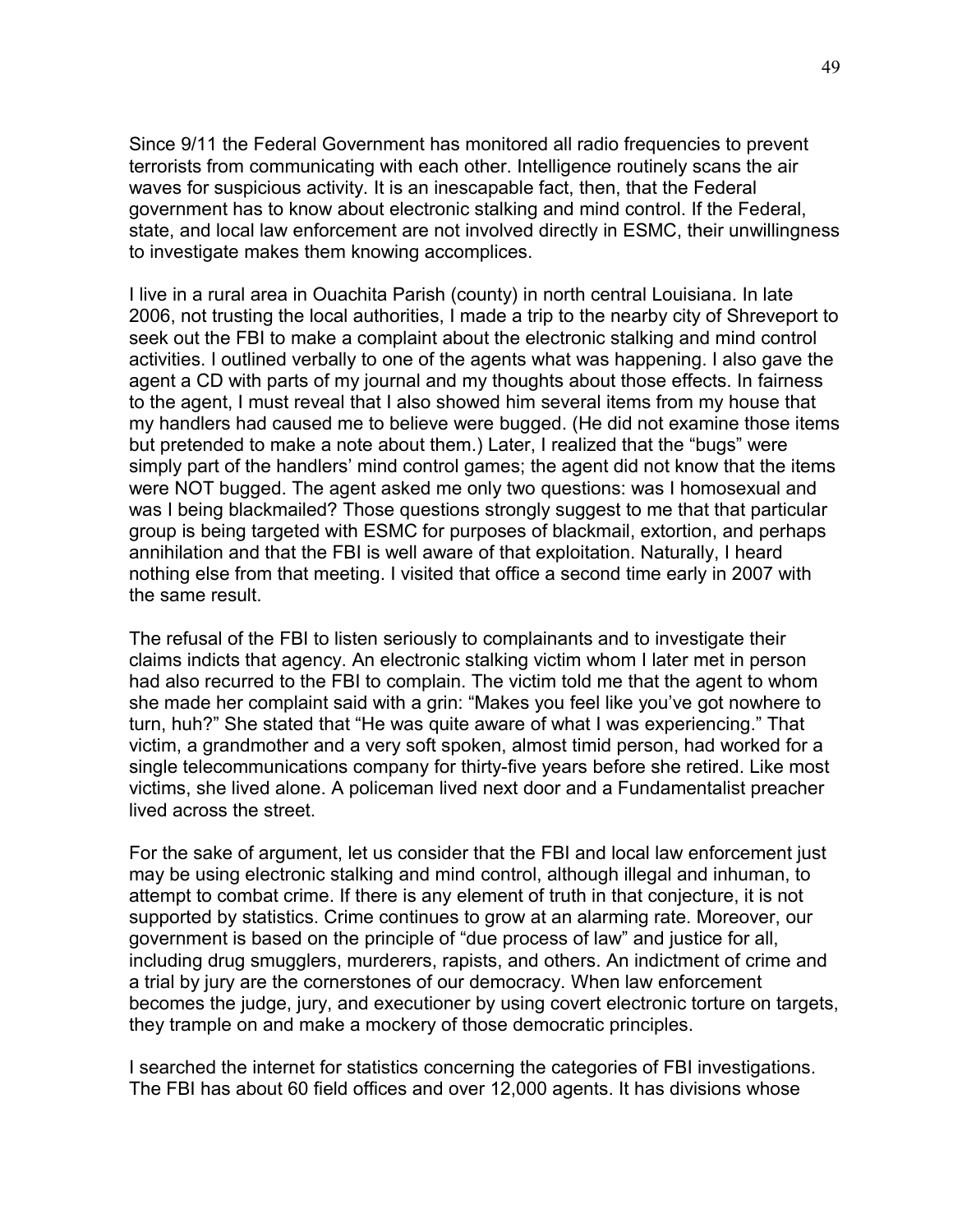agents and clerical assistants continually investigate and surf the web for information on high-tech crimes and information relating to terrorism. The internet is literally full of references to electronic stalking and mind control, much of it in relation to terrorism. Yet, I did not find a single reference to the FBI's having investigated a single case of electronic stalking and mind control activities.

The FBI continually monitors and even infiltrates known organizations that engage in domestic terrorism. It is ridiculous to consider that the FBI does not know about hightech harassment, the instruments used, and how the instruments work. Moreover, the FBI, Secret Service, NSA, and other agencies share the responsibility for the overall protection of the President, Vice President, cabinet members, Supreme Court justices, and Congresspersons. It is absurd to think that those intelligence agencies do not know about electronic stalking and mind control, how to prevent it, and, if discovered, how to neutralize it.

The subject of electronic stalking and mind control remains taboo. The controlled media will not touch that topic, which hints at a conspiracy between the media and the government. Only on the internet, where data is still largely uncontrolled by the power brokers, can one find information on ESMC. In performing my research, I found on the internet multiple accounts by and about victims of ESMC, and I corresponded with scores of those targeted individuals. Most of those correspondents appeared to be regular people whom one would expect to live next door. Many of them had braved the stigma of being labeled schizophrenic to complain to the FBI and their local law enforcement. Not a single case had led to an investigation.

There appears to be a sub-culture within the law enforcement and intelligence communities that endures regardless of which political party is in power and who might be the president. While other members and heads of law enforcement and intelligence come and go, that sub-culture remains just underneath the surface. It is possible that that underground, or rogue element, possessing the means to employ electronic torture and mind control, lent that method to various groups for their own purposes.

# Local Law Enforcement

Like the FBI and other national law enforcement agencies, local level law enforcement has also been unresponsive to victims. There may be several reasons for that.

(1) Local law enforcement knows little if anything about electronic stalking and neurological assault. Officers on the local level very seldom receive training in hightech crimes involving the human body. If they have received training, that instruction probably covered only the electronic effects and did not address the mind control element. In addition, most law enforcement officers, as well as the general public, simply cannot comprehend how twenty-first century technology can be utilized to invade the human mind and affect the human body.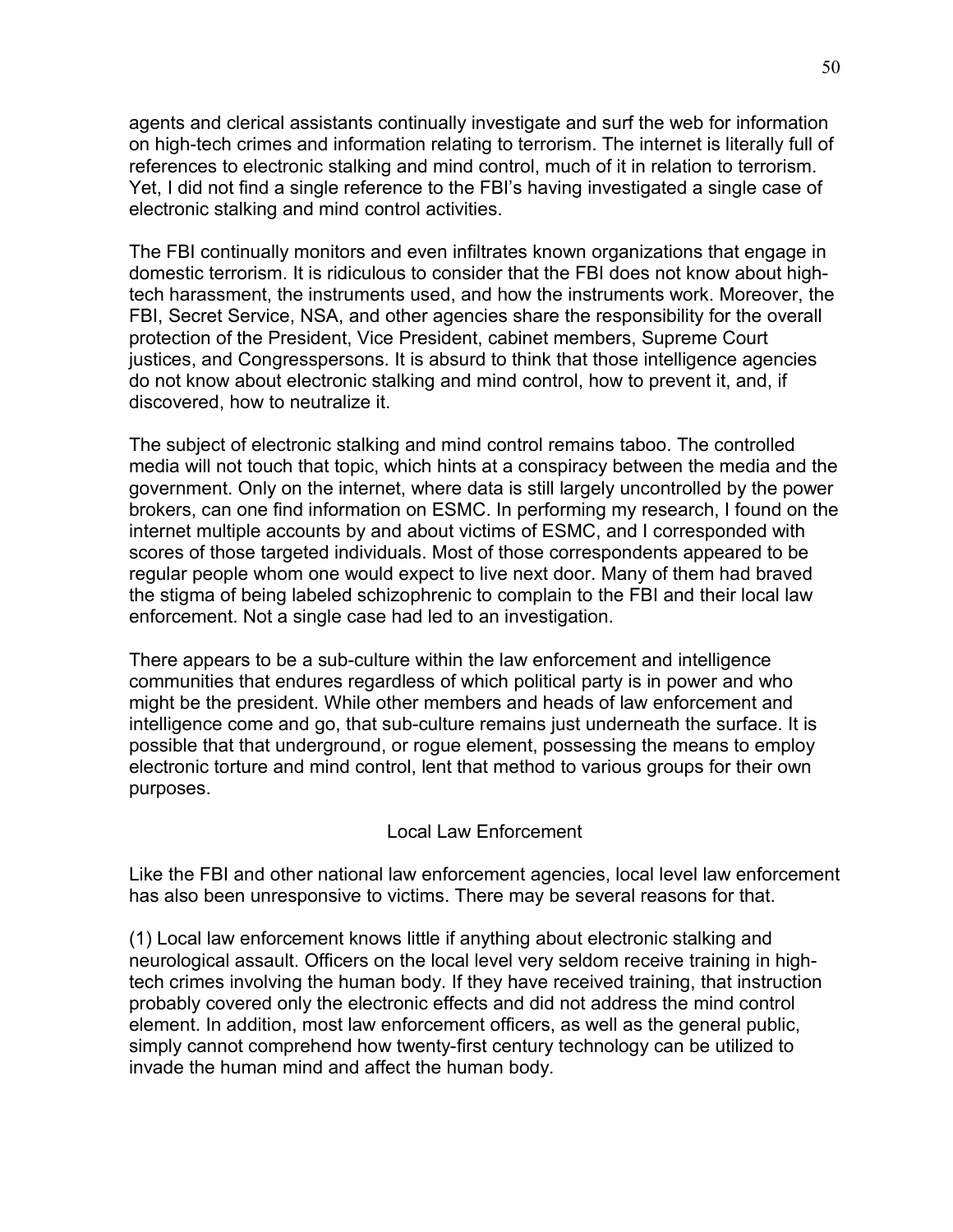(2) Victims can normally produce no hard evidence concerning their complaints, let alone identify their assailants. As law enforcement rushes to point out, that gives them little to work with in pursuing the assailants. It also provides them a very convenient excuse to do nothing.

(3) Victims are very reluctant to make complaints concerning neurological attacks for fear that they will be considered crazy and treated as such. Indeed, psychiatrists and others have convinced the world that persons who complain of electronic stalking and mind control must be textbook cases of paranoid-schizophrenia. I remained silent for three years after I knew what was happening for that same reason. When I finally did brave the stigma of being labeled crazy to present my complaints, surely enough the investigative officers apparently thought or pretended to think that I was crazy.

(4) Authorities are reluctant to publicize information in the media concerning electronic and neurological attacks, as many citizens would become alarmed for their safety. The difficulty in enforcing laws making citizens safe from high tech assault causes law enforcement to maintain silence. The assailants are quite aware of the authorities' dilemma, and they exploit that weakness.

(5) In some cases, law enforcement may even knowingly permit and sometimes even abet and actively participate in those stalking activities. If not, they may have very good ideas about people and groups that might engage in electronic stalking without pursuing those ideas. It is no secret that law enforcement officials in many places have "protected" certain criminal elements either for money or other benefits or out of sympathy for those groups. Vigilante groups are known to enjoy police and other law enforcement support and protection in some areas of the United States.

My experience with local law enforcement has been at best disappointing. After several years of enduring electronic stalking and mind control without having proof of it, I finally found that proof. Here is what happened. I read on the internet a victim's advice that aluminum foil could ameliorate some of the effects of the ESMC. Thus, I placed heavy foil over the three windows of my bedroom. At night I could hear what seemed like puffs of air hitting against the foil, sounding much like rain drops falling on large leaves of plants.

After several weeks, I walked into the bedroom one day without turning on the light, and I saw the foil perforated with literally hundreds of holes in the foil. The holes can only be seen when the room is dark and there is daylight outside. The holes ranged from pin size to perhaps a forth of an inch diameter; the smaller holes seemed to be perfectly round; some of the larger holes were somewhat jagged. Those windows on that side of the house face almost due south. My satellite TV dish and satellite internet dish stand right outside those windows to pick up the satellite signals from the southern sky, a further hint that satellites may have something to do with ESMC.

I prepared a written complaint to submit to the sheriff's office about the holes in the foil. In the complaint, I was very careful to mention only the electronic stalking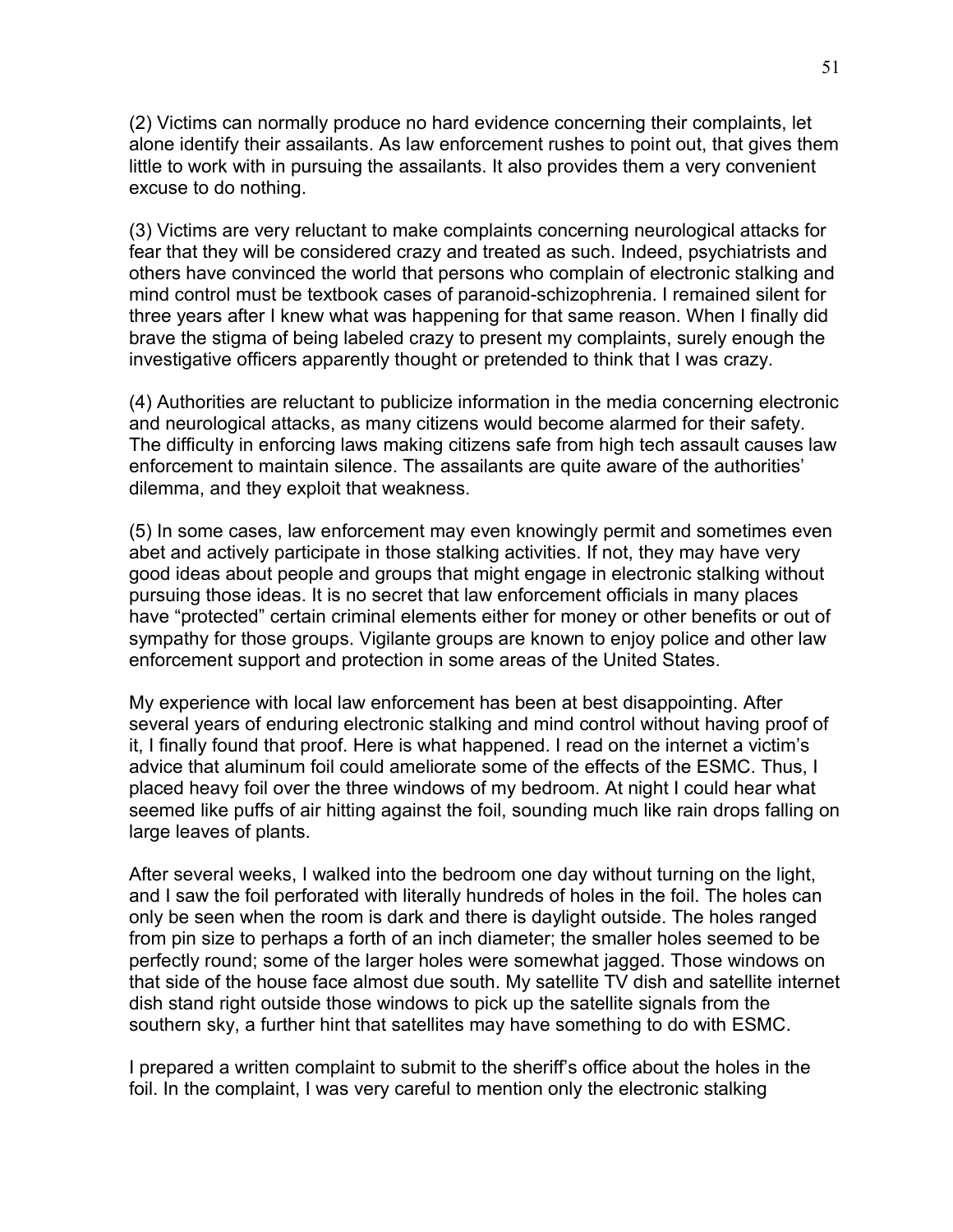element, not the mind control element, knowing that any mention of mind control would only make me look like a crackpot. Before I had time to print out the complaint, the stalkers, who have access to my computer, changed the date from January 14, 2008 to November 14, 2008 (11 months in the future) to make me look crazy. Fortunately, in scanning the report before I submitted it, I caught that change in my date and corrected it by hand.

When I drove that same day to the local sheriff's office, I parked in front of the large three-storied building. The moment I stepped out of the truck I felt strong vibrations. My dog in her portable kennel in the back of my pickup truck also started to shake uncontrollably, just as she does when under attack from the electronic stalkers. That suggests that the sheriff's office either houses some very sophisticated electronic equipment that is manned throughout the day or there is an exceptionally strong electromagnetic force in that location.

I entered the building and found the criminal investigation section. When the duty officer in that office asked the nature of my complaint, I told him. Without blinking an eye, he told me matter-of-factly, as if he were an electronics expert, that the only way stalkers could bother me electronically was in touching me with something like a Taser. Instead of telling him that he was full of s--t, as I was inclined to do, I kept quiet and insisted on talking with an investigative officer.

The duty officer's remark, though impertinent and uninformed, was revealing. He had obviously been instructed by higher-ups to give that policy statement to anybody complaining of electronic harassment. That means that other citizens in Ouachita Parish, Louisiana had previously complained about the same harassment!

To lend credence to that belief, I confided in a dentist whom I had seen over the years about the possibility of a microchip having been implanted in one of my molars. The dentist did not appear the least bit surprised, which strongly implies that other patients had also told him similar stories. He replied that if I had one it would more likely be located in the soft tissue (the gums) rather than the teeth, suggesting that it may have been injected with a syringe. The dentist began condemning various government actions and government surveillance. I do not know whether he thought that he was patronizing a delusional patient or actually believed that the government was covertly monitoring the American citizenry.

The duty officer at the Sheriff's Office assigned a junior parole officer to take my complaint, and that officer promised to pass my complaint to the investigative section. A few days later an investigative officer, with an assistant, did indeed arrive at my house. The lead officer was supposed to be the resident expert on high-tech crime. I showed them the holes but did not offer any explanation for them. The officers showed little surprise, asked no questions, and made no comments. The perforated foil provided forensic evidence; yet, the officer did not ask for a sample for forensic examination. I never heard anything else from those deputies. Still more strangely, the senior detective received a promotion a few weeks later from sergeant to lieutenant.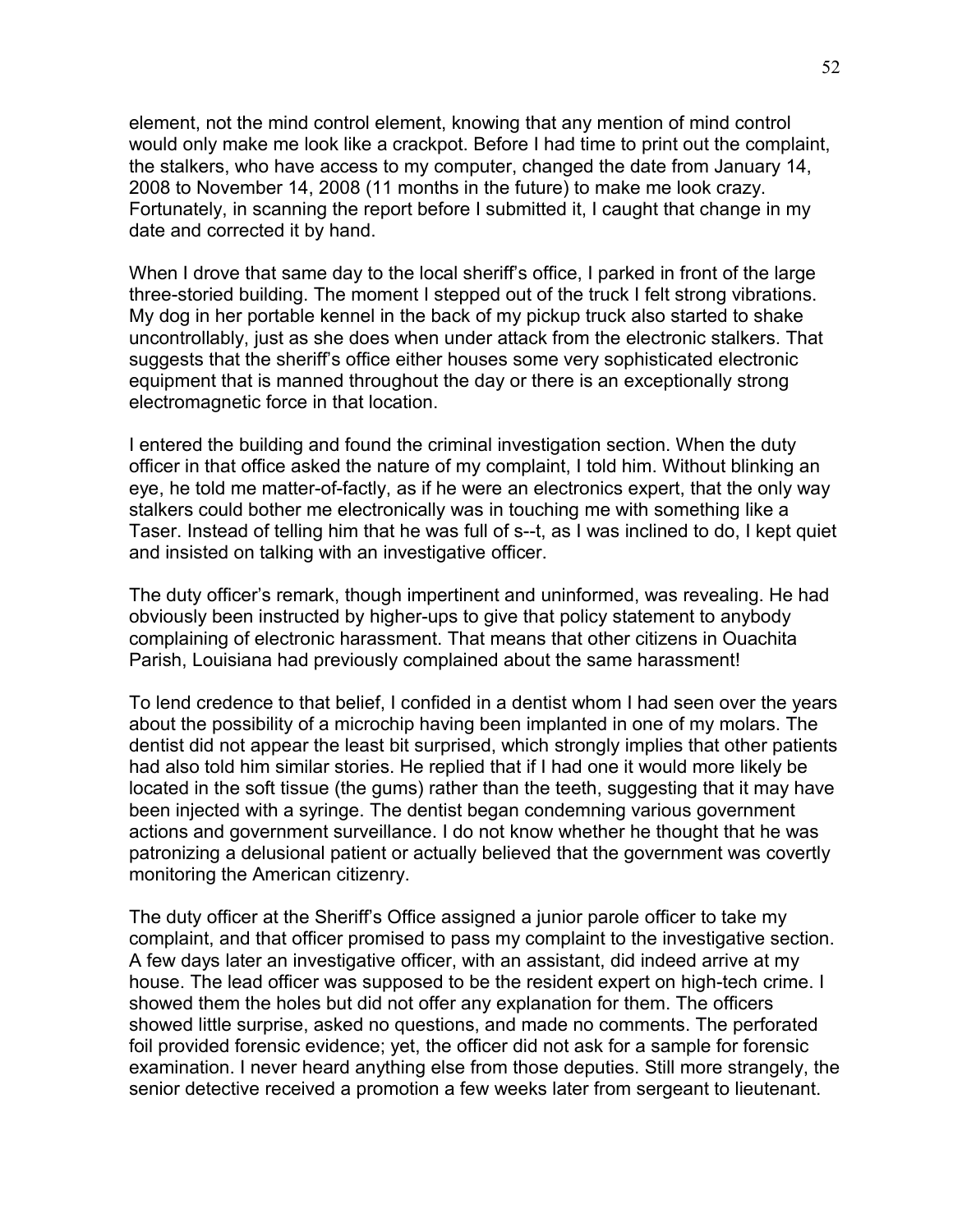Once again, in February, 2008, I was harassed non-electronically by persons riding four-wheelers at one o'clock in the morning in front of my house and shouting. I live at the end of a long, obscure, private dirt lane with a field on one side and a pasture on the other side, so there was no reason for them to be in that area. Furthermore, my house is the only structure on that lane. I prepared a complaint about that incident and took it to the sheriff's office later that same day.

After presenting the second written complaint, the sheriff's office called my son at his work place to tell him that the sheriff's office wanted me to undergo a psychiatric evaluation. When they called, I was actually on my way back home from visiting my son and his family. There was no reason to call my son instead of calling me directly. Moreover, I had not given them my son's name, his place of work, or his telephone number. I interpreted their action as a deliberate effort to intimidate me and to suggest to my son that I was crazy.

When I returned home, I visited the sheriff's office the following morning. They threatened to obtain a court order to force me to submit to a psychiatric evaluation. That appears to be law enforcement pro forma in cases of electronic assault. Although I knew that they could not justify that action, I agreed to the evaluation on my own terms, as I knew that the result would probably strengthen my case. I later underwent the psychiatric evaluation as well as a good physical examination in another city. Both examinations proved me very fit. After my going to much trouble and expense in getting the examinations, the sheriff's office has consistently refused my requests for meetings to review those findings.

At the meeting with sheriff's office officials prior to my having the psychiatric and physical exams, I showed the officers some notes that I had written on electronic stalking (no mention of mind control at this point), which I wanted to give to an investigative reporter for the local newspaper. In publishing a news story on ESMC, I hoped to flush out other victims in the area, as by then I was convinced that there were several other targets in the parish. The officer stated somewhat smugly that publishing the article would not be a very good idea, as (paraphrased) "investigative reporters have a habit of wanting to delve deeper into the matter." I viewed that as meaning that local law enforcement did not want the public to know anything about electronic stalking. Once again, the officer's statement suggested that law enforcement knew that other targets in the area were experiencing the same problem as I.

Shortly after that meeting, I got a call one day from an employee in the state-operated Elderly Protective Services, an office that I had never heard of. The Sheriff's Office had asked her to get in touch with me and visit me – still another evaluation. I realized that her visit might work to my advantage instead of the opposite, so I agreed to her visit. The moment she arrived and I greeted her I could see that she was puzzled about why she had been asked to see me. I invited her inside and we chatted for a few minutes. As she left, she told me candidly that she was confused about the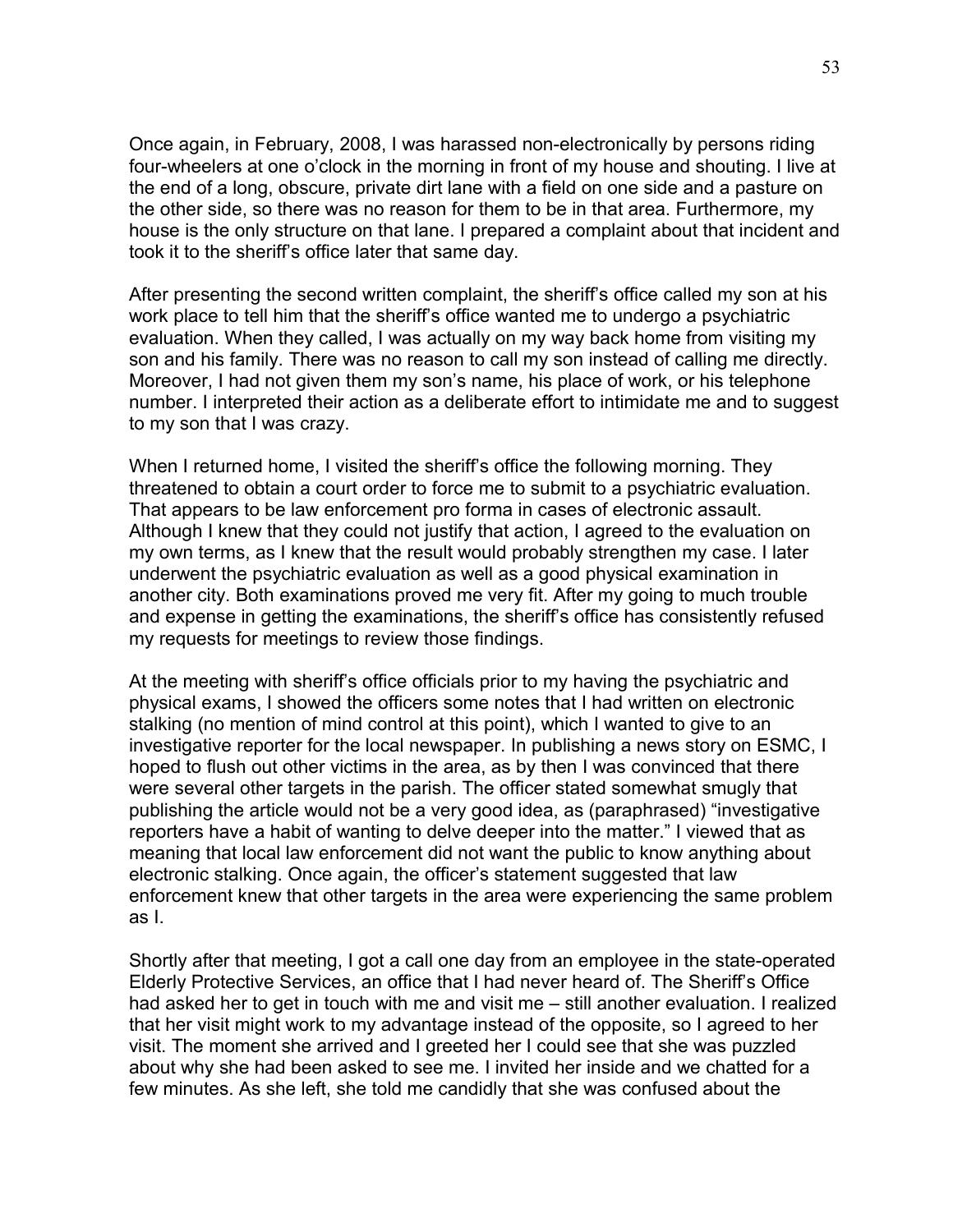request to visit me, as I was more mentally and physically fit than many younger people.

After undergoing the psychiatric and physical exams and still being unable to see anyone in the sheriff's office, I sent a certified letter to the state attorney general's office on June 10, 2008, asking that office to investigate my complaints. By this time, I had decided that regardless of the almost certain stigma, I was no longer going to hide the fact that I was a victim of mind control Thus, I attached a summary of my experiences that included the mind control portion. I have both my mailing receipt as well as the initialed delivery confirmation from that office. I never heard from that office. They did not acknowledge the letter except for initialing the delivery receipt.

After more than two months had passed since writing the letter to the state attorney general without getting an answer, I then wrote to the Public Affairs Division of Louisiana State Police for statistics on electronic stalking and mind control, defining clearly both terms. That office answered tersely, "We do not have statistics on such incidents." That meant that my complaint, and doubtlessly those by other targets, had gone unreported by local law enforcement in its monthly crime statistics report to the state office. No surprise there.

Finally, on February 19, 2009, when another object turned up missing in my house, I wrote to the Sheriff of Ouachita Parish, summarizing three different intrusions in my house in my absence. I took the letter to the sheriff's office and his secretary stamped the date on my copy. I never heard from that authority. Again, no surprise there.

In my correspondence with other victims, I learned that in case after case they had sought out the FBI, state, and local law enforcement for help and had received none. Some of those victims even stated that policemen and other law officers later moved into houses and apartments near them. In all of my communication, I never found a victim whose case was seriously investigated.

In my case, although an investigator initially came to view the proof of ESMC, that visit was simply a formality. They probably came out of curiosity. Moreover, as the answer from Public Affairs attests, he never filed a report of his visit. I never heard anything else from the Ouachita Parish Sheriff's Office about the ESMC case, and that officer and others refused to meet with me afterward.

Electronic stalking and assault (in this case, on both the body and the mind) are crimes in any civilized society. That I could not identify my assailants should not have been a factor. Many victims of crime cannot identify their assailants. Watch the "who dunnit" programs on TV. In many cases, victims are assaulted without seeing their attackers. Although naturally that makes pursuing the assailants more difficult, law enforcement is responsible for at least attempting to locate the criminals. In the case of ESMC, the victim should only have to describe their attack. They should not have to tell law enforcement who is doing it and how it is done.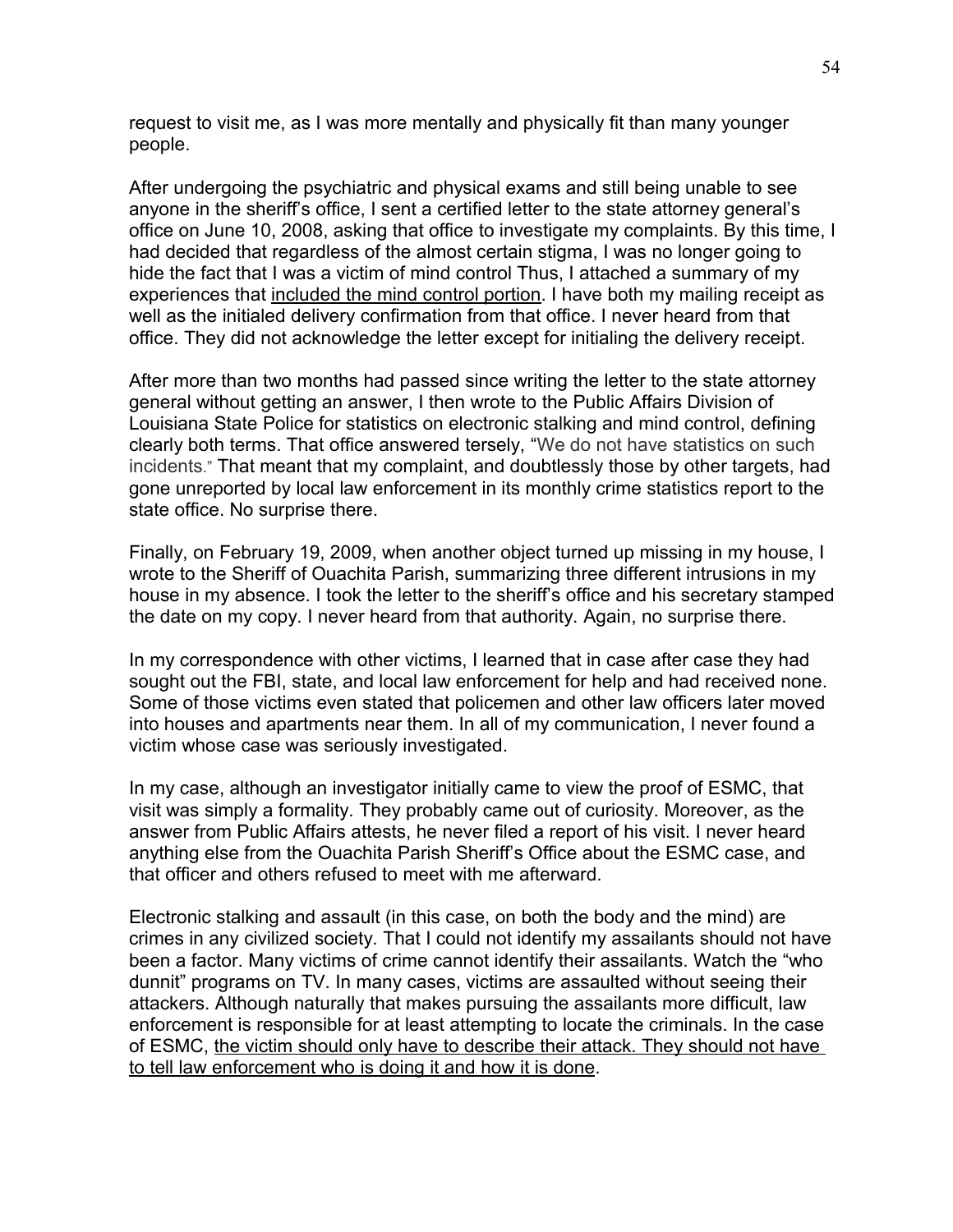Let us review our seventh grade civics. On all three levels of government – national, state, and local – there are three branches, the executive, judiciary, and the legislative. The legislative branch passes the laws, the judiciary interprets them, and the executive enforces them. Law enforcement belongs to the executive branch on all three levels. Most of the higher officials in the executive branch, including law enforcement on the state and local levels, are elected by the people. Thus, if law enforcement is indeed a part of the ESMC conspiracy, they are elected public servants using public funding to harass private citizens. In other words, the taxpaying victims are not only unprotected by law enforcement but they are also helping to finance their own electronic and mind control torture.

# U. S. Intelligence and Law Enforcement Examined

The stand-back, hands-off position of the FBI and local law enforcement is understandable only if one considers that those authorities themselves may be involved in electronic assault and mind control activities. Ask yourself the following questions.

(01) Who would have the equipment to carry out electronic assault?

(02) Who would have the knowledge about how to use that equipment for ESMC?

(03) Who would have a ready opportunity to use the equipment?

(04) Who can communicate through a network that allows them national coverage? (05) Who has the authority to investigate people and obtain their personnel and military files?

(06) Who has the financial resources required to buy the equipment, procure the handlers, train those people, and pay them for their services 24/7?

(07) Who has the technical expertise to train handlers in electronic stalking and mind control activities?

(08) Who has secure facilities where extra-legal records on the targets and information gathered on the targets can be kept?

(09) Who has the authority and funding to send hundreds of investigators into the field to conduct interviews with people who know the targets and record those interviews.

(10)) Who has the connections to pursue victims from city to city, state to state, and country to country as they seek to escape the effects of ESMC?

(11) Who can best start rumor campaigns and spread misinformation about the targets?

(12) Who can prevent investigations by law enforcement into complaints of ESMC? (13) Who can encourage the medical and scientific communities to maintain silence on ESMC and psychiatrists to label victims paranoid-schizophrenic without looking further into the subject?

(14) Who can summon the assistance of telephone companies, public utility companies, and internet providers in tapping phones and hacking computers of victims?

(15) Who can command the cooperation of the post office and the package delivery services into misdirecting and interfering in other ways with the victims' correspondence?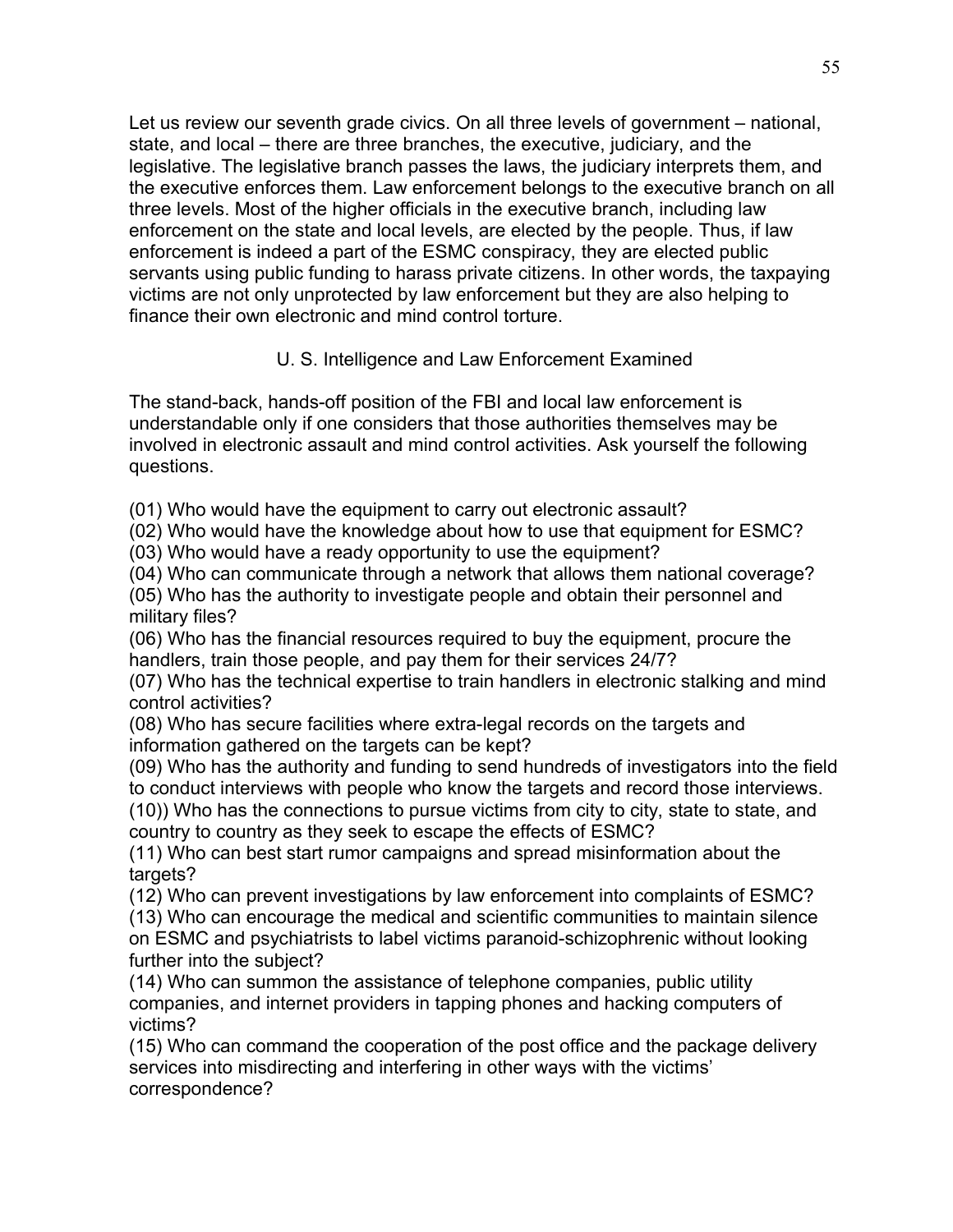(16) Who has the human resources to fill the internet with lies, misleading material, and deceptive information on electronic stalking and mind control?

(17) Who has the equipment and the capability of tracking a person within his home or any other structure and pinpointing any place on that person's body?

(18) Who has the means to encourage neighbors to ostracize a victim in his own neighborhood?

(19) Who has the power to direct the resources of the IRS, DEA, ATF, and other agencies on the targets?

(20) Who has the capability of gaining access to the targets' financial records and credit reports?

(21) Who has the clout to silence Congresspersons, especially the Committee Chairpersons, from ordering a national inquiry into widespread and increasing allegations of ESMC?

(22) Who has the capability to garner the cooperation of elements of all ethnic groups against a target?

(23) Who can make certain that no ESMC complaint is submitted on local law enforcement's monthly crime report?

(24) Who has the influence to keep any mention of ESMC out of local newspapers? (25) Who has the authority to issue policy statements denying that electronic assault even exists?

(26) Who has unlimited human resources to use in this manner?

(27) Who can legally allow or block out frequencies over the air?

(28) Who can subsidize the rent of policemen and other local law enforcement to rent an apartment or house next to yours?

If you answered "Law Enforcement" to all twenty-eight of those questions, you are correct.

Electronic stalking and mind control simply cannot exist without the knowledge of the FBI and other Federal intelligence gathering agencies. Period. That hints of a vast and widespread conspiracy that must necessarily include local law enforcement. That conspiracy is secret, well organized, and thoroughly implemented. It is highly possible that conspirators may include legally constituted and outwardly legitimate groups. If that is correct, the FBI, DIA, DOD, CIA, and other American intelligence units would have to train those selected groups, provide them the equipment and know-how to use it, and train and advise them.

A victim's only recourse is to inform law enforcement of the crime. Those authorities are expected to investigate and assist the victim. If law enforcement is the perpetrator, to whom else can a victim turn for help?

Electronic Stalking Versus Mind Control

Four main points stand out: (1) Electronic stalking and mind control pervades the United States of America, targeting victims that represent the make-up of the entire population; (2) Conspiracy, deception, and secrecy are key elements in those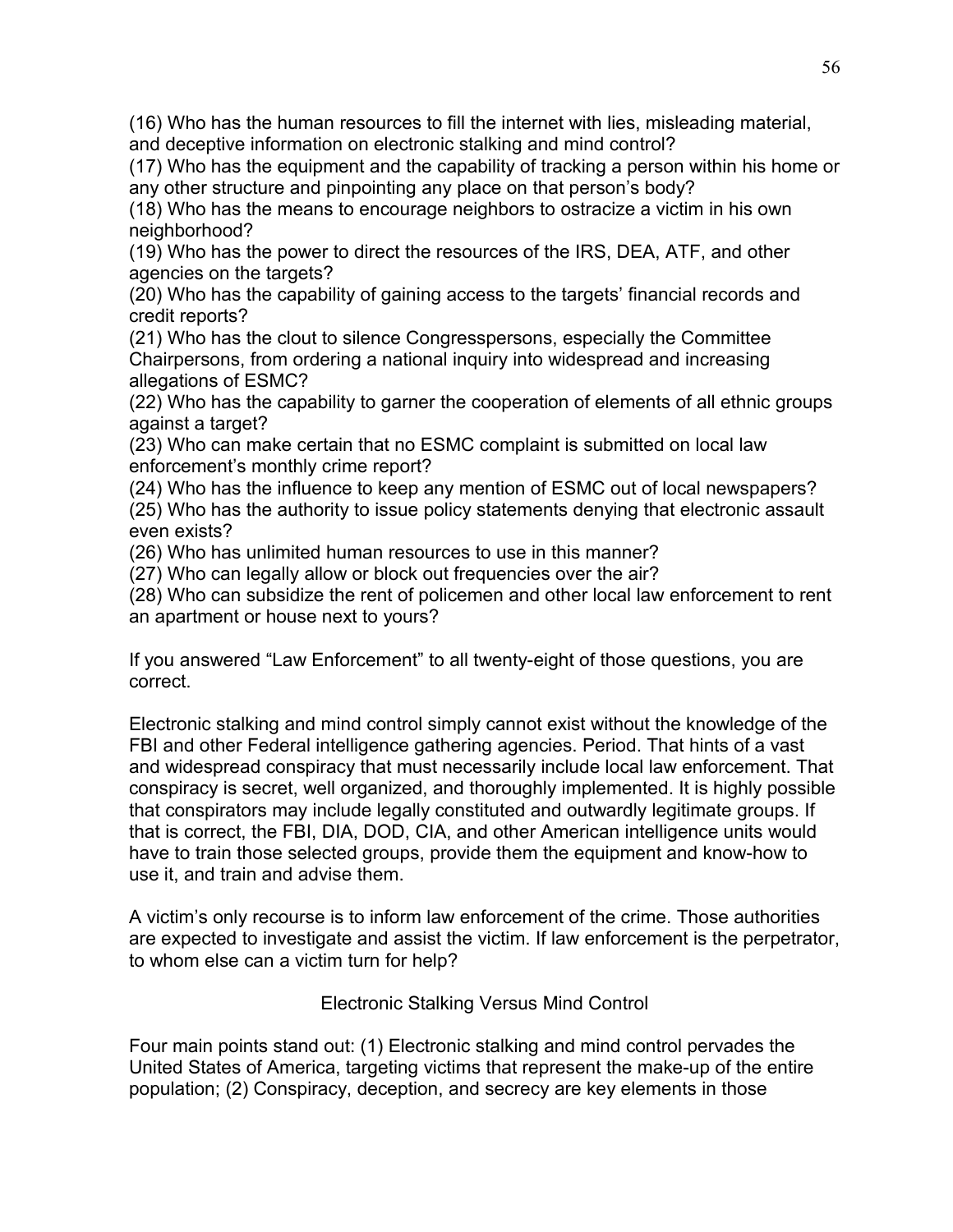activities; (3) Perpetrators of that electronic stalking and mind control conspiracy operate on national, state, and local levels; (4) Many of those conspiracies operate with the acquiescence and under the protection of law enforcement on all levels of government.

Ordinary electronic stalking can be carried out by many people and groups operating near the victims and using home-made or altered devices and equipment that can be easily purchased. Mind control, on the other hand, is quite another activity, which requires high-tech equipment, a great deal of organization, intensive training, utter secrecy, and the ability to operate from afar. Amateurs can carry out electronic stalking; only highly trained technicians can carry out mind control.

The Role of Jails and Prisons in Electronic Torture and Mind Control

Experiments with electronic torture and mind control in so-called correctional facilities probably began back in the 1960's and 1970's. David James Fratus, a prisoner in the Utah State Prison in Draper, Utah, wrote of his experiences with ESMC in that facility in a 1988 letter. I include below some excerpts from that very long and descriptive letter.

"I began to receive, or hear, high frequency tones in my ears. Like the test pattern on a TV set. The volume or intensity of these frequencies is adjustable and some are so high and piercing that they've literally had me climbing the walls. You cannot imagine what it has been like confined to a cell 24 hours a day for almost a rear [year] now, being brain blasted by high frequency impulses--no respite, no place to hide, and having not the lightest notion what was going on.

For the climax in this series of weird events, I began to hear voices in my ears. Voices that change pitch and timbre in contrast from being a cartoonish high and squeaky, descending through the octaves, including everything from sinister Darth Vadorish to basically normal characteristics. The reception of these voices into my inner ears is as vivid as though I were listening to a set of stereo headphones, and they are able to mix, match, and blend them in conjunction with the frequency tones creating a raucous cacophony of audio discord that disheartens the soul.

Now for the clincher. The various effects of this device have been progressively increased throughout this elevenmonth onslaught, finally arriving at full potential with the end result being that I am now having my brain monitored by an omnipotent computerized mind reading or scanning machine of some sort. No hoax, no illusion to what I'm experiencing. These people have devised or acquired a specialized unit that reads absolutely everything--physical as well as mental functions, and are able to cause severe impairments and dysfunctions via this remote-control scanning device.

This scheme of sleep deprivation, headaches, and audio torments is relentless and being used to break down my resistance and wear me to a mental frazzle, permitting no mental privacy, berating and picking my thoughts apart, and attacking my mind with an insidious tirade of sickening innuendo and threats. They are going into my subconscious, or memory bank, bringing forth unpleasant memories long ago forgotten, and I am being punished for past as well as present indiscretions. I can think of anything from the past-- a friend or situation from 30 years ago for instance, and the voices will provide names and particulars. I have repeatedly tested and attempted to trick them on this. No way. They have better access to what's in my head with this nefarious invention than I do.

I can converse with my antagonists merely by thinking what I wish to say.... and I welcome you to the Twilight Zone!! How the hell is this being done?? They are using those frequency impulses to perpetrate some very vicious maltreatment on me. With the apparent ease of manipulating a keyboard, they can, with a flick of the switch, strip me of all energy and motivation to where I'm forced to lie on my bunk and stare at the wall like a zombie. I've been left in this state for weeks at a time--literally chained to my bed without the actual use of physical restraints, having not the energy to walk back and forth in my cell even a few times. For almost the entire eleven months I have continuously been made to feel low down and chronically depressed.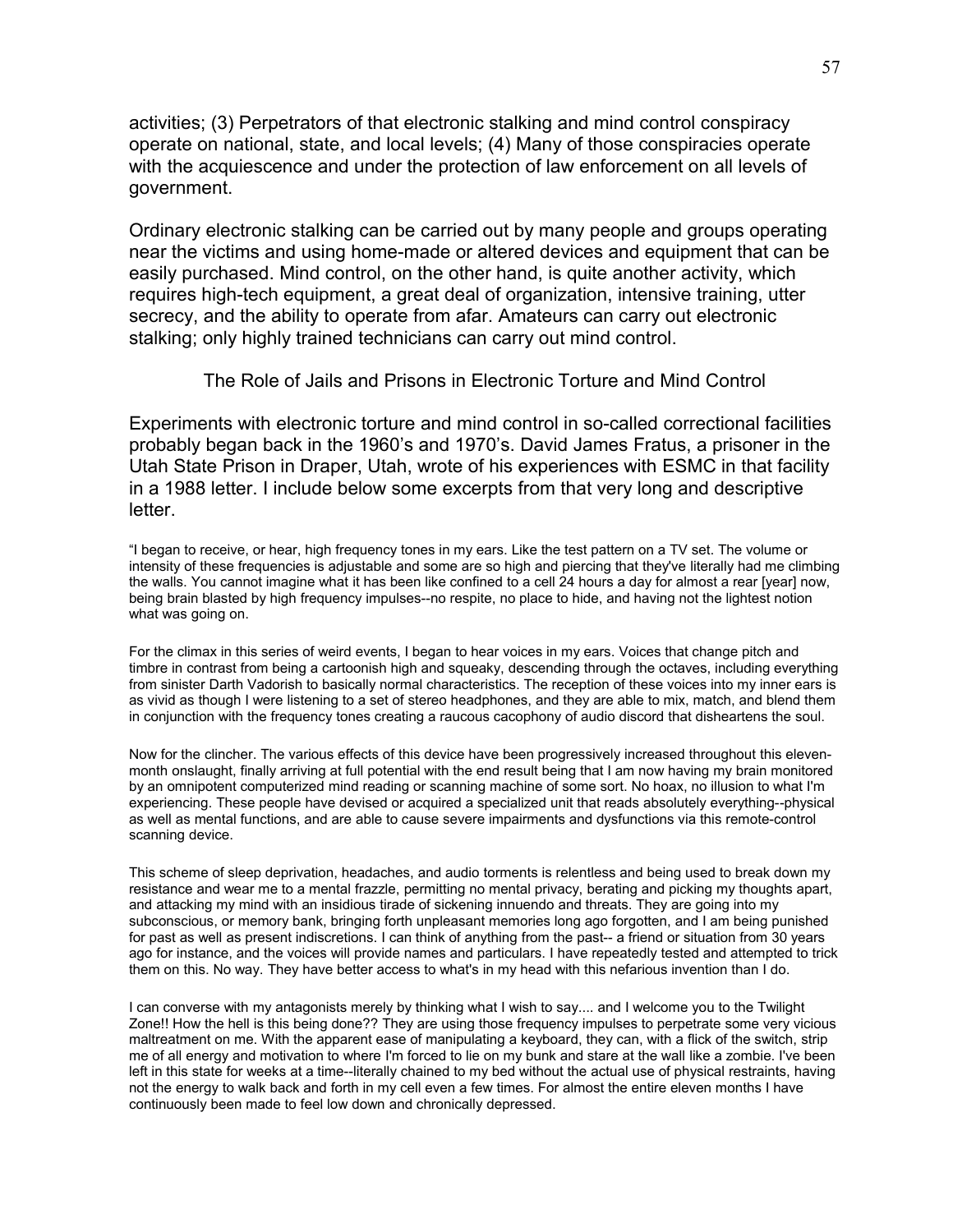It is inconceivable to me that the technology of this awesome device can be unique and possessed solely by the State of Utah, but I may very well be wrong. When I first entered the prison in May, 1986, one of the psychologists who conducted my initial classification interview inquired as to whether I had ever heard "voices." That seems to be the key word around here. . . .The proficiency of the apparatus I'm dealing with is sophisticated far beyond anything scientists had apparently imagined in use at that time. I have since heard many references made to people hearing "voices" by both inmates and staff, which would indicate that these people were in possession of, and employing this technology at least that far back. This is what prompts me to wonder how they could have had such an innovative piece of equipment in use, operating with apparent perfection of technique, without the scientific and medical community in general being aware of it. Quite a puzzle.

At least two inmates that I know of have been badgered to the point of having attempted suicide as a result of this mental torment, and something stinks to the high heavens here! All of the staff, as well as a number of inmates, are aware of what is happening, so I can't fathom how it can remain, or even at this time, be a kept and closed secret human nature being what it is. They [prison authorities and guards] are so very smug and secure in the belief that they cannot be brought to account for these blatantly illegal acts due to their well rehearsed methods of official denial, isolation, and absence of witnesses, bogus psychiatric evaluations, and of course, the fact that this mental torment is being accomplished by a faceless machine, operated by anonymous antagonists from an unknown location and distance."

What happened to Fratus in the Utah prison represents the most heinous crime against humanity. In another case, the TV program "48 Hours" on August 16, 2008, told about Florida playboy Fred Kretsmer's spending eight months in a California prison and later hearing "voices." Kretsmer later murdered a woman. Did the voices that he heard urge him to kill? Several victims with whom I corresponded who also hear voices had served time in prison. Thus, it appears that psychological torture in prisons is widespread.

At least six or eight of my correspondents have served jail or prison time. All of them were subjected to electronic torture and mind control in those facilities. They believe that they were also targeted there.

However, only the most naive, uninformed persons will believe that state prisons exercise a monopoly over electronic torture devices and methods and mind control. Other elements of law enforcement must know about them. Moreover, how did those prisons acquire that technology in the first place?

Why use electronic torture and mind control on prisoners who are already incarcerated and removed from society? Besides the sick satisfaction that perpetrators get out of torturing helpless inmates, they may also be accomplices in carrying out the same ESMC methods on the American public. Keep in mind that Fratus wrote his letter twenty years ago. Imagine how much more sophisticated the equipment, the software, and the mind control techniques have gotten in the last two decades. And imagine how the spread of that evil has proliferated in the meantime.

Psychiatrists and Other Professionals

ESMC could not have been developed without input from psychologists, psychiatrists, electronic and aerodynamic engineers, very highly trained computer programmers and technicians, probably physicists, chemists, and pharmacists, mind control and interrogation experts, i.e., the intelligence community, and others. Nor could it have been developed without the knowledge of the FBI or the blessings of the National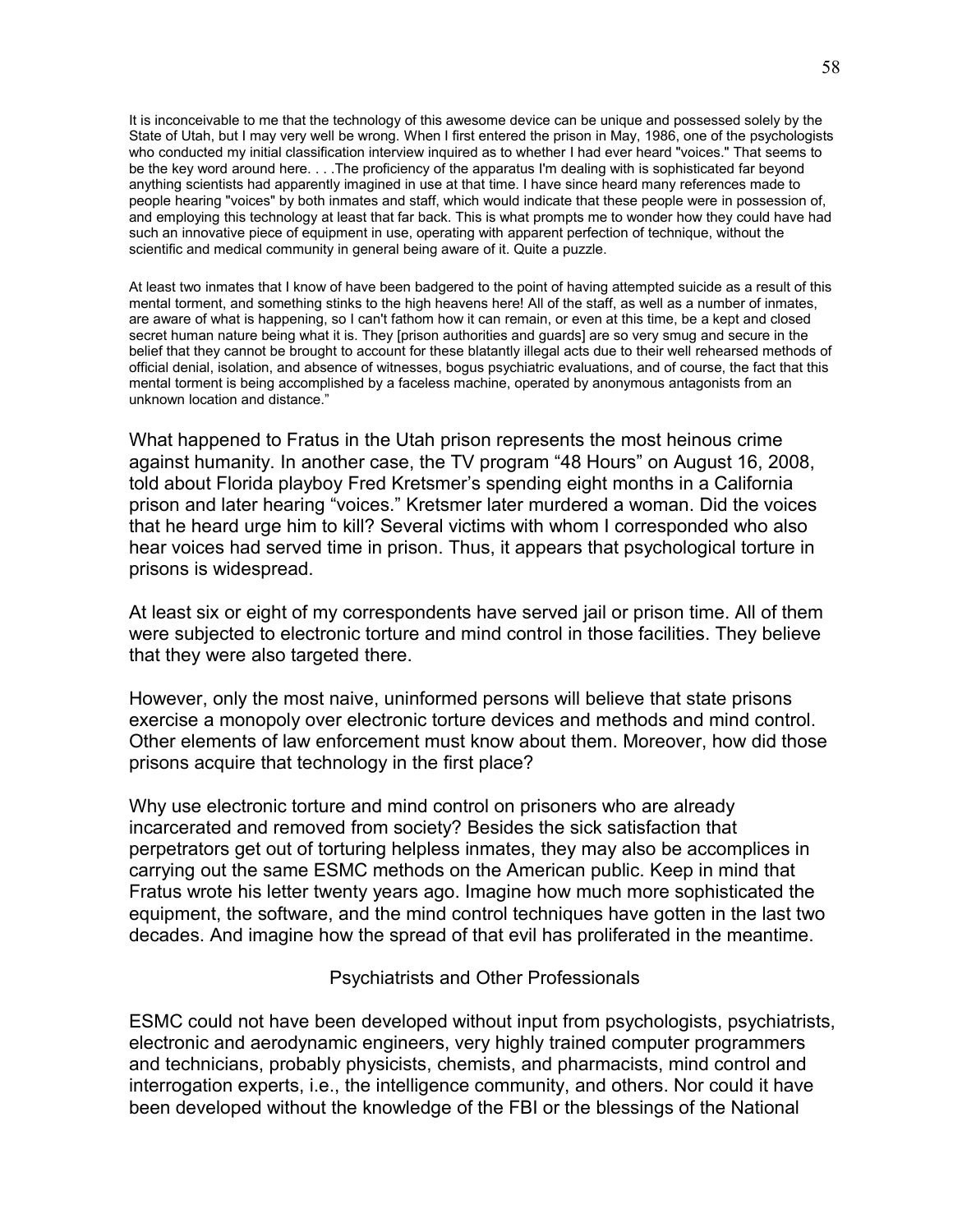Security Agency. It is surprising that at least one of the scientists or government officials involved in planning the original ESMC techniques has not spoken out and revealed the sordid secret. However, the fact that participating in ESMC makes them criminals and subject to imprisonment is probably sufficient persuasion to keep them quiet. In addition, they probably fear they will also become victims of fatal "accidents" and other mysterious deaths if they talk to authorities or to the press.

One of the aims of the assailants is to discredit the target by making him look crazy, and they do indeed cause anxiety and other psychological problems in the target that drive him to a doctor. Unfortunately, the medical community either knowingly supports the perpetrators or plays right into their hands unwittingly. The family doctor will usually refer the target to a psychiatrist, who will then diagnose him as schizophrenic. The handlers know that once a target has seen a psychiatrist that whatever the target later says will be viewed with skepticism.

Do not believe for a second that psychiatrists do not know about electronic stalking and mind control. About a year after I began receiving the continual effects of ESMC, I visited the same psychiatrist whom I had contacted years earlier when I suffered from anxiety induced by the handlers. The psychiatrist had retired from the military and had opened a private practice a few years before my first visit. I left him a summary of my experiences and my thoughts about them. He read that summary, and the content did not at all surprise him, nor did he tell me that I was paranoid schizophrenic. (He had much earlier told me that I most certainly was not mentally ill.) Instead, he later called to encourage me to write a fictional book about those occurrences. I told him I would consider doing that but it would not be labeled fiction.

Not all psychiatrists are involved in the ESMC conspiracy; they are simply defending their field of study. Figure it out. If a psychiatrist actually believes that a patient is a victim of ESMC, he loses that patient, for a psychiatrist can only treat real problems with the victim's brain, not what the stalkers do to his brain. To keep the patient, the psychiatrist is compelled to call the victim's condition paranoia, schizophrenia, or dementia and then prescribe mind-altering drugs, which only compound the stalkers' effects.

Often psychiatrists will recommend extended treatment in a psychiatric facility for victims who "hear voices." That treatment is sometimes provided in the American Gulag, or the nearest insane asylum, for few targets can afford private clinics. Several victims with whom I corresponded had been involuntarily admitted to mental institutions because of their symptoms despite not posing a threat to anyone or to themselves. They always came out of those institutions worse than when they went in.

In attempting to defend themselves from unseen and unknown objects from an unseen force, targets do indeed often act in bizarre manners. Many targets are afraid to go to dentists for fear that the dentists will implant or inject microchips in their teeth and gums. As a consequence, their teeth decay and become a physical problem.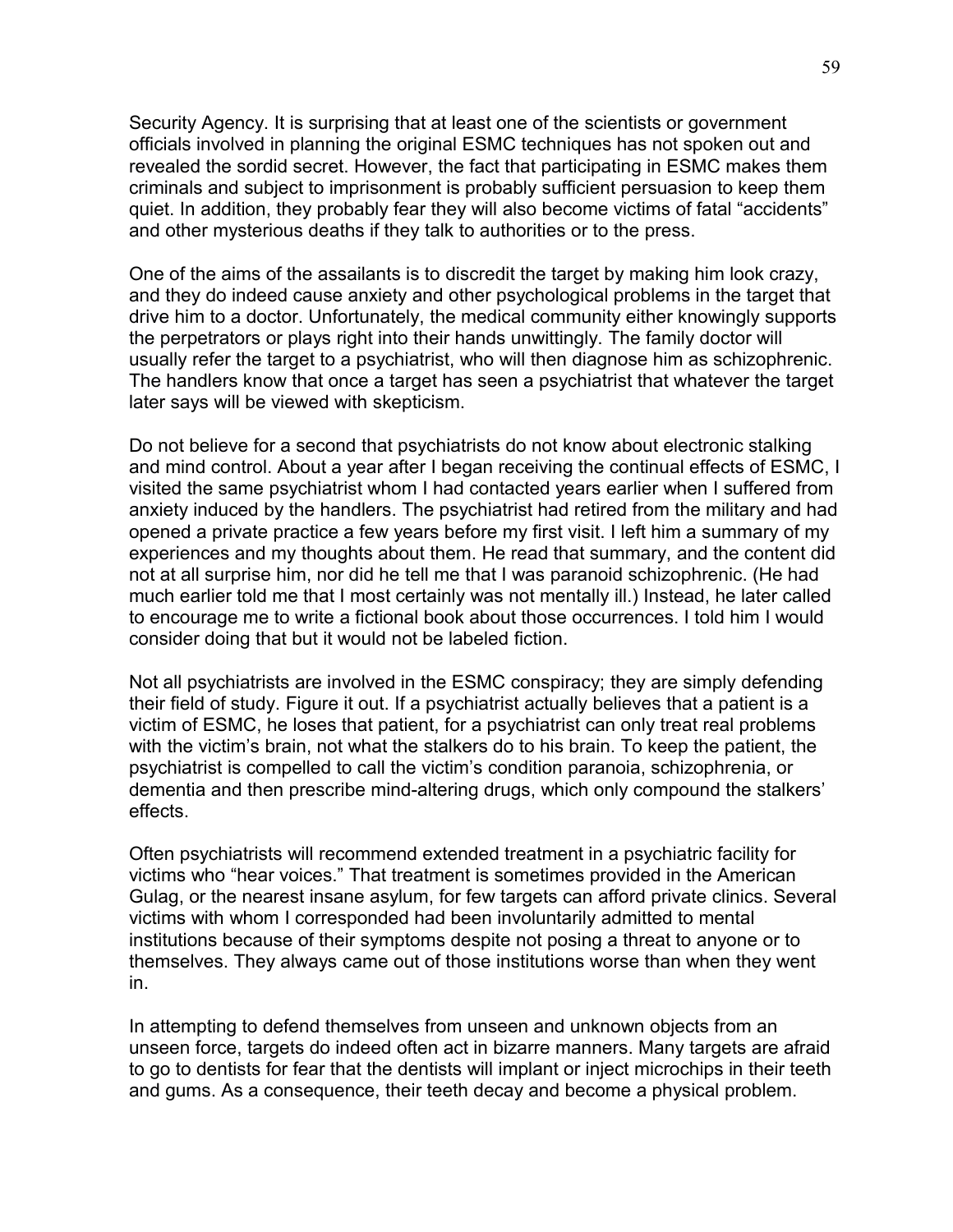Other targets will not take shots or inoculations and thus subject themselves to fatal diseases. Still other targets will not discuss sensitive matters in front of TVs because they feel that the TVs are used to watch them. In my case, I built a wall of clear vinyl panels around and over my computer, leaving only the front open, believing that the plastic wall might keep the handlers from accessing my PC. Still other targets place aluminum foil over their windows to ward off the directed energy waves or whatever they may turn out to be. Those acts, however, do not mean that they are crazy.

#### ESMC Erodes Trust in Government and Democracy

I resisted for years the notion that my own government might have anything to do with my becoming a victim of electronic stalking and mind control; yet, overwhelming circumstantial evidence and logic tell me that U. S. law enforcement on the Federal level is either directly involved in electronic harassment and mind control or knows the identity of the assailants and either refuses to investigate them or actually protects them. Many TI correspondents trace their ESMC to the early 2000's, which coincides with the Bush administration (2000-2008). The Patriot Act not only gives U. S. law enforcement carte blanche to monitor American citizens but also excludes those officers from prosecution for the monitoring.

I used to be the type American whose eyes welled with tears whenever he heard the Star Spangled Banner. I was raised to revere the government. Moreover, I served in the U. S. Armed Forces Reserves and spent years working with the government. My ancestors helped found the British colonies, and my ancestors and kinsmen fought in the American Revolution. However, after my experiences with ESMC, I have developed a very strong distrust of my government and the executive branch in particular. I believe that it is patently clear that the FBI, the U. S. intelligence community, and law enforcement on every level either take part in electronic stalking and mind control operation, cooperate with the perpetrators, or cover for the perpetrators.

I kept quiet for over two years after I discovered that I was a target of electronic harassment and mind control, as I knew that most people would not only doubt my accounts of ESMC but also my sanity. Then I realized that the perpetrators of that evil counted on my remaining silent. In fact, targets' reluctance to talk about what is happening to them has set back for years our attempts to expose ESMC and the people behind it. Thus, I chose to reveal to the world my experiences as a victim of electronic stalking and particularly of mind control. I would urge other targets to do likewise, regardless of the stigma that they will almost certainly encounter.

In the silent telepathic manner in which the perverts and I communicate, I tell the handlers that nothing lasts forever, that times are changing and that they are "going down." The sickos are convinced that the establishment will continue to protect them. After all, they have engaged in the sordid practice of ESMC for decades. Once one of my handlers told me (subliminally), "I guarantee you that we are protected."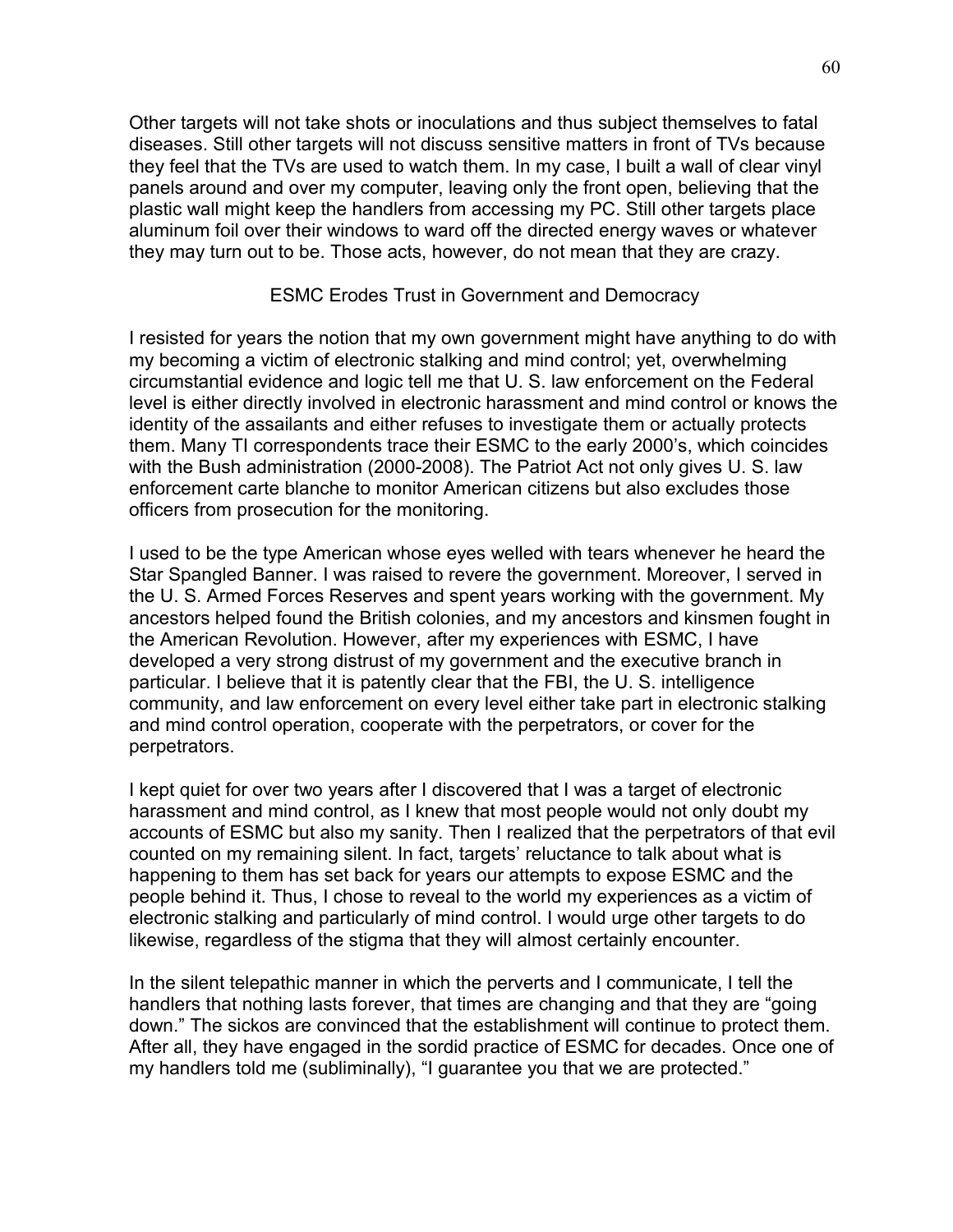Nevertheless, eventually the sheer growing numbers of complainants will force law enforcement to follow the laws that they swore to uphold and adhere to the principles of the Constitution that they swore to defend. The general public is becoming more aware of and informed about ESMC, and targets are beginning to emerge from hiding to insist on law enforcement investigations. More victims are beginning to network on the internet. Until law enforcement acts, I invite other victims of electronic stalking and mind control and other concerned Americans to join me in the war against the demented, evil ESMC torturers and sociopaths.

The stability of the American government lies in grave danger. If the perpetrators of ESMC are from foreign countries and are attempting to create American dissidents, they have succeeded. If the perpetrators are rogue groups within the U. S. intelligence community and law enforcement, they have succeeded. If the perpetrators are domestic terrorists or vigilante groups, they have succeeded. Thousands of American targets of electronic harassment and mind control today distrust their government and no longer feel any patriotism toward that government.

I am a social scientist with many years of experience in performing research. When I analyze situations, I look for scientific explanations. Yet, due to the secrecy involved in ESMC, it cannot be explained scientifically. Nevertheless, thousands of victims with similar symptoms delivered by remote by unknown forces know the reality of their circumstances. They await an explanation and a resolution.

### The Future of ESMC

I suspect that in years to come we will discover that many mass murderers and parents who kill their children are victims of mind control. Two such murderers have made news in the last few years: Andrea Yates, who drowned all five of her children, and Leanna Laney, who killed two of her young sons and left a third one incapacitated for life. Both women were believed to be good, caring, and devoted mothers. Both women heard inner voices commanding them to commit infanticide. One of the women said the voice was that of the devil; the other one, that it was the voice of God. The husband of one of the women worked with NASA. I believe that the voices were devils, but human devils. In addition, killers like the D.C. snipers, John Allen Mohammed and Lee Boyd Malvo, show markings of people under the influence of mind control perverts. In addition, the various school massacres may have been caused by perverted handlers whispering instructions into the student assailants' brains.

I foresee the day when groups of professional extortionists, blackmailers, and swindlers learn the secret of ESMC and turn it into a money-making scheme. They will do that by selecting targets who lead comfortable life styles, torturing them with their electronic and mind control techniques, and then making deals with the targets to stop the ESMC. They will also make money by offering their services to people who want to harm somebody whom they do not like. For a price, the pervs will "hook" that person, torture him, and provide the payer with videos to prove it.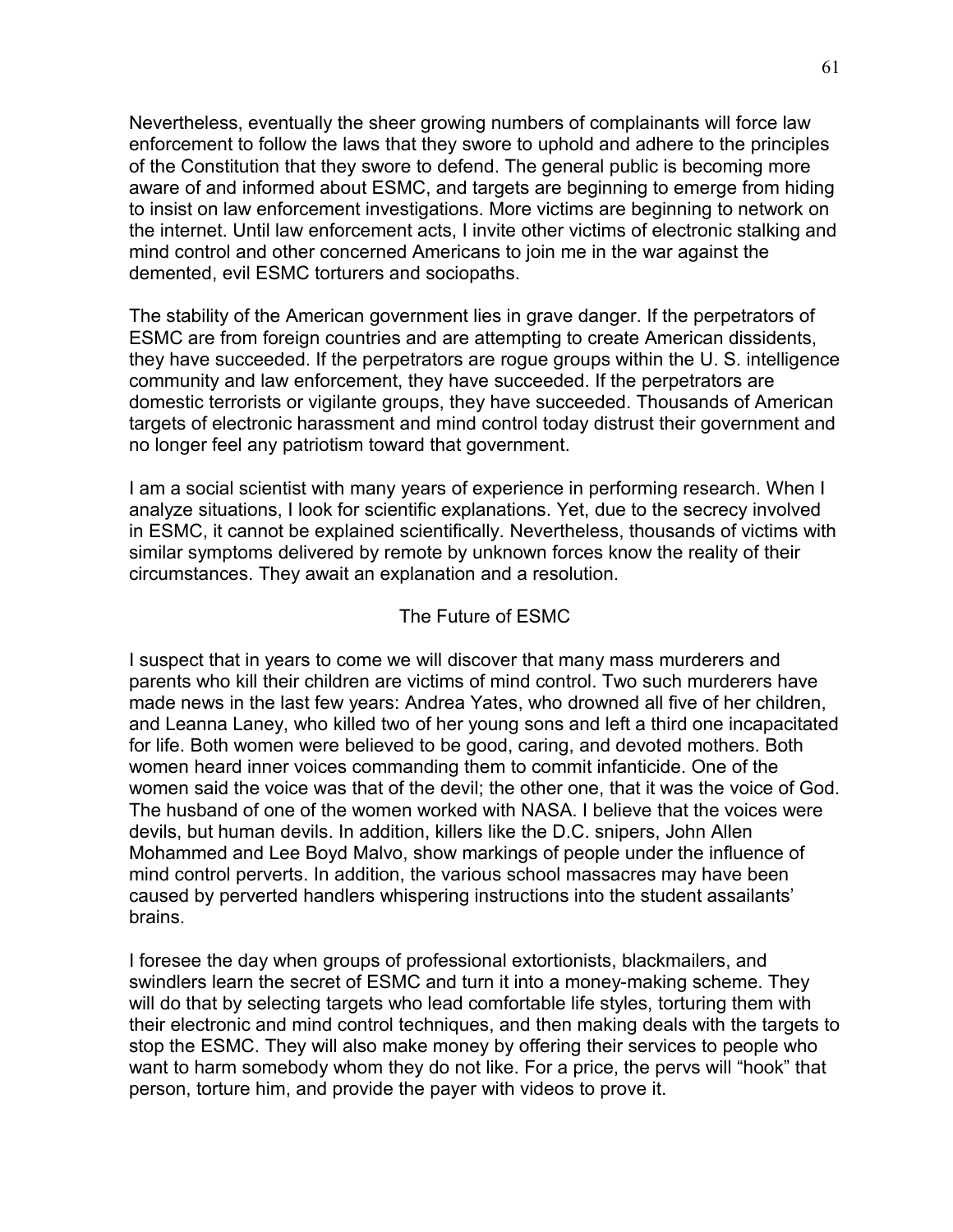Moreover, they can later approach the victim and ask for a large sum of money to "release" him. Thus, the assailants will make money playing both sides. My handlers have demanded from me \$10,000 one time, \$15,000 another time, and \$30,000 still another time. Of course, I believe that in my case it is plain deception. The assailants will also sell information about other people obtained from targets. Handlers learn from targets the combinations to safes, telephone numbers of many people, financial records of others, the weaknesses and vices of others, and much other information that, in the wrong hands, could result in great personal losses not only for the targets but also from people with whom they associate.

I am very defiant of the perverts, and I go on with my life despite their electronic and mind control effects and the resulting annoyances and inconveniences. The handlers recognize that although they can bother me, they cannot beat me down. On two occasions, the handlers invited me to join them. I laughed, called them a few choice names, and told them, "Not in 500,000,000 years!!!!" They will very often test the target in that manner. That is pure deception.

Over the last few months, the handlers have "lasered" the outside of my right nostril. I can feel a distinct tingling in that location that is anything but natural. First a very sensitive brown spot appeared there and then a small indentation. More recently, I have noticed a white spot about a quarter of an inch in diameter on my chin, where the tingling also occurs. Like my nose and ears, that spot becomes covered with a film, except that instead of feeling crusty, it feels soft. The hairs of my beard are thicker and much more numerous in that small area. The handlers may be trying to cause skin cancer or melanoma. The handlers know that I use smokeless tobacco, and they want the cancer to appear to be tobacco-related.

Unless ESMC is stopped very soon, it will proliferate and we will see an alarming rise in the misuse of the technology used for electronic torture and mind control in other areas: racial and ethnic groups targeting persons in other racial and ethnic groups; religious groups targeting those in opposing religious groups or atheists and agnostics; rightist nuts targeting homosexuals, lesbians, and others following alternative life styles; the wealthy targeting people whom they single out, perhaps for the sport of it and the voyeurism involved; gangs targeting those in rival gangs; mobsters targeting young women and boys for prostitution; drug lords targeting people to turn them into drug addicts; politicians targeting political enemies; social purist psychos targeting for extinction the handicapped and others who do not conform to their concept of societal perfection; and world leaders targeting other world leaders. The more the practice of electronic torture and mind control proliferates, the more out of control it becomes. It promises to become the Armageddon that many people believe will eventually occur.

The Silent Massacre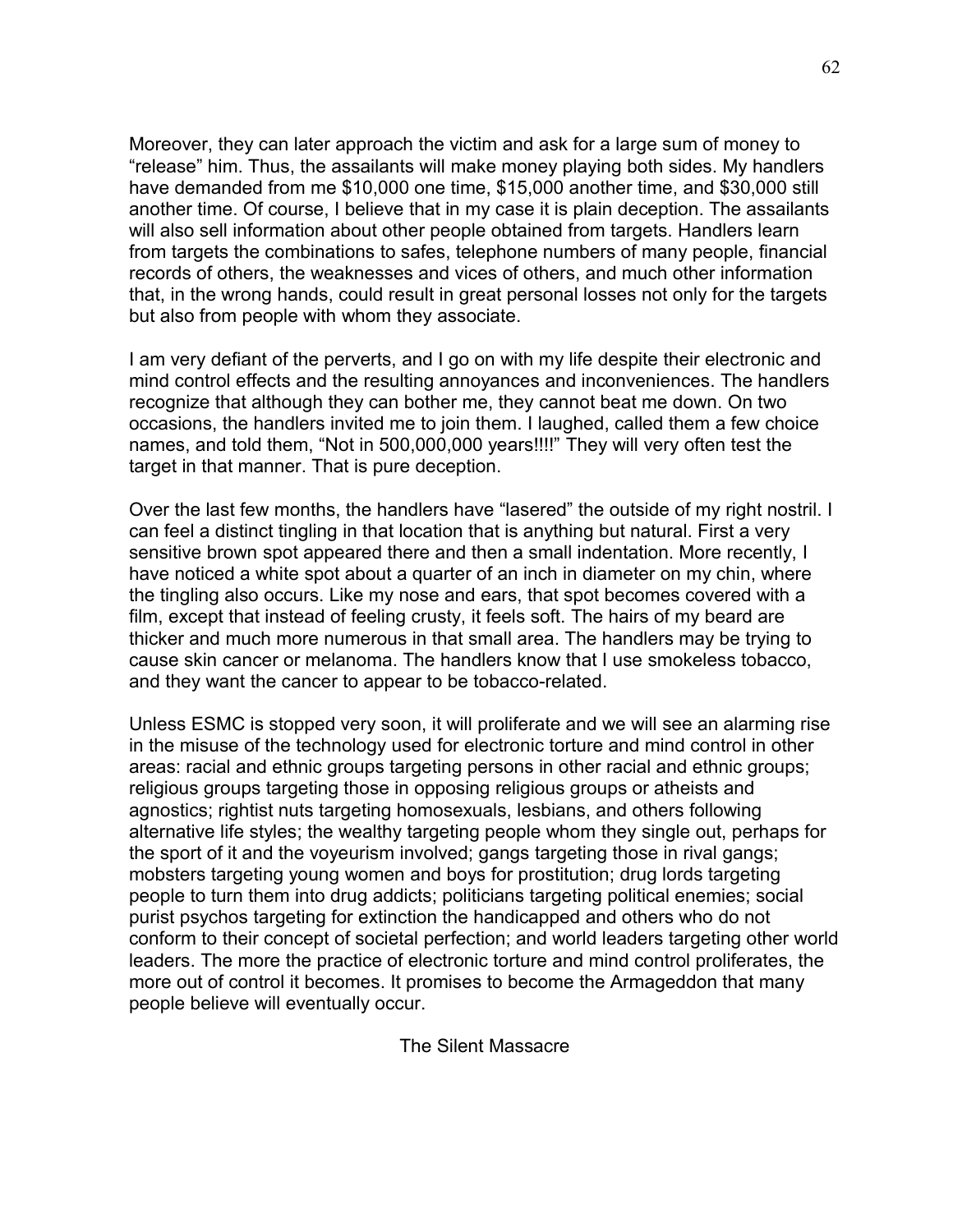When four demonstrating students at Kent State, Ohio were killed and nine wounded by National Guard troops on May 4, 1970, that incident created such international outrage that an incident like that will never happen again in the United States. Nevertheless, today a much more cowardly, widespread, and inhuman massacre occurs every day to a growing number of victims in an electronic and neurological onslaught. The Kent State students could at least see and face the troops' weapons; victims today stand helpless against a lethal unseen force cloaked in secrecy and delivered by remote.

Likewise, victims of today's silent massacre do not have an opportunity either to prosecute their attackers or face a court of law in which they might be able to defend themselves. They simply die a very slow death at the hand of unseen executioners. Most targets are plain middle-class Americans of all races, ethnicities, colors, genders, religious and political beliefs, philosophies, and life styles. Many of them, however, have somehow bucked the system or have refused or failed to fit into the socio-economic-Judeo-Christian structure.

An immigrant from a former Communist country recently wrote me about her electronic torture and mind control ordeal in the United States. Here is what she says in her own words: "It makes me mad, especially, because I came from the former communist country and didn't expect such things going on in here. This is a very, very big disappointment. Now I do not believe in democracy any more, and, as you, I guess that the government is involved in that too. I do know my abusers: they are my neighbours; There is also, a coordinator, as a former law enforcement officer living just opposite of my house. It is exactly as you wrote in your paper."

In a December 30, 2008 issue of Science and Technology, journalist Vic Livingston writes that a coalition of law enforcement and vigilante citizen operatives lies behind the attacks. He suggests that the coalition is funded by taxpayers' money and monitored by agents who probably fall within the Department of Homeland Security's jurisdiction. The author's electronic and mind control torture, mine, and those of many others first came to light during the George W. Bush administration, 2001-2009. Although my surveillance dates back many years, the electronic and mind control torture did not surface until 2005. In my case, the date coincides with Michael Chernoff's appointment as Secretary of Homeland Security. Chernoff, son of a rabbi, has very strong connections to Israel, pro-Israel PACs, and pro-Israel so-called Christian Fundamentalists in the United States.

Today, instead of shooting its citizens, elements protected by the government slowly tortures them to death by remote with directed energy and neurological weaponry that conveniently remains both unknown and unseen. In 1989, the United States Government reacted strongly to China's attack on unarmed dissidents in Tiananmen Square. Yet, the United States' silent massacre eclipses a thousand-fold the Tiananmen Square shootings, and it is carried out daily with complete national and international impunity.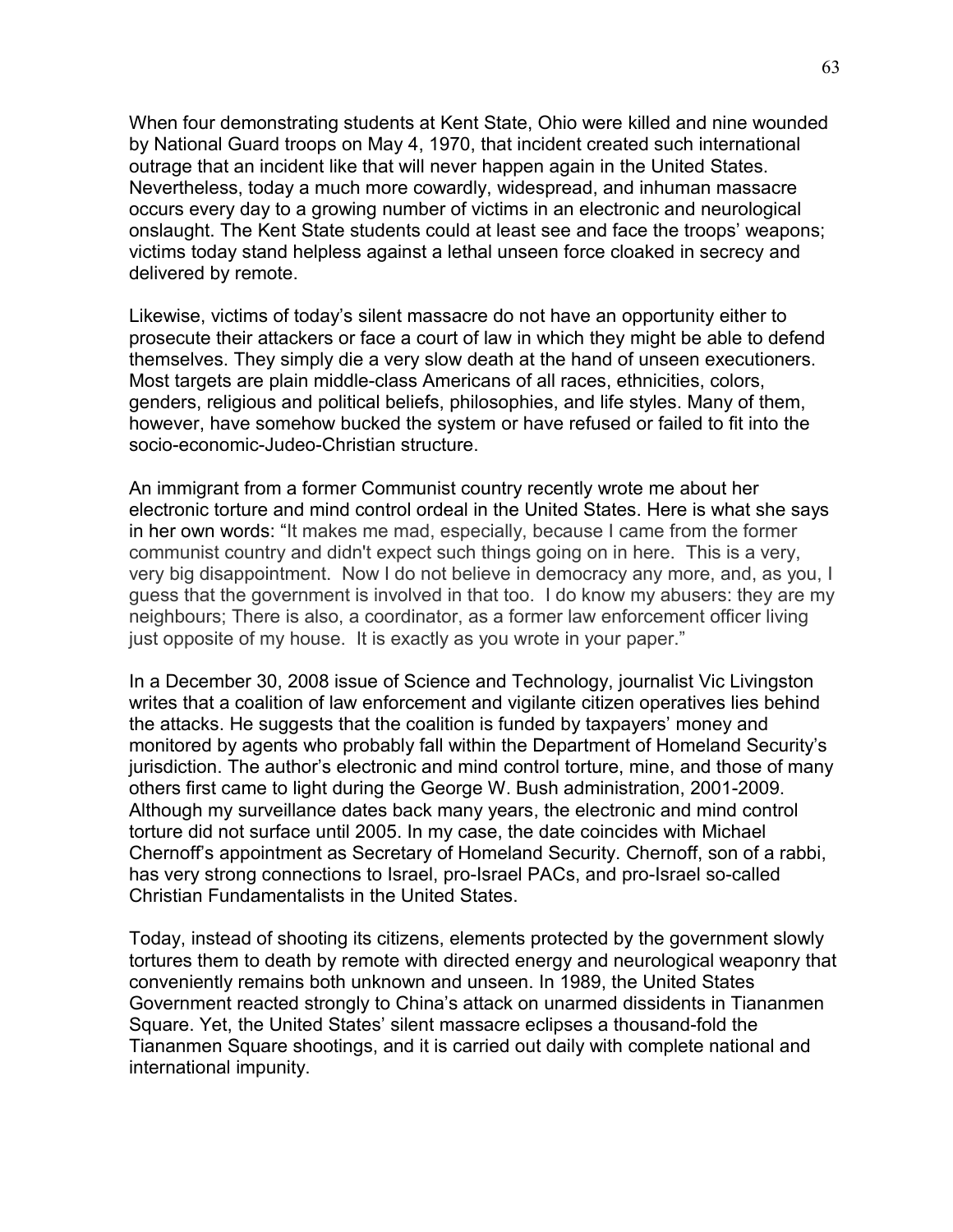## Letter to the FBI

On the premise that certain renegade factions of the FBI, not the entire FBI, were involved in the electronic torture and mind control on Americans, I wrote to the FBI. Here is the letter.

Public Relations & Information Federal Bureau of Investigation 935 Pennsylvania Ave, NW Washington, DC 20535

Subject: Electronic Stalking and Mind Control Activities Performed on Americans

Dear Sirs:

Attached is an article on the above subject that I wrote under a pseudonym for online readers. In that paper, I pointedly state that the FBI and other U. S. intelligence services must necessarily know about electronic assault and mind control, yet they do nothing to halt that practice. Further, I write that FBI failure to take action against those domestic terrorists logically leads one to believe that the Bureau condones and perhaps even collaborates with those criminals.

I would appreciate receiving the FBI's responses to the following questions.

-- Does the FBI officially acknowledge that electronic stalking and mind control, particularly the latter, are carried out by remote on selected targets in the United States of America?

-- If so, does the FBI know how those electronic and mind control effects are carried out on those victims?

-- If so, what action is the FBI pursuing to locate and apprehend the perpetrators?

-- If so, why does the FBI not inform local and state law enforcement and the general public of electronic assault and mind control being conducted on citizens and residents of the United States?

Thank you.

I sent the above letter by USPS Priority Mail on April 14, 2009 and got a delivery confirmation receipt. When I later tracked the number on the receipt, the delivery status showed that the package arrived in Shreveport on January 2, 2002. In other words, the FBI field office in Shreveport intercepted the package and would not acknowledge the date. The letter was supposedly picked up in Washington, DC on April 20, almost a week later. Priority mail is supposedly delivered in a three or four day period.

Somebody, I believe pro-Israel employees of the FBI, monitors my PC and taps my phone, so that person or group already knew that I was sending the letter. Thus, the Shreveport FBI field office intercepted the letter to add material intended for the FBI in Washington, DC. The obvious intent was to discredit me and make me appear to be mentally unsound.

As I now write (May 25, 2009), it has been almost five weeks since mailing the letter. I suspect that no answer will be forthcoming.

What Targets Can Do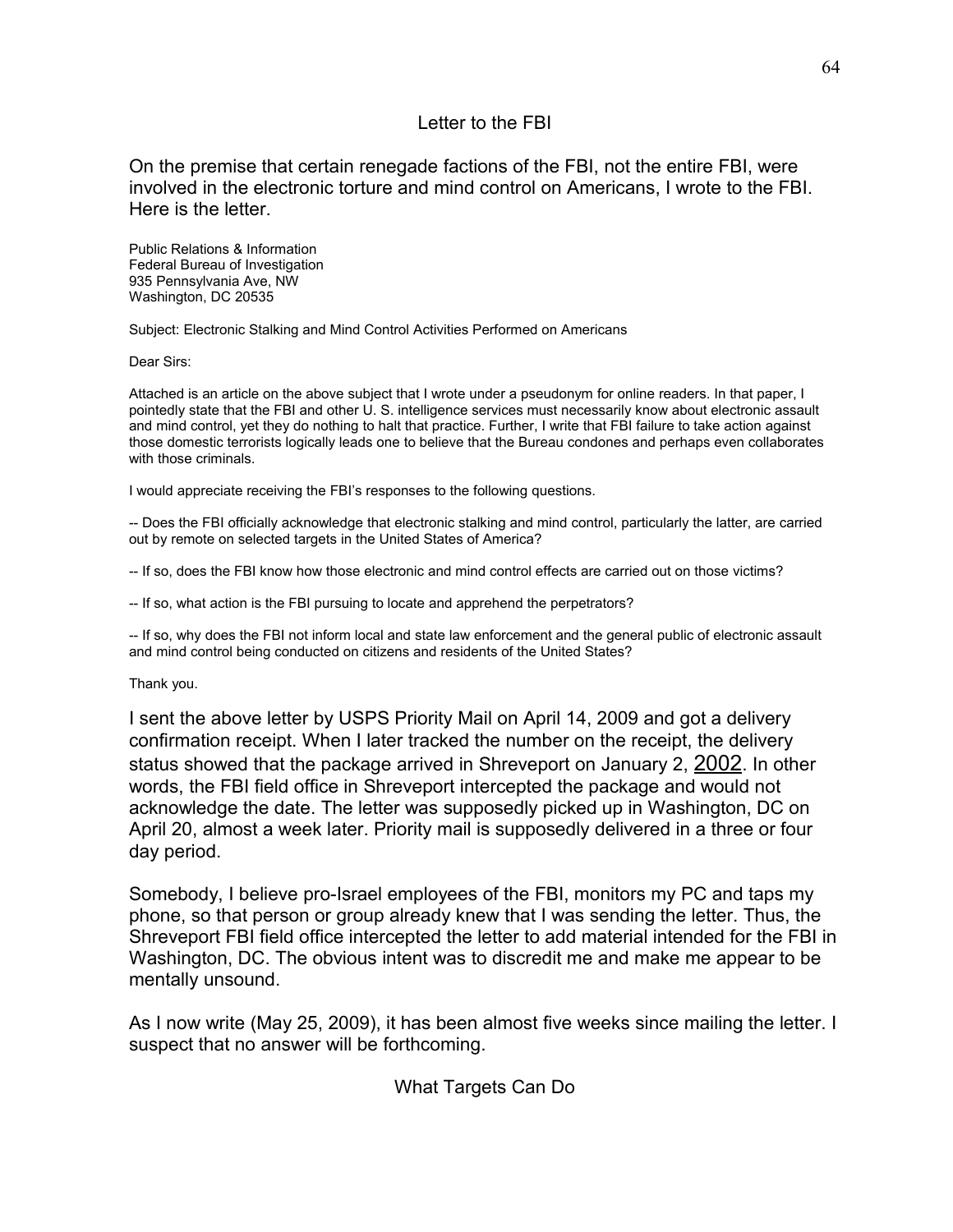All targeted individuals are subjected to a barrage of criminal acts, some of which they may not be fully aware. If targets are true TIs, their phones WILL be tapped, their computers WILL be hacked, and their mail WILL be monitored. What can victims do to defend themselves, halt electronic stalking and mind control activities, apprehend the cowardly perverts who carry it out, and punish them and their accomplices?

- -- Remember that the perpetrators of your ESMC are the criminals, not you. Your total loss of privacy, even in the case of your most intimate thoughts, is frustrating. However, keep in mind that whatever the criminals know about you and your thoughts, they are not going to publish them in the *New York Times*. I continually laugh at my perverted handlers and tell them that I really don't care what they see, hear, know, or think that they know, or do. I remind them that although they can temporarily play with my mind, they cannot own it. I am the master of both my mind and my body.
- -- Remain positive. Despite the unsettling nature of the ESMC activities, targets must make a special effort to maintain a positive attitude, especially when around others. Remember that the perpetrators of ESMC are trying to ruin your lives. Do not let them. I start each day by stating how great the day is, whether it is rainy or sunny or cold or hot.
- -- Maintain your health. This is very important, as the perpetrators of the ESMC seek to make you a couch potato. They will whisper to your subconscious to binge eat, to watch more TV than usual, and to eat the wrong kinds of food. They will also whisper to you that you have no energy, that you feel extremely tired, and that you must rest. They will discourage you from making improvements in and around your home. Despite your listless feelings, go about your activities and make a point of getting plenty of exercise. A clear correlation exists between physical health and mental health. Defy the pervs. Make a concentrated effort not only to maintain your health but even to strengthen it.
- -- Do not discuss your ESMC harassment with every friend, family member, and acquaintance. They simply do not understand and cannot understand. However, if you have a perceptive, intelligent, trusted friend or family member who is open minded enough to believe hard-to-believe circumstances, let that person know what is happening. A confidant who truly believes you can be very supportive.
- -- Do NOT visit a psychiatrist. The ESMC assailants want targets to go to psychiatrists, knowing that the doctors will diagnose targets as schizophrenic or paranoid. Once targets see a psychiatrist, their credibility is compromised.

The evil perverted assailants will do everything to convince targets that they are mentally incompetent, including continually whispering to them "you are crazy." Indeed, the handlers' activities will often cause targets to exhibit the very symptoms that psychiatrists associate with schizophrenic and paranoia in attempting to defend themselves against forces that they cannot see and do not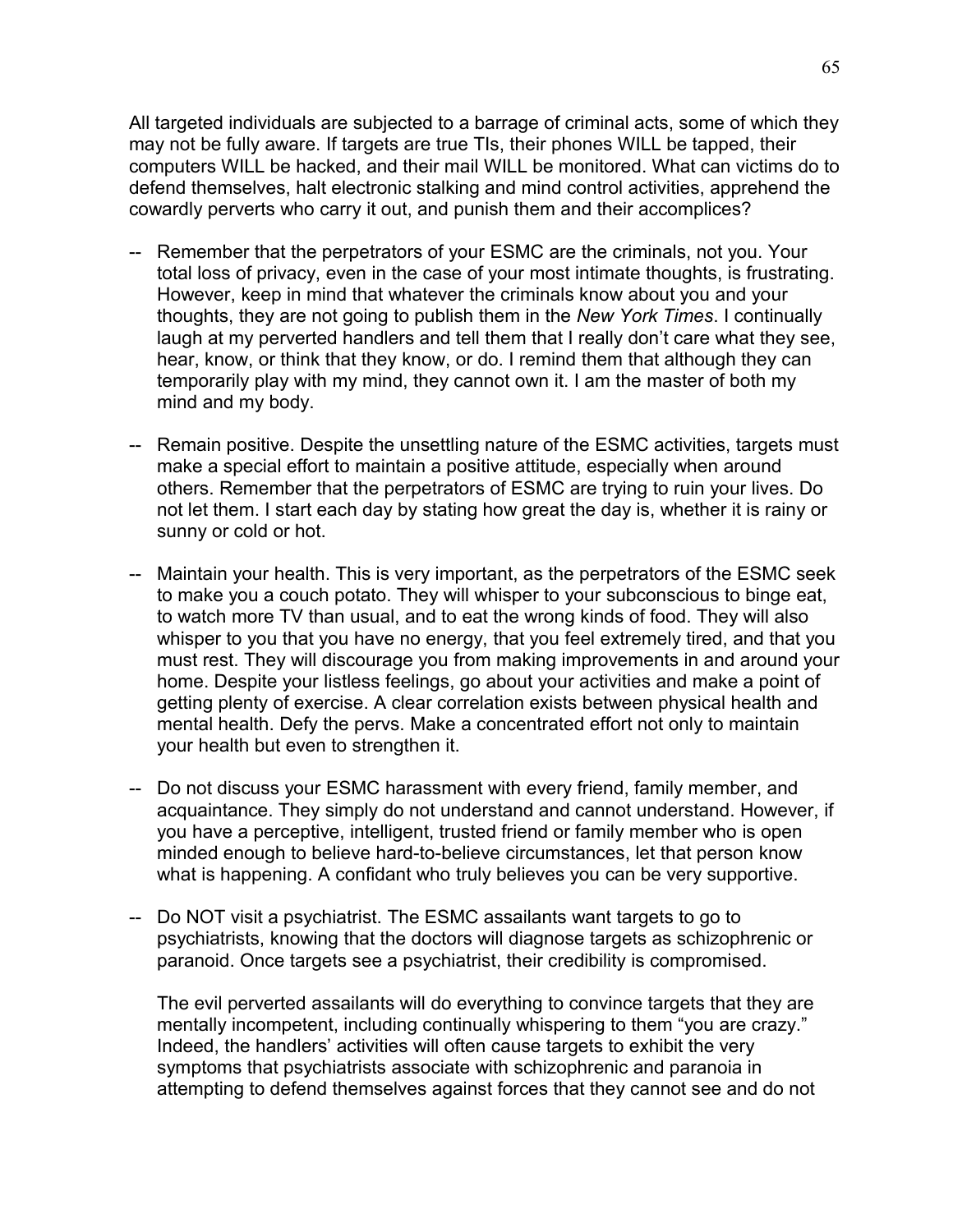understand. However, the general public is increasingly becoming aware of ESMC, and friends and family members of targets who have been designated "demented" are beginning to see that those targets are not truly mentally unstable. In only a few more years, the psychiatric community will have to redefine schizophrenia, paranoia, and other mental disorders because of the unnatural electronic and mind control assaults that cause those symptoms. This will not occur, however, without a great deal of pressure from the outside, as psychiatrists have no way of treating remote-induced symptoms of schizophrenia and paranoia resulting from ESMC.

Resist any effort on the part of law enforcement to make you submit to a psychiatric evaluation. In our system of justice, targets should not have to prove that they are sane. Indeed, the burden of proof falls on law enforcement to prove that targets are mentally deranged. That is why authorities want to send you to a psychiatrist whom they customarily use and can depend on to render a verdict that is in keeping with their accusations.

Know that mental incompetence cannot be proved by your words and actions alone, and that the state and local law enforcement have no power to act unless your actions have the potential of harming yourself and others. If authorities do insist on your seeing a shrink, demand that the psychiatrist also possess knowledge of directed energy, electrical and radio theory, high tech communications, organized stalking, and even electronic stalking and mind control. Notwithstanding, targets should make every effort NOT to look insane by falling into the handlers' well laid traps. Despite your frustrations and the handlers' whisperings, do not act irrationally.

-- Make special efforts to stay in contact with family members and friends, for the handlers concentrate on isolating you from society. Maintaining contact will not be easy. The handlers will have hacked your computer and tapped your phone lines. I recently got a call on my cell phone that showed the phone number of good friends, a man and woman couple. The person who called pretended to be the woman; however, the female speaker spoke with an accent and the voice was most certainly not that of my friend. Moreover, she ended with an exaggerated "good-byeeeeee," which would have been totally out of character for my friend. That meant that the caller had used some means to make the call through my friends' account at the communications provider; otherwise, the real number of the impostor would have showed on my phone. The caller probably wanted me to say something later to my friends about the call to make me appear crazy. I did not.

The handlers will cause problems with your computer and will intercept your emails to others and also those that come from others. They will also suddenly cut off conversations by phone, create static that makes talking impossible, cause your voice to echo (only you will be able to hear those echoes), and sometimes divert the calls so that their accomplices answer. Manipulation of your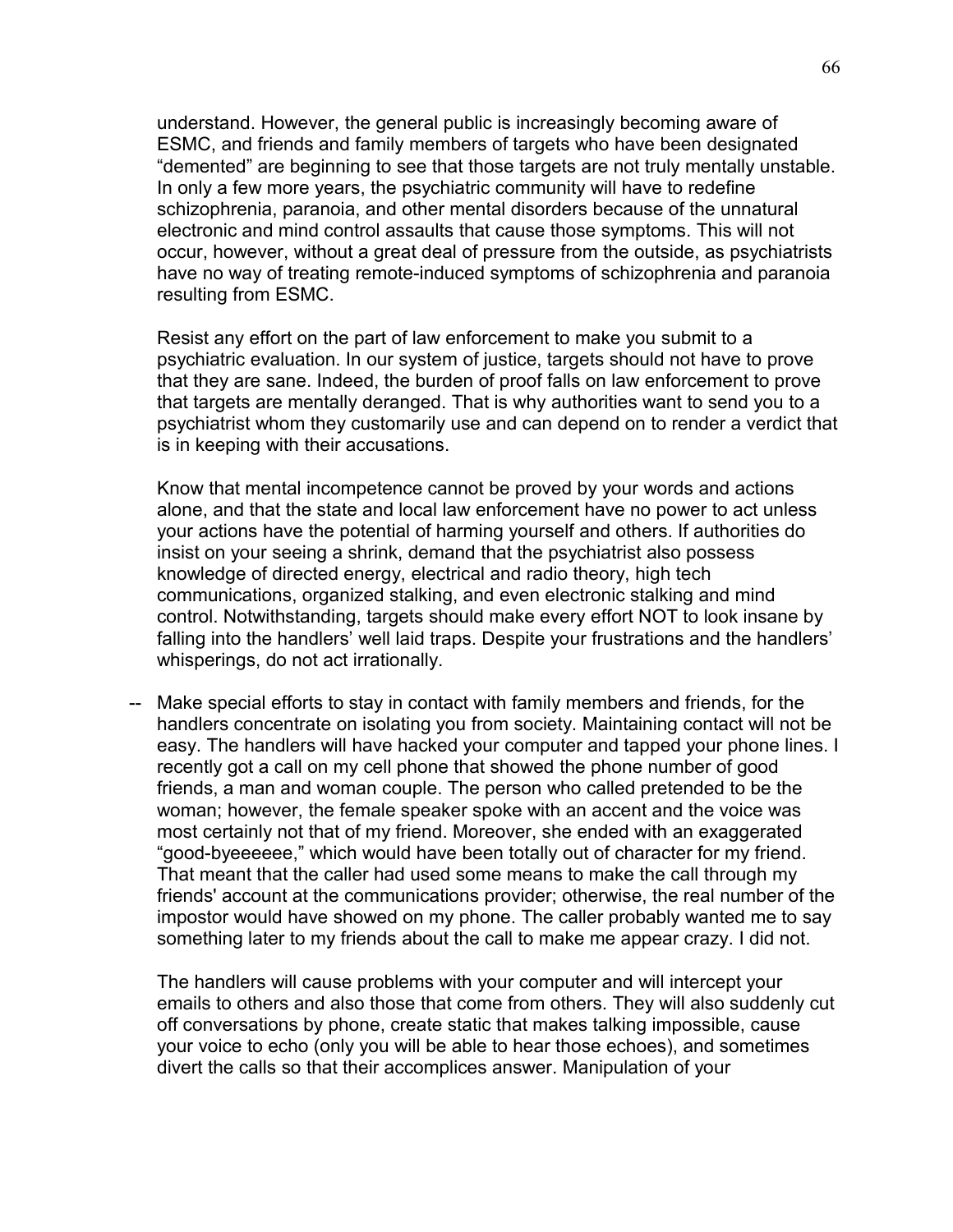communications system is ultra important to the perverts' plan to isolate and frustrate you.

- -- Record the handlers' actions and your thoughts about them. Those thoughts will change over time as you learn increasingly more about your handlers. Their ESMC tactics will also change, becoming increasingly more complex as they go through their repertory of capabilities. It is very important for you to describe the perverts' electronic and mind control actions accurately and to record in great detail the sensations that you feel and your reactions to those actions. Record the day, date, and hour that particular actions occur. You may see a pattern in the timing. Their actions will normally occur in the evening while you sleep, as you present an immobile target for them and there is less electromagnetic atmospheric interference. Keep a flashlight, watch, notepad, and pen underneath your pillow or nearby to record those actions.
- -- Be observant. Watch people, places, and objects carefully. Record your reactions when you see anything that looks even slightly odd. Be careful not to set yourself up for the handlers' electronic and mind control activities. Usually ESMC leaves no evidence. The handlers, of course, count on your not having proof. Videotape anything that happens out of the ordinary: blinking lights, anomalies in your emails, etc. Record any unusual sounds: loud noises that occur in or around the house, etc.
- -- Remember precedents. Think back over previous events and actions. You had to have been targeted at some point in time. By recalling people, occasions, and incidents, you will probably get a very good idea about when, by whom, and even how you were targeted. Particularly think about any medical procedures, shots, and inoculations that you had prior to your electronic stalking and mind control experiences.
- -- Thwart the efforts of the handlers and defy them. As time goes on, you will see that certain actions on your part affect the capabilities of the handlers. You will also learn things that annoy the handlers. I enjoy singing monotonous ditties and repeating a phrase or a sentence for hours at a time (silently, through thought) as I work and putter. Laugh at your handlers and try to make their lives as miserable as they attempt to make yours.
- -- Stay alert. The handlers will attempt to make you do irrational things by whispering instructions and suggestions into your brains. Know this. Give much thought to your actions because of that. Remember that one of the major objectives of the handlers is to make you look crazy. Be very careful of their deception.
- -- Work to change the narrow mindset of the medical community about ESMC. I am quite certain that at least some psychiatrists recognize the reality of ESMC.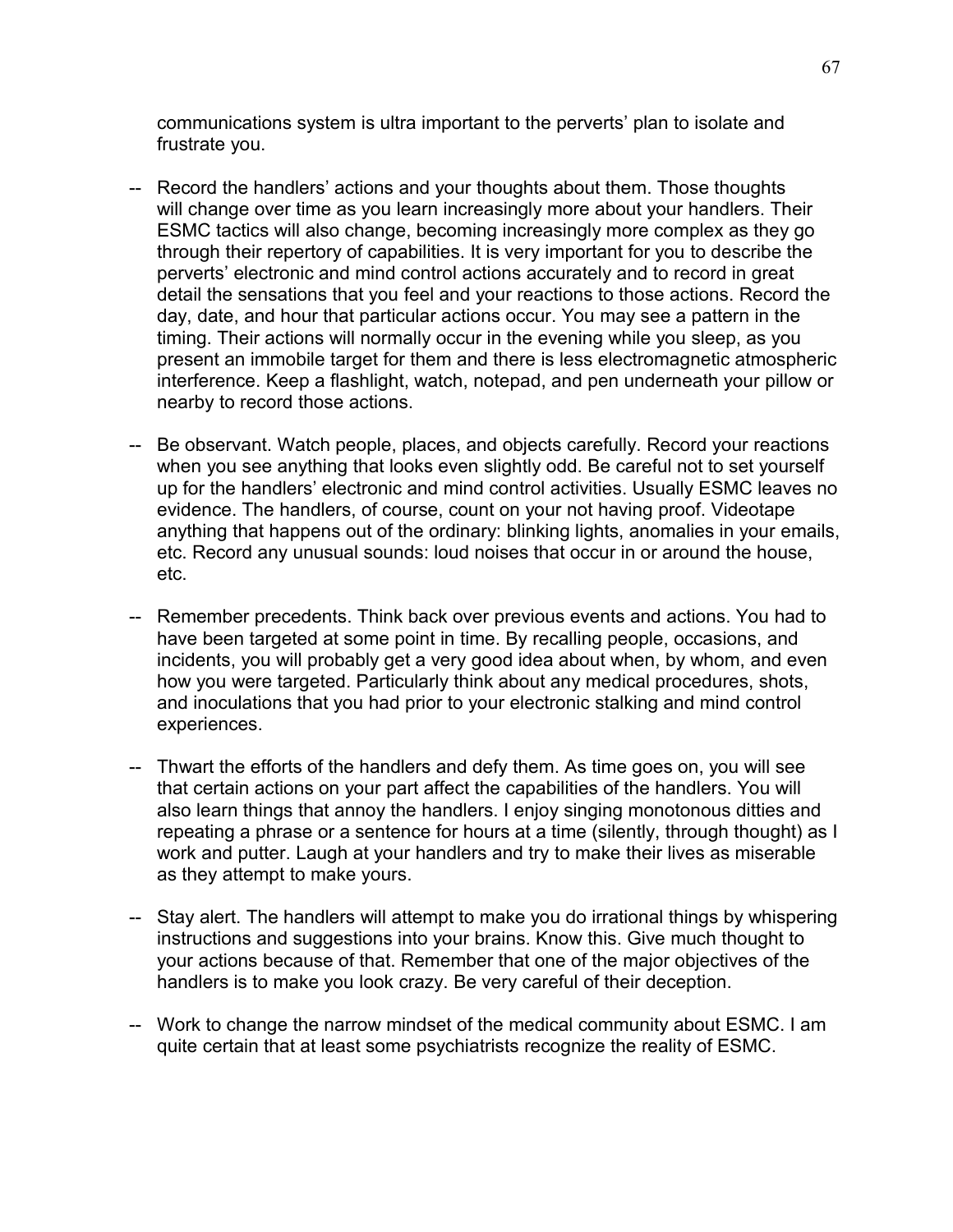- -- Submit written complaints to local law enforcement. Get the complete name of the officer to whom you submit your report. It is very important that the reports be presented in writing so that YOU can word the complaint like you wish. Otherwise, the person with whom you are talking will write it the way he wants to, probably noting that you are nuts. Ask the officer to whom you submit your complaint to sign it. Others have done this and the officers have refused. If the officer refuses to sign, record that in your notes and let him see you doing it. Your complaints will probably never be entered by law enforcement in their crime statistics. Mine were not and neither were those of other targets with whom I have corresponded. Law enforcement wants no record of your complaints about ESMC.
- -- Contact your Representatives and Senators in writing. Petitions are meaningless. Write individual letters. It is important that your correspondence be done in writing (emails or letters), as their employees may include an accomplice "plant" who will not record and advise higher-up authorities of telephone calls. This will of course reveal your real name. It is time for victims to stop hiding and let the public know what is actually going on in this country. Our reluctance to do so has allowed electronic torture and mind control to go unchallenged probably for decades.

In addition, send copies of your letters to local and state officials, particularly the sheriff's office and the attorney general's office. Do not expect answers or acknowledgements of receipt. Unless overwhelming pressure is laid on the backs of leadership, nothing will be done. Congresspersons, themselves being protected, are probably blithely unaware of electronic stalking and mind control and the possibility of national and local law enforcement in that activity. However, they cannot ignore thousands of letters of complaint. There is strength in numbers, and the number of victims is growing every day.

-- Seek out other victims of ESMC and network with those victims in comparing your symptoms, your thoughts, and information that you have found on ESMC. That organization can also become a meaningful support system for you. In the United States, Derrick C. Robinson, a TI and also a U. S. Armed Forces veteran, heads a pro-active organization called Freedom from Covert Harassment and Surveillance (FFCHS) whose address is [info@freedomfchs.com.](mailto:info@freedomfchs.com)

Electronic torture and mind control have been employed for decades. Why have they not been curtailed? Here is why: (1) Targets have suffered in silence. Only with the advent of the internet have targets begun to perform research and reach out to other victims. Most of that communication has transpired during the last ten years or less. The internet is the last bastion of communication freedom. The powerbrokers have not yet contrived a way to limit and control its use. (2) Targets have wasted too much time in complaining to each other and have gotten bogged down in self-pity. That does not at all mean that we should stop supporting and communicating with each other; yet, that should not be an end in itself. Targets should become activists instead of habitual complainers.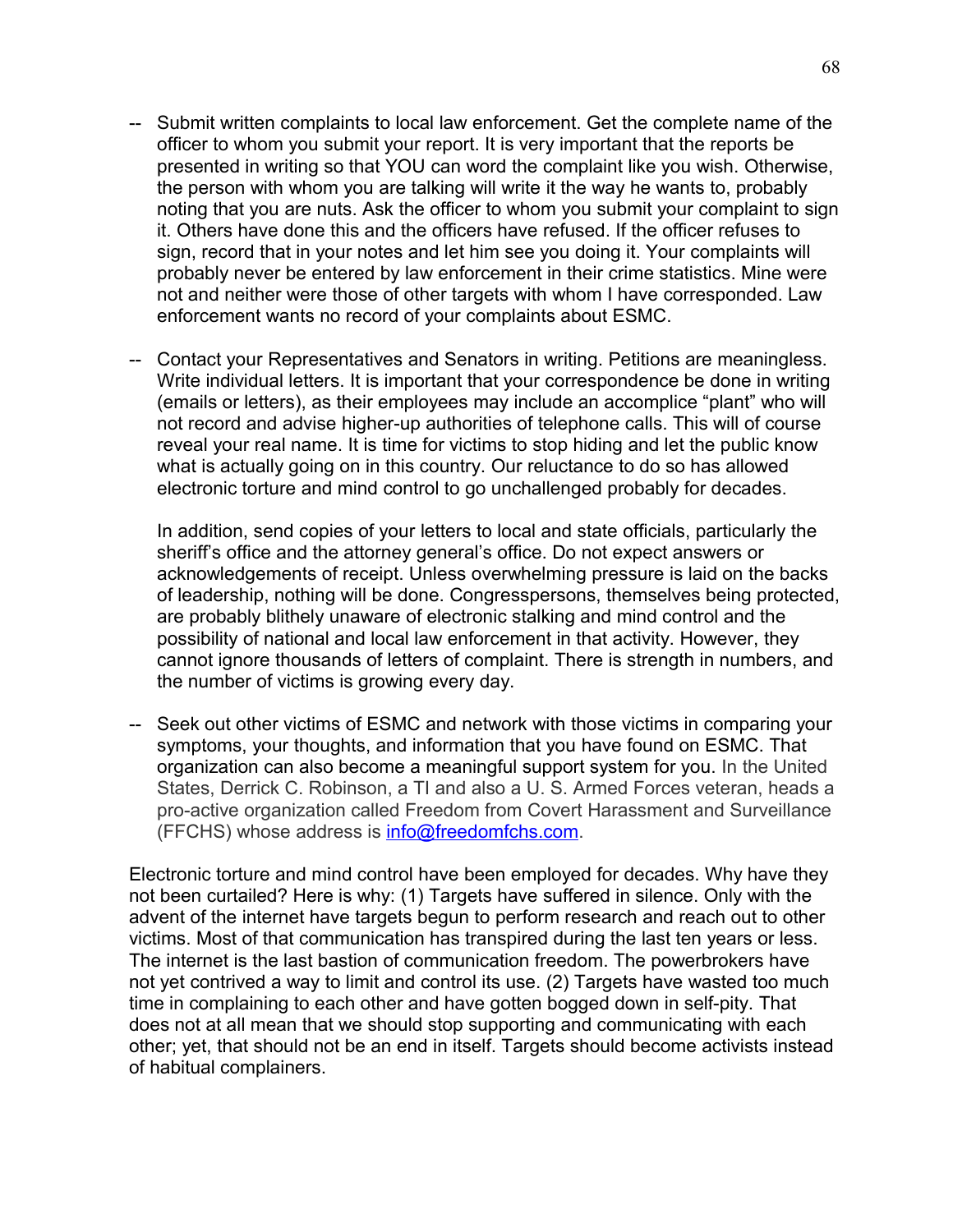(3) Targets have depended on law enforcement, national government, and international bodies to "investigate" and stop the electronic torture and mind control. They are correct is doing so; however, only those agencies of the government that are most likely to engage in ESMC or aid the perpetrators or allow them free rein in operating have the necessary expertise to "investigate."

## A Call to Action

I suggest that what needs to be done is the following: Stop petitioning the government, stop exchanging horror stories, and stop the backbiting and sniping among targets, and instead gather a group of scientists and experts whose purpose is to study the targets' stories, their symptoms, and the devices known to exist that could cause those symptoms by remote. Such a scientific study will lend credence to the topic of electronic torture and mind control that targets themselves lack. The study group should consist of an electronics expert, an aerodynamic engineer, a chemist, a physicist, a psychiatrist, an acoustics engineer hypnotist, a computer programming specialist, a crime investigative expert, a communications specialist who will know the workings of major phone and internet providers, and perhaps others. Assembling such a group will require much work as most of those persons named are skeptics. As mentioned earlier, the perpetrators very carefully avoid targeting scientists, doctors, and other technical personnel to discourage discoveries of their means and methods.

What can targets do to aid in the development of a study group? (1) Targets can identify scientists, doctors, and other people with special research skills and who either believe that electronic torture and mind control exists or are open minded about that possibility. Those people are out there. We simply need to locate them and enlist their help. (2) Organizations that represent targets can begin a special fund to finance the study. With the internet, actual meetings may not be necessary. They can network using the internet. If targets can identify the right people, those persons will not likely charge for their time and services in conducting research. The only cost may be in consolidating and publishing the resulting data. That report can then be sent to all 435 Congresspersons as well as major national and state government officials.

(3) Petitions achieve little if anything. Instead of petitioning the government to "investigate" electronic assault and mind control, targets should flood the offices of elected officials with letters and emails of complaints to create awareness and let them know the extent of the problem. The letters should perhaps be directed to selected Congresspersons. Each target should write to each of those people. Those elected officials will ignore a few letters; however, they cannot ignore hundreds of such letters. Once Congress is made aware, it will determine the next step to be taken. (4) Targets can prepare narratives of their symptoms and particular situations, which the group will be able to study for commonalities and clues. Try to emphasize the effects instead of guessing at the causes. (5) Targets can identify extremist groups nationally and locally that could have motives for conducting electronic torture and mind control assaults on them. Watch the newspapers, listen to news broadcasts, and keep your ears open to spot those criminal "vigilante" groups. (6) Join in class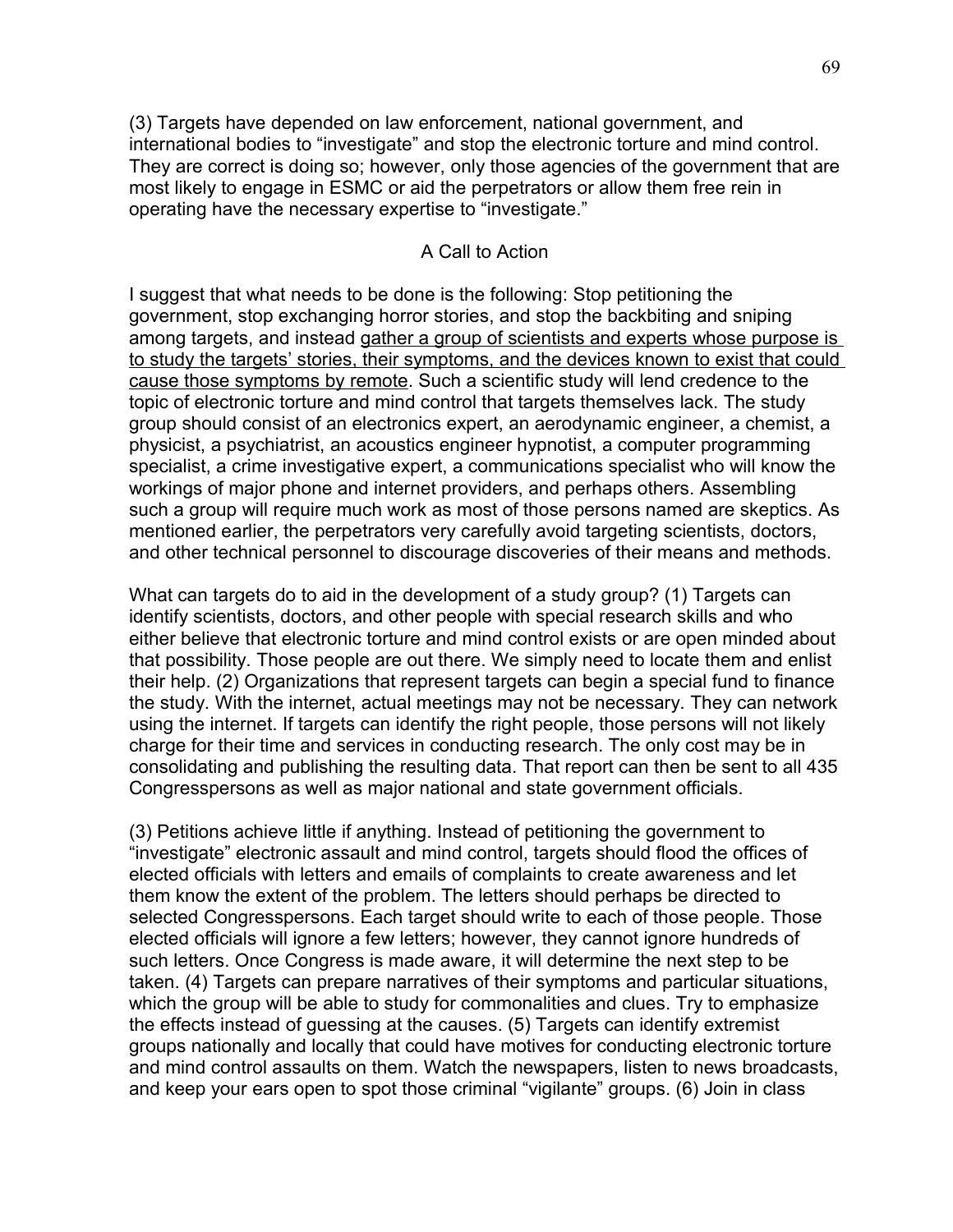action suits against the government, particularly if you have hard proof or can produce a paper trail showing the probability of targeting.

## Civil Defiance and Creating Awareness

Every target must become an activist. Not to do so subjects him for the remainder of his life to unending and increasingly violent treatment by remote by a yet unknown device/method conducted by unknown criminals. Law enforcement already knows about the plight of targets – and does nothing. The FBI and other national intelligence agencies already know about the plight of targets – and do nothing. Thus, targets must act defiantly to expose the evil of electronic assault and mind control to the general American public.

Here are some suggestions: (1) Place messages on large billboards along highways and on your lawns for the public to view. They may think that you are crazy, but, hey, what else is new! (2) Under the signature blank on your checks and other papers, put John Q. Public, Target of Electronic Assault and Mind Control (or Target of Organized Stalking). (3) Write a succinct account of your electronic assault and mind control (make sure that the grammar is correct and that it is well written), print fliers, and hand out those fliers to businesses, people on the street, and people in your neighborhood. Keep several fliers in your purse or briefcase to distribute when you see an opportunity. (4) Place ads in local newspapers that you are a victim of electronic stalking (the mind control is optional) and that local law enforcement has done nothing to attempt to discover the perpetrators. (5) Buy postage stamps with the American flag or the liberty bell and put them on envelopes upside down to indicate that you are a target and you are denied your freedom. (6) Join class action suits against law enforcement and other defendants if you have credible evidence of your harassment. Readers will probably have other ideas about informing the public.

In March, 2009, I put my own advice into action by preparing, printing, and distributing a flier about electronic assault. I intentionally did not mention the mind control portion, as readers in my area simply would not understand at this point. I also printed copies of the FFCHS flier and distributed it. Here is my flier.

#### **SPEAK OUT AGAINST ORGANIZED STALKING**

Most people get the idea that stalking is performed by a lone individual on another lone individual. While that is often true, stalking is also carried out by organized groups or gangs against individuals. That criminal activity is being practiced in Louisiana and right here in Ouachita Parish with complete immunity.

Stalkers consist of several or many accomplices who band together to harass an individual through spreading vicious rumors or giving out personal information, making wrong number telephone calls and actually tapping the victim's phone, hacking his computer, vandalizing his property, illegally entering his house in his absence, sabotaging his vehicle and equipment, and even causing vehicular and other accidents. Those attackers are careful to conceal their identities.

 Today's technology has lent organized stalkers the use of remote-operated equipment to strike the victim from afar. The perpetrators can now use those devices to cause these symptoms: electrical-like jolts; chronic fatigue; sleep deprivation; cramping (usually the calves of the legs); violent tremors; burns, sores, and abrasions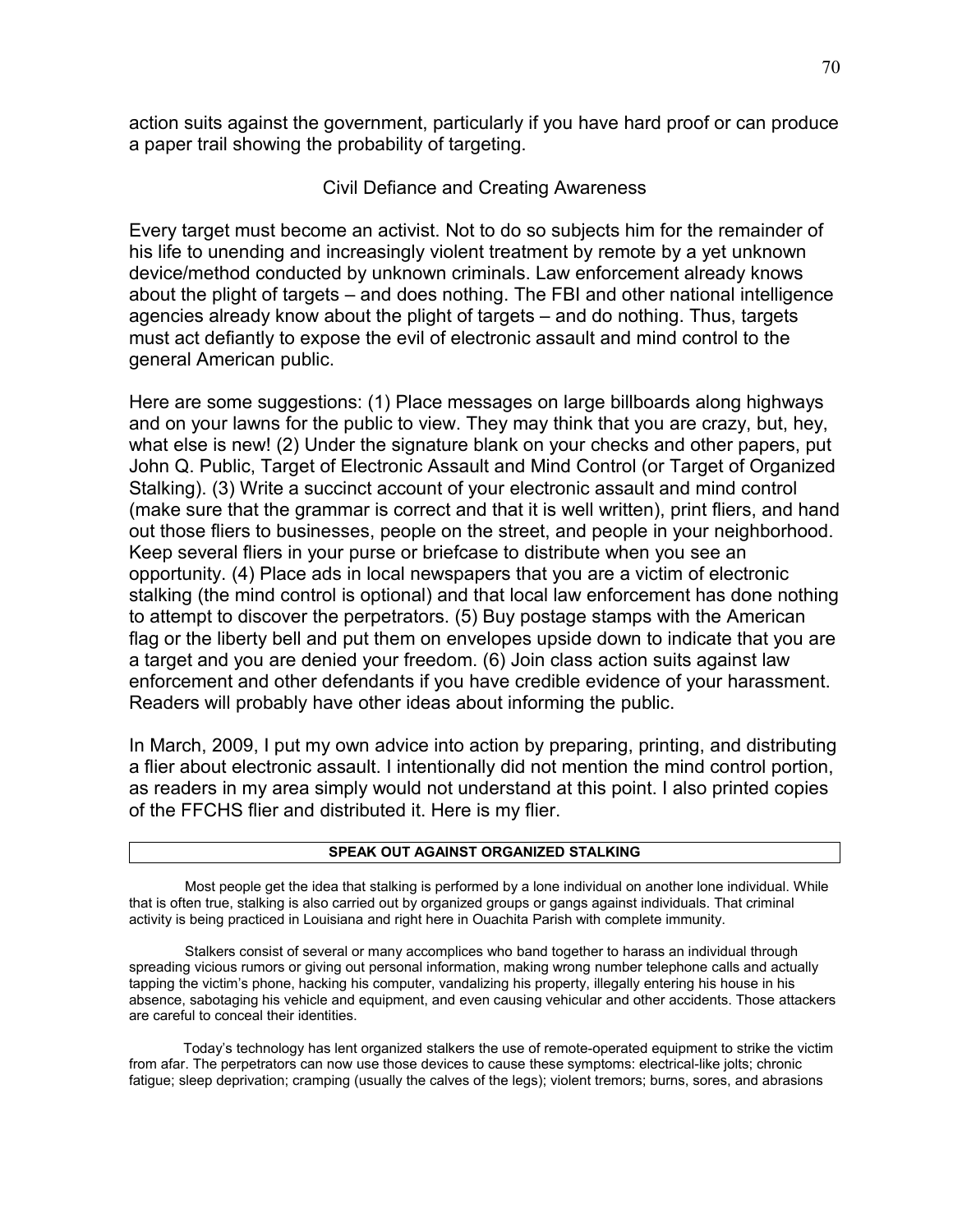on the skin; pin-like pricks on any area of the body; extreme itching; migraine headaches; abnormally fast heart beat, ringing in the ears (tinnitus); and many others, including cancer. Distance provides the attackers anonymity.

Local law enforcement is unresponsive to complaints of electronic assault using remote instruments. Two deputies from the Ouachita Parish Sheriff's Office visited a citizen at his request to view tangible proof of the effects of remote electronic attacks. The deputies gave the evidence only a cursory examination, did not take it for forensic study, and later refused to communicate with that person further. One of the deputies was supposed to be the local expert in high-tech crime. Moreover, the sheriff's office never entered that complaint in its crime report that it sends to Baton Rouge.

Electronic stalking happens to victims of every gender, age, racial and ethnic group, color, political thought, philosophy, religious persuasion, economic bracket, and occupation. A sixty-year old mixed-race grandmother in New Orleans videotaped some actions of her organized stalkers from her own property. Instead of arresting the harassers, the police arrested the victim. She is awaiting sentencing at this moment (April, 2009).

Do your own research by "Googling" the following key words and phrases: stalking (organized, gang, neighborhood); directed energy weapons, uses of RFID, electromagnetic forces, directed sound, targeted individuals, laser weapons, electronic assault, and microwave attacks. Some websites dedicate themselves to the topic of remote electronic assault and stalking.

Victims number into the tens of thousands. Some experts place that number at well over two million. If you are not yet a victim, **you could be next**. Speak out against organized electronic stalking and the criminals who employ it.

Targets may want to become still more defiant and join those patriots who refuse to pay state and national income taxes. Why pay taxes that contribute to your torture? Call it civil disobedience. Targets whose lives have been ruined have little to lose by taking the offensive. This is a war for survival, and a war has never been won by remaining on the defensive. Most targets by far are law abiding citizens who wish to live their lives in peace while preserving their privacy; yet, when law enforcement and the government fail them, it is time to consider other measures.

However, whatever you do, it must be done in a calm deliberate manner. Do not lose your temper. Do not make threats. Do not appear to be a threat to anybody or to yourself. Remember that your handlers want you to acquire a police record or have you sent to a psychiatrist for an "evaluation." Both go into your FBI file.

#### **Summary**

This paper is long. Let me summarize in few words the above material. Only governments and their power brokers (using taxpayer money) have the power, finances, manpower, and other resources required to invent, employ, and sustain in total secrecy the devices and methods used for electronic assault and mind control. Countries such as the United States, Israel, Russia, probably China, and others have long experimented with directed energy weapons and mind control. Only the government and the power brokers who control the government can direct the intelligence community and law enforcement on every level of government either to engage in ESMC or refuse to investigate it – perhaps both. OVERWHELMING EVIDENCE SHOUTS THAT ESMC MUST NECESSARILY INVOLVE THE FEDERAL GOVERNMENT.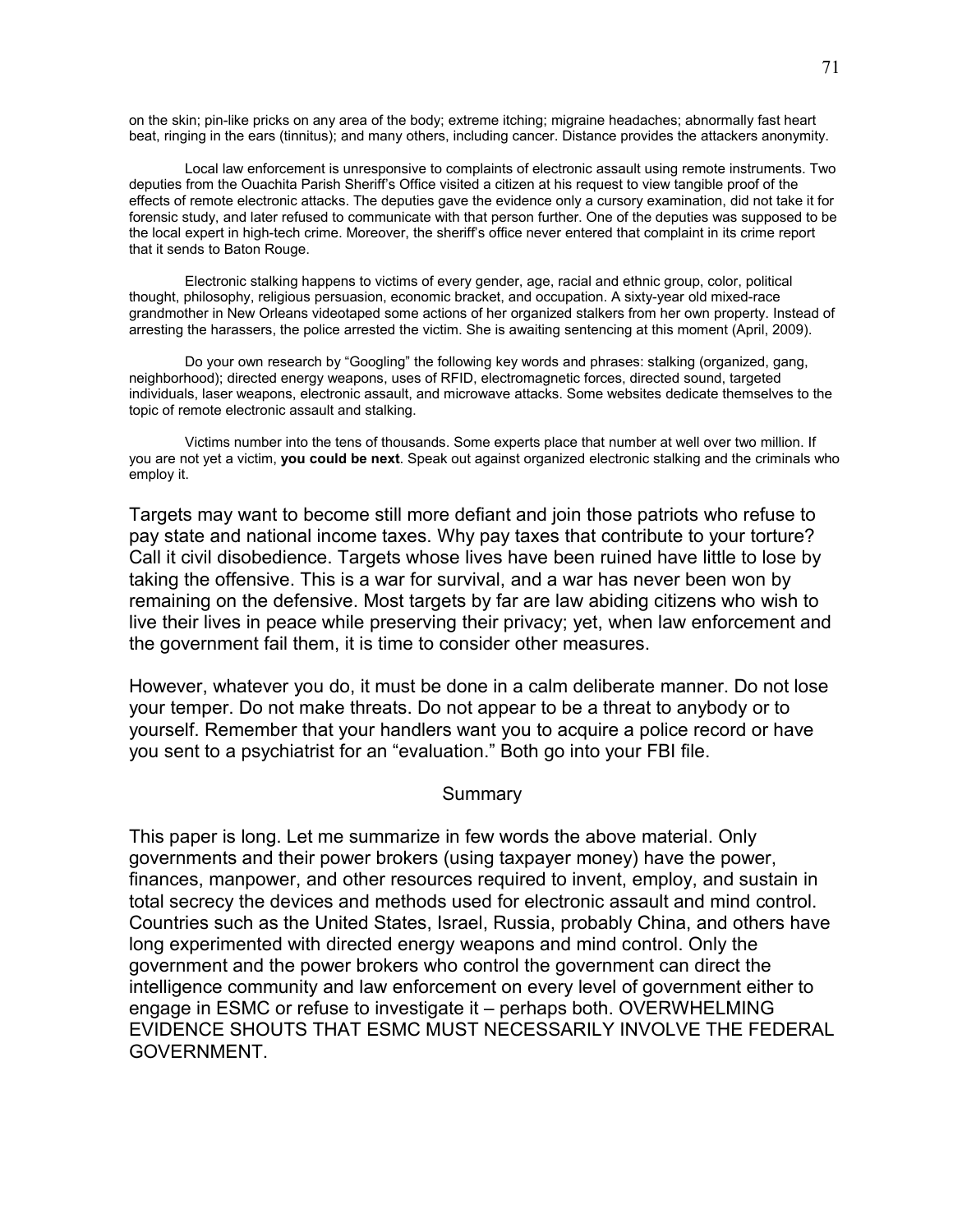Secrets of the atomic bomb, space craft, stealth air planes, and other cutting-edge, high-tech objects were very closely guarded for years; yet, eventually those secrets leaked out. Much attention is being focused on electronic and mind control assault and a massive amount of information is being disseminated concerning its origin. Some of that information is probably right on target; other "planted" misinformation probably only confuses the issue. The point is that one day, probably in the very near future, the secrets of electronic torture and mind control by remote will also be revealed.

In the meantime, tens of thousands, perhaps hundreds of thousands of productive and intelligent American citizens fall victim of electronic and mind control assault. Their lives are ruined, and many of them lose their lives to that silent death or commit suicide. Most of those victims have already lost all faith in their government to protect them and have even lost their belief in democracy. I invite readers to study the cases of victims of electronic torture and mind control in the United States and then argue that those victims would be worse off under Chinese Communist, Iranian, or Russian rule than under so-called American democracy. If such electronic torture and mind control can take place in the cradle of democracy, why should targets support that democracy?

As a longtime victim of electronic and mind control assault, I am now also a dissident American. My handlers sometimes tell me telepathically that I am an extremist and un-American. I reply that I am now indeed an extremist and that if THEY are Americans, I am now indeed most definitely UN-American. For the last time in this article, I repeat that electronic assault and mind control CANNOT be carried out without high-up government knowledge. Certain members of the national Executive, Branch of the government have to pull the ESMC strings. Government leaders who sponsor this type of sick socio-politico operative can never succeed. Instead, they create many dissidents and malcontents who will eventually weaken this government and bring it down. If targets have violated the law, let them be formally accused and be able to defend themselves before their accusers. That is the American way -- or it used to be.

### Post Note

On April 25-26, a group of members of the Freedom from Covert Harassment and Surveillance underwent detection examinations by electronics experts in Boise, Idaho. The person originally chosen to conduct the examinations backed out due to telephoned threats and shots fired at him. Two other individuals administered the examinations. The result of my examination showed an enormous amount of EMF (electromagnetic force) and found the exact frequency along which it struck my body and mind. I shall follow up on those findings. While I was in Idaho, the handlers redoubled their electronic torture and mind control efforts. No surprise there, for that state is crawling with FBI agents posted there because of the number of Survivalists who seek sanctuary in the back country.